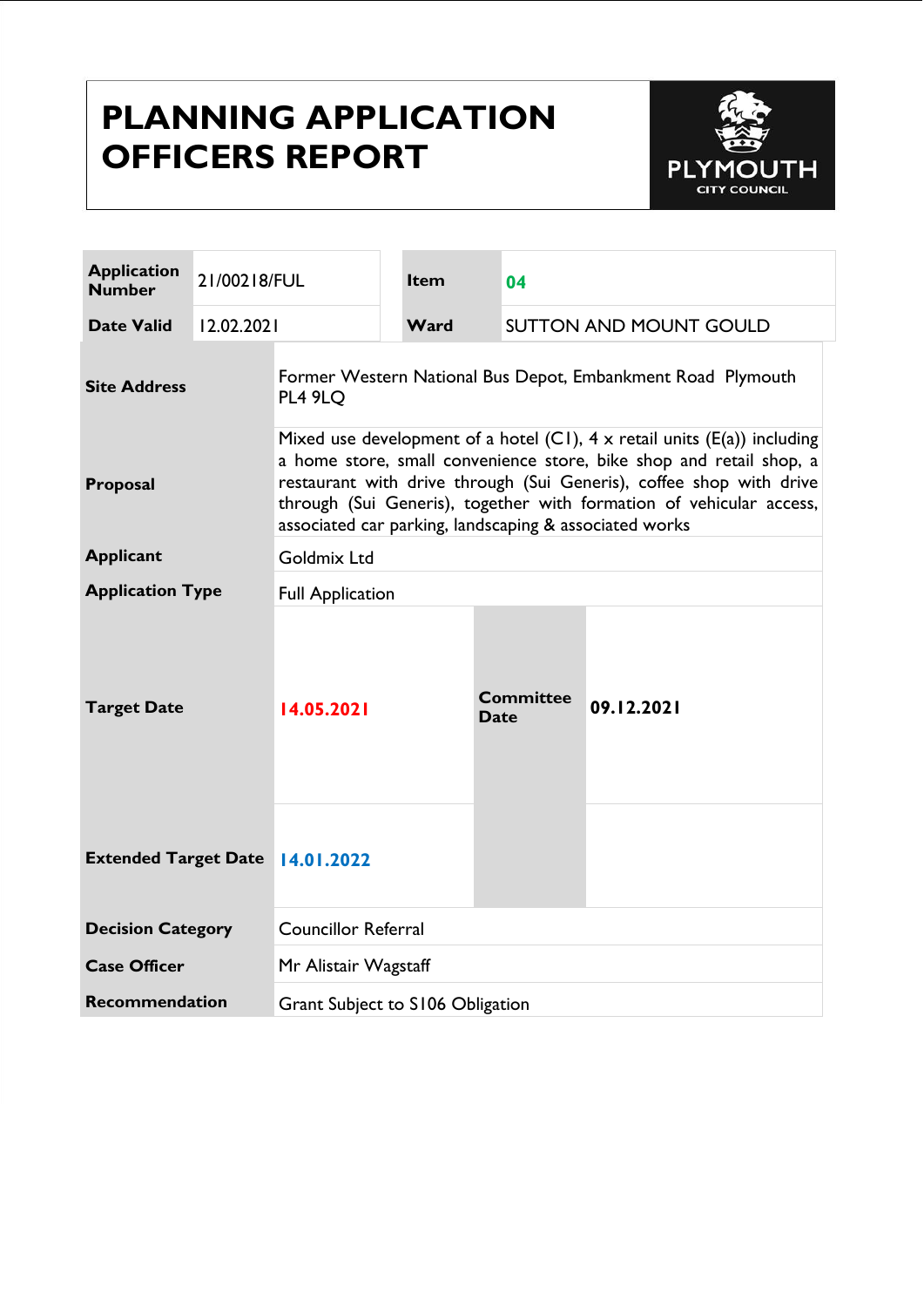

# **1. Description of Site**

The application site lies just to the North West of Laira Bridge and is approximately 2 km from the City Centre. It is located on the cusp of the Cattedown and Prince Rock areas of the city. The site was formally used as the Western National Bus Depot which has since been demolished. The site is 21,635sqm in size and mostly vacant although a small fair does operate on the site sporadically. The site is allocated in the Joint Local Plan (JLP) under Policy 56(4). The site is located in flood Zone 3 and in a critical drainage area.

The application site is roughly triangular in shape and the boundary of the application area on the North West and South West abuts the existing highway. On the North Eastern edge, the site boundary extends out to include an element of the Highway (Embankment Lane) and also extends across to the Prince Rock Playing Pitch site. On this side the boundary extends beyond the applicants ownership to the verge of the site and highway which are both Highway Maintained at Public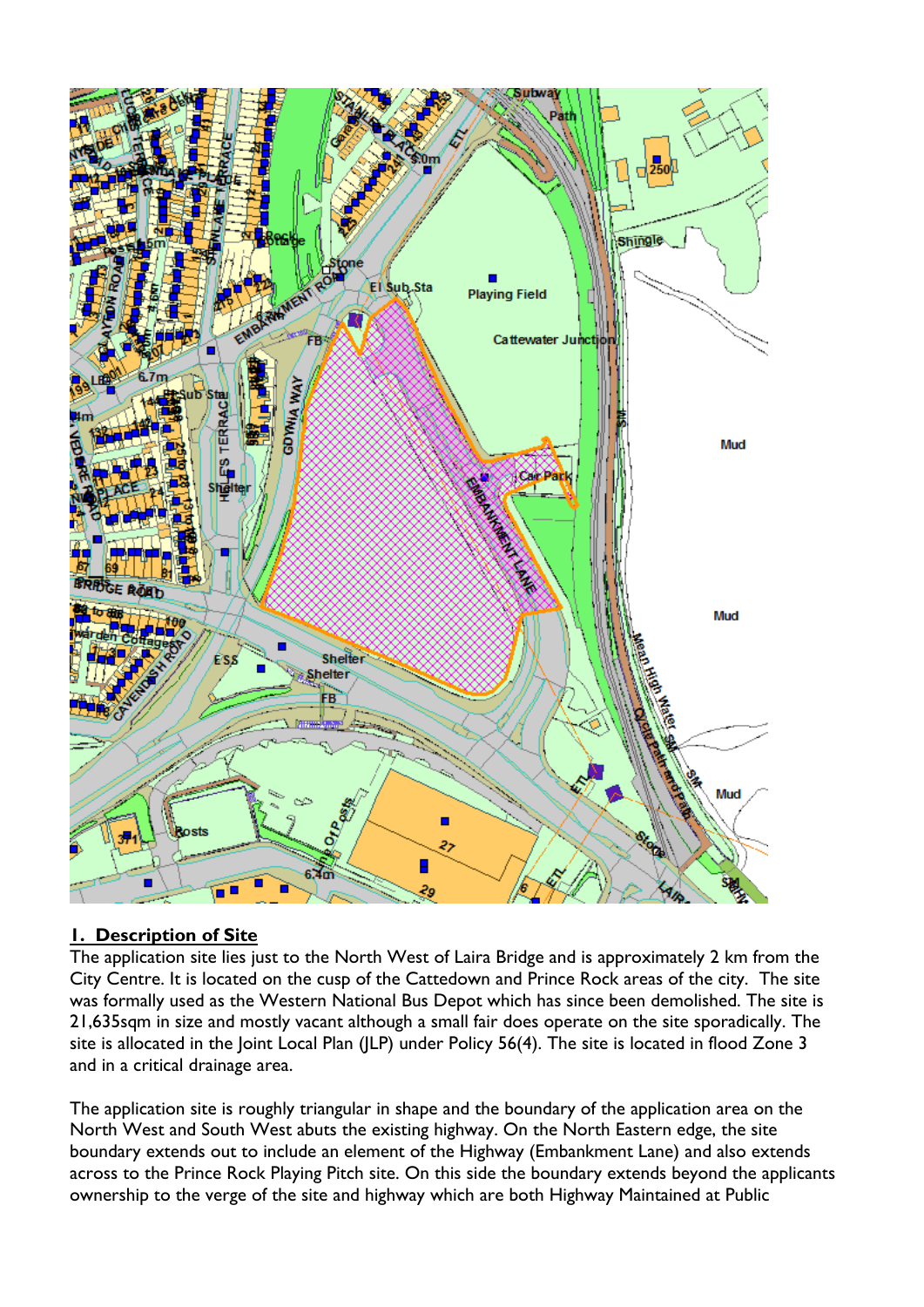Expense (HMPE) and the Price Rock Playing Pitch site which is owned by Plymouth City Council (PCC).

The site is in essence an island encompassed on all sides by the road network, with Embankment Lane to the east, A379 Laira Bridge Road to the south and

A374 Gdynia Way to the west. Currently the only access to the site is from Embankment Lane for pedestrians and vehicles. In terms of permeability, the site has a raised pedestrian and cycle bridge to the north crossing Gdynia Way with a further pedestrian crossings across Hele's Terrace and Embankment Road. To the East there are two pedestrian crossings, one half way up Embankment Lane and the other at the bottom crossing Embankment Lane, providing access to the north side of Laira Bridge Road. In the same location a southward crossing provides safe passage across Laira Bridge Road. On the Southwest corner of the site, two further pedestrian crossings provide access south across Laira Bridge Road and west across Hele's Terrace. In this area of crossroads, Gdynia Way travels under the road level in an underpass. There is a bus stop eastward direction on the southern boundary of the site.

The site itself is relatively flat with the main area formed of a concreate slab. The surrounding area is a verge, with an element of over grown self-seeded vegetation to the north of the site. In terms of levels, the central part of the site is flat but slopes slightly downwards from south to north. In relation to the surrounding land levels the site is almost at ground level in the south east corner, to the south west it is nearly a storey lower than Hele's Terrace and Laira bridge road, yet higher than Gdynia way. As you move north along Gdynia Way the road raises above the site, the same happens along Embankment Lane. In terms of the closest residential properties on Hele's Terrace and Embankment Road, the site is at a sunken level. At the closest point the residential properties are approximately 15 meters from the site boundary.

In terms of the surrounding area, Faraday Mill lies directly to the south, which is a commercial/light industrial park and beyond that is the area of Cattedown which is predominantly an industrial area. To the north and west lies a network of residential neighbourhoods comprising Prince Rock, St Jude's, Mount Gould and Lipson. To the east is Prince Rock Playing Pitches with the River Plym and Plymstock Beyond.

### **2. Proposal Description**

The application proposes a mixed use development of a hotel  $(C1)$ ,  $4 \times$  retail units Use class  $E(a)$ including a home store, small convenience store, bike shop and retail shop, a restaurant with drive through, use class Sui Generis, a coffee shop with drive through Use class Sui Generis, together with the formation of vehicular access, associated car parking, landscaping & associated works.

The scheme proposes the provision of 6,258sqm gross internal floor space in 7 units supported by 193 parking spaces. The proposed site layout is as follows: a new principle vehicle and pedestrian access point is provided on Embankment Lane, opposite the existing access to the Prince Rock Playing Pitch site with a new junction provided, which provides all movement vehicle access into the site and also the opposite site through the new junctions provision. The access will slope down on a ramp from Embankment Lane into the site, given the difference in levels.

The site is laid out with three buildings fronting Embankment Lane, the hotel to the north of the new entrance and two drive-through units to the south. The remaining four units are contained in one Lshaped building which sits in the western corner of the site. The building is under a single roof structure but contains two undercover walkways, one which is ramped up to the corner of the site where Hele's Terrace meets Laira Bridge Road and one small one which provides access from the site to Laira Bridge Road.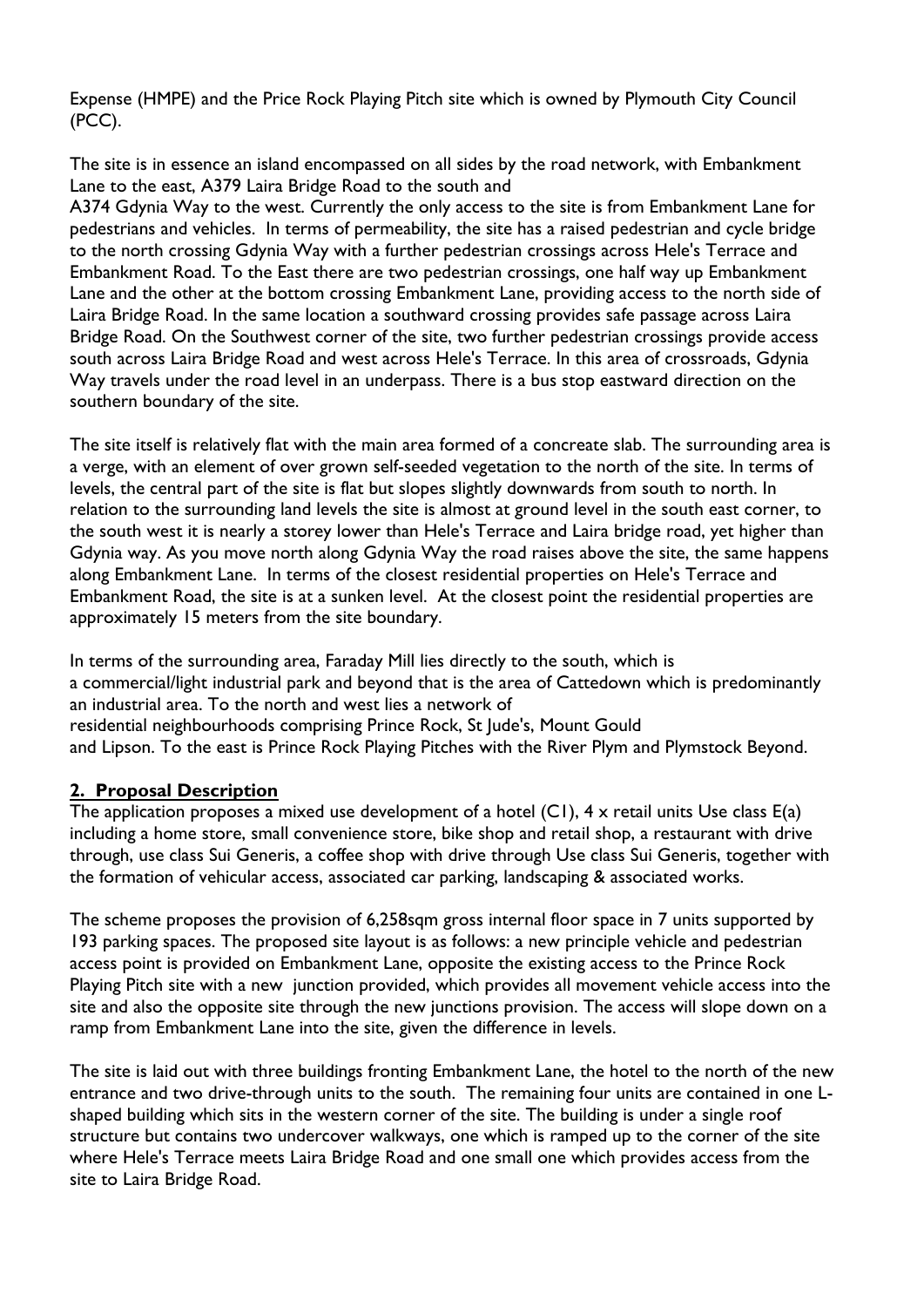Pedestrian and cycle access is provided in the north east corner, west corner and south west corner of the site, connecting to existing crossing facilities to the wider area. A central walkway runs north west to south east through the site, with a paved walkway also wrapping around the frontage of the main building and a raised table shared space linking to one of the drive though restaurants.

#### The main building contains 4 units as follows:

Unit 4 is a retail cycle hub which is 350sqm, split over 2 storeys and includes a small ancillary café. The building is at the southern end of the wider building with its main entrance facing the coffee shop (building 3) and a small second entrance providing direct access to the landscaped plaza with cycle track facilities. Across the covered walkway is unit 5, identified as a shop which is 150sqm, the unit faces into the covered walkway with two entrances, with its 3 external elevations principally glazed. Unit 6, which is identified as a convenience store is 445sqm in size, it has predominantly glazed elevations with an entrance in from the central walkway which is the corner of the wider L shaped building. The connected section of buildings 5 and 6 have a service area with access on the principle north east elevation. Unit 7 which is a retail unit, is identified as a Home Store and is 1,486sqm and forms the other part of the L shape, but ends with at an angle cube section; it has 3 entrances, one on to the central area of the site, one into the covered walk way and one on to Laira Bridge Road. The three elevations are principally glazed, however the cube detail which provides the back of house is mainly cladded, although the elevation facing the entrance way contains green walls and signage zones.

The building has a glulam (glued laminated timber) wooden Roof detail, which features under the main walk way and as a projecting canopy. Solar panels are proposed on the roof and individual letter signage to the cycle unit. The buildings materials are Sinusoidal (metal) cladding in red, glazed windows with grey frames with an area of dark grey laminated glazing.

Unit 1 is proposed for a Hotel at 3270sqm with 88 bedrooms. It is 6 storeys in height and the building is to be principally (above ground floor) constructed with a Portland stone cladding tile with glazed windows and timber effect window bars as a design detail. Inset lighting panels are a design feature of this building. The south east and north west corners of the building have large sections of green walls wrapping around the corners. The ground floor is a mixture of a granite wall, reflective ceramic glass with a timber Glulam canopy and walling detail. The roof slopes downwards from north to south. From Embankment lane the building is at approximately first floor to pavement level.

Unit 2 is a drive-through restaurant of 390sqm in size over two storeys. The building is principally glazed with windows and ceramic backed glazing which is complimented with a timber effect bar screen on the upper floor. There is an external seating area on the first floor and the building is cubist in its shape.

Unit 3 is a drive-through coffee shop of 167sqm. The building has a curved green roof design on a glulam wood frame. The glulam frame extends to ground level, covering the drive-through lane with a tensile awning on the other side. The building is principally curtain wall glazing with timber effect cladding

The built form is supported by a detailed landscaping strategy, which includes a grassed strip, windflower meadow and a native species of hedgerow along Embankment Lane. Trees and landscaping run along the central northwest to south east walkway (including along the side of the hotel, with additional planting in the car parking areas). A large Plaza area with raised planters with seating and cycle practise area is located in the south east corner.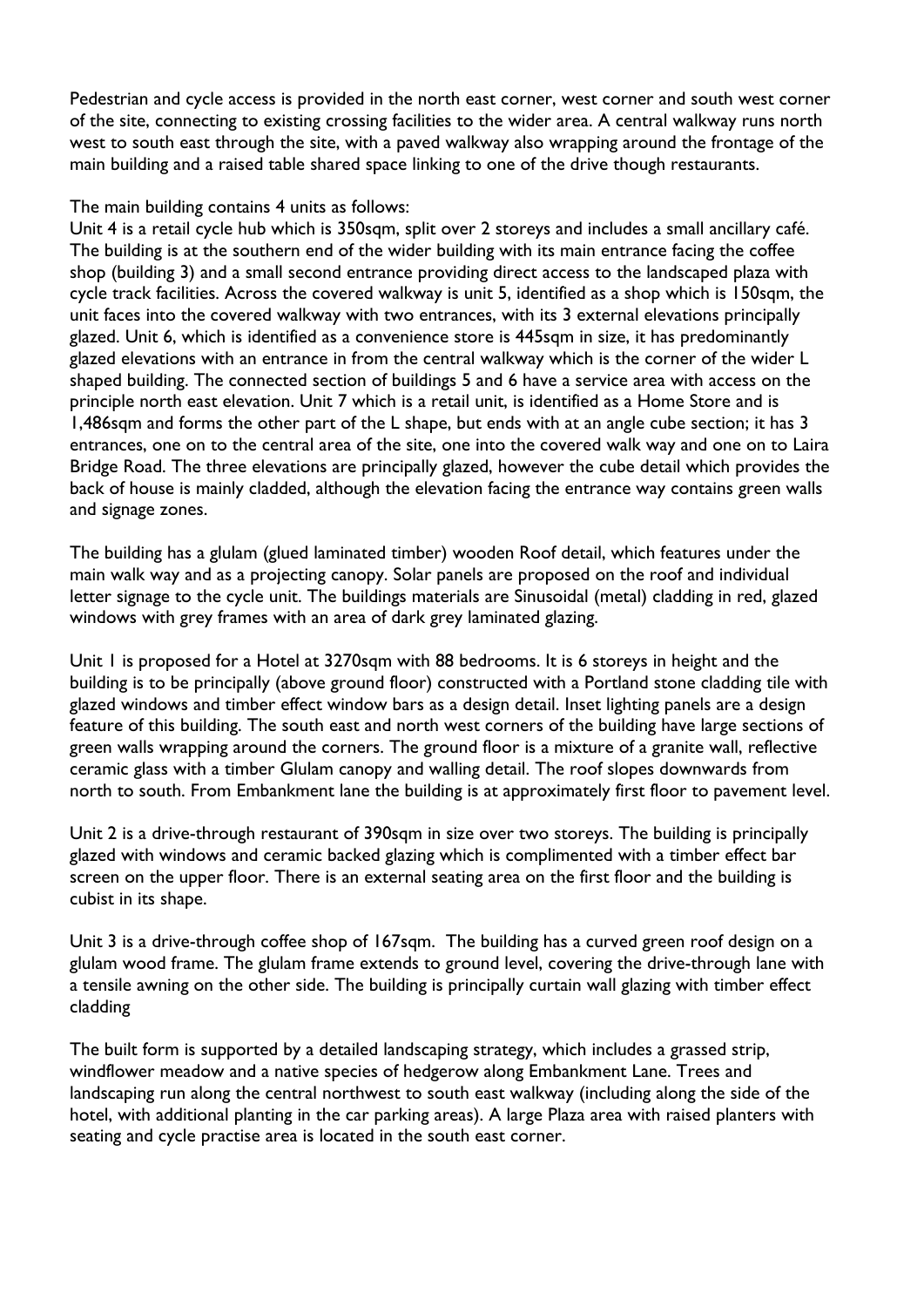# **3. Pre-application Enquiry**

The site has been the subject of a number of pre-application enquiries dating back to 2017. 17/01726/MAJ was for a mixed use scheme including a hotel, pub and a range of retail units. This preapplication was considered in detail and as the scheme developed, concerns were raised regarding the fact that different buildings lacked a shared design approach. There was also concern that the scheme, developed to include a larger food store, raised concerns over its compliance with the sequential test and retail impacts on surrounding proposed and allocated centres.

In 2019 a new pre-application came forward (19/00989/MJR) for two large format retail units, one for a supermarket and the other for a home store. The LPA raised significant objections to the scheme in terms of its design and potential impacts of both the retail sequential test and impact on centres, including the city centre. Following this the applicant has worked positively with the LPA towards the scheme, which is currently the subject matter of this application.

### **4. Relevant Planning History**

93/01263/OUT Develop land by erection of non-food retail warehouse with associated car parking, service roads, junction improvements and off site highway works. - Refused - allowed at appeal

96/00563/REM Erection of 4645 sq. metres of non-food retail warehouse development (approval of means of access as reserved matter) - grant conditionally.

97/00857/FUL Erection of new warehouse and a flammable goods store - granted conditionally

99/00863/FUL Erection of six non-food retail units and a fast food outlet - granted conditionally

00/00302/FUL Use of vacant site for 12 months, part of site being used for sale of new and used motor vehicles and part for general open storage - Refused

04/00664/FUL Variation of condition 18 of planning permission 99/0863, relating to erection of six non-food units and a fast food outlet, so as to allow a different type of pedestrian crossing in Laira Bridge Road - Grant conditionally

### **5. Consultation Responses**

South West Water - No objections and proposed drainage strategy has been agreed. Note - no buildings or alterations to ground cover will be permitted within 3.5m of a public sewer which crosses the southern part of the site.

Historic England - No comment

Health and Safety Executive - site is not in consultation zone of a major hazard site or pipeline.

Natural England- development is within zone of influence of Plymouth Sound and Estuaries SAC and Tamar Estuaries Complex SPA and development is likely to impact upon it. Specific measures will be required to prevent such harmful effects from occurring and permission should not be granted until such time as the implementation of these measures has been secured. Recommended HRA screening undertaken. HRA screening has been undertaken and contribution secured in line with PCC approach to mitigating impacts.

### Public Protection:

Air Quality - an Air Quality Assessment has been submitted which identifies that any impact will be negligible and a Construction and Environmental Management Plan (CEMP) will be required.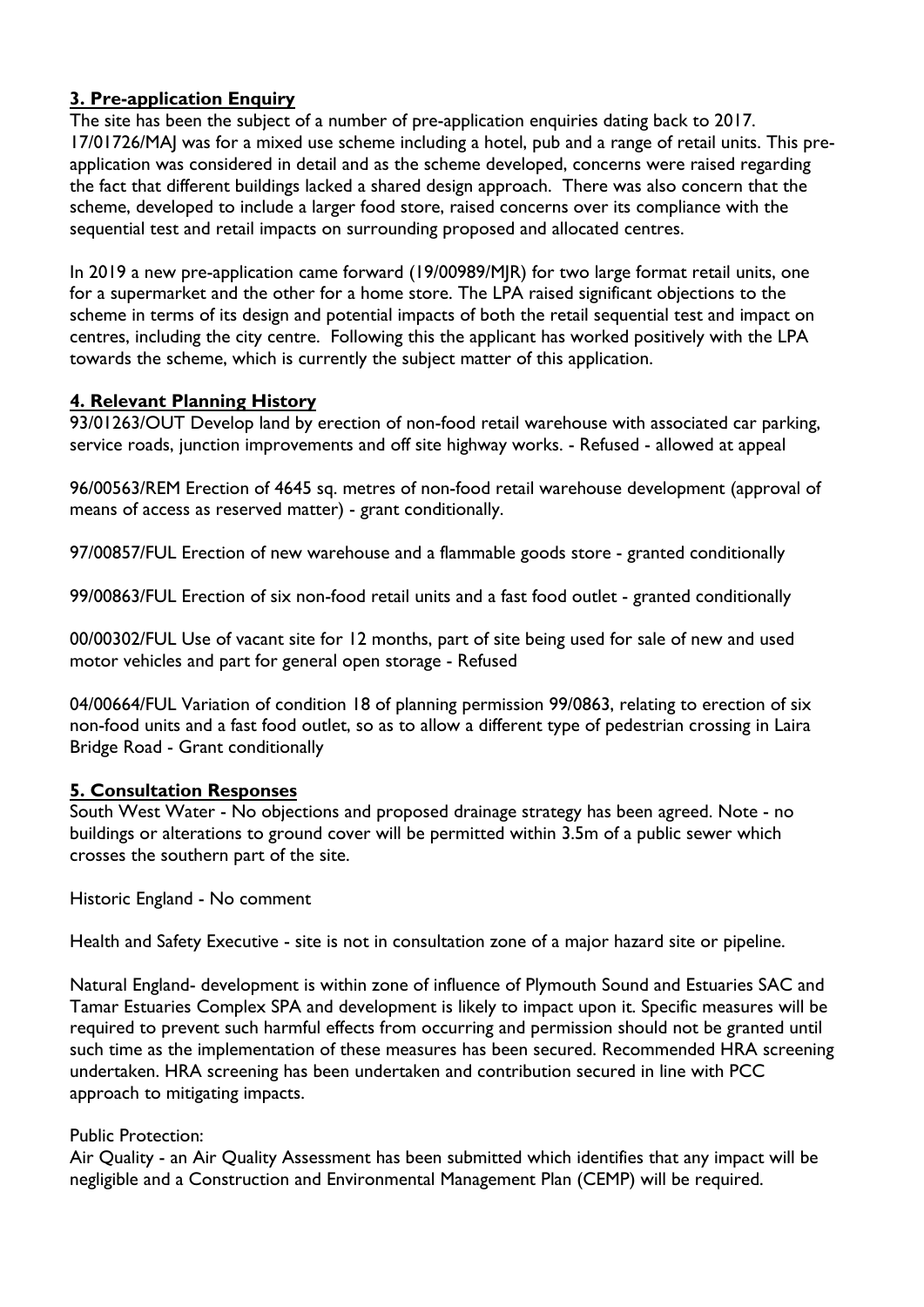Noise - A noise impact assessment has addressed concerns in relation to the construction phase, and that impact caused by traffic is negligible. The hotel must have a minimum noise attenuation of 43 dB (A) and conditions are recommended to provide residents with protection from plant noise.

### Land Quality:

A Phase 1 report has been submitted, which concludes that the overall land contamination risk is low, provided that mitigation measures are incorporated during the redevelopment. A remediation plan will need to be conditioned.

### Conditions recommended

Lead Local Flood Risk Authority - The site is in Flood Zone 3, a critical drainage area and shown on EA maps as being at high risk of tidal flooding and in terms of surface water, at a low risk from flooding. The site is in area of potential for contaminated land and public sewers are in the vicinity. The site is in Preliminary Flood Risk Assessment (PLRA) Blue Square, and at risk of surface water flooding as flooding has been recorded in Gdynia Way.

Sequential and Exception tests have been completed and the proposed development is appropriate for its location. Embankment Lane provides sufficient defence against flooding from the River Plym and provides third part flood defence. Drainage strategy confirms SWW approval of free discharge to their Sewer, a 615m3 +15m3 capacity for surface water storage is provided and modelling results indicate drainage system designed for 1 in 100 year design with 40% allowance for climate change.

### Further detail require via conditions

A surface Water Exceedance flow route should be identified to ensure increased flood risk off site does not accrue. Detail to be provided of how water environment is protected from pollution with Oil interceptors. Ground investigations are required and detail of the management of the drainage system.

Further response details acknowledge previous conditions still required.

Environment Agency (EA)- Initially object due to lack of acceptable Flood Risk Assessment, the site is in Flood Zone 3 and as an allocated site the sequential test and part 1 of exception test is pasted but not part 2, it should be demonstrated that development is safe for its lifetime without increasing flood risk elsewhere. Embankment Lane is not a formal flood defence and no details of it are provided and the residual risk of flooding should a breach occur need to be provided. Other details required are raising finish floor levels, flood warning and an evacuation plan and flood resilient construction.

Further response- objection removed following further information conditions required on flood risk implementation and contamination.

Urban Design - Initial advice acceptable with conditions- key points raised

Current scheme is an improvement on previous submissions, the application goes someway to addressing pedestrian permeability, connections and active street frontage. Consider the scheme is only acceptable in entirety, do not support isolated buildings or zones coming forward individually. Quality of material is imperative, require details of all to be provided through conditions to ensure the scheme works together. There are concerns over the hotel façade treatment. Urban Design welcome the green wall but recommend further improvement. Main building - the canopy links the built form but elevation 7G is blank and requires improvement. Landscaping starts to link the buildings but further detail is required of hard and soft landscaping. Further detailed comments based on themes of National design guide provided.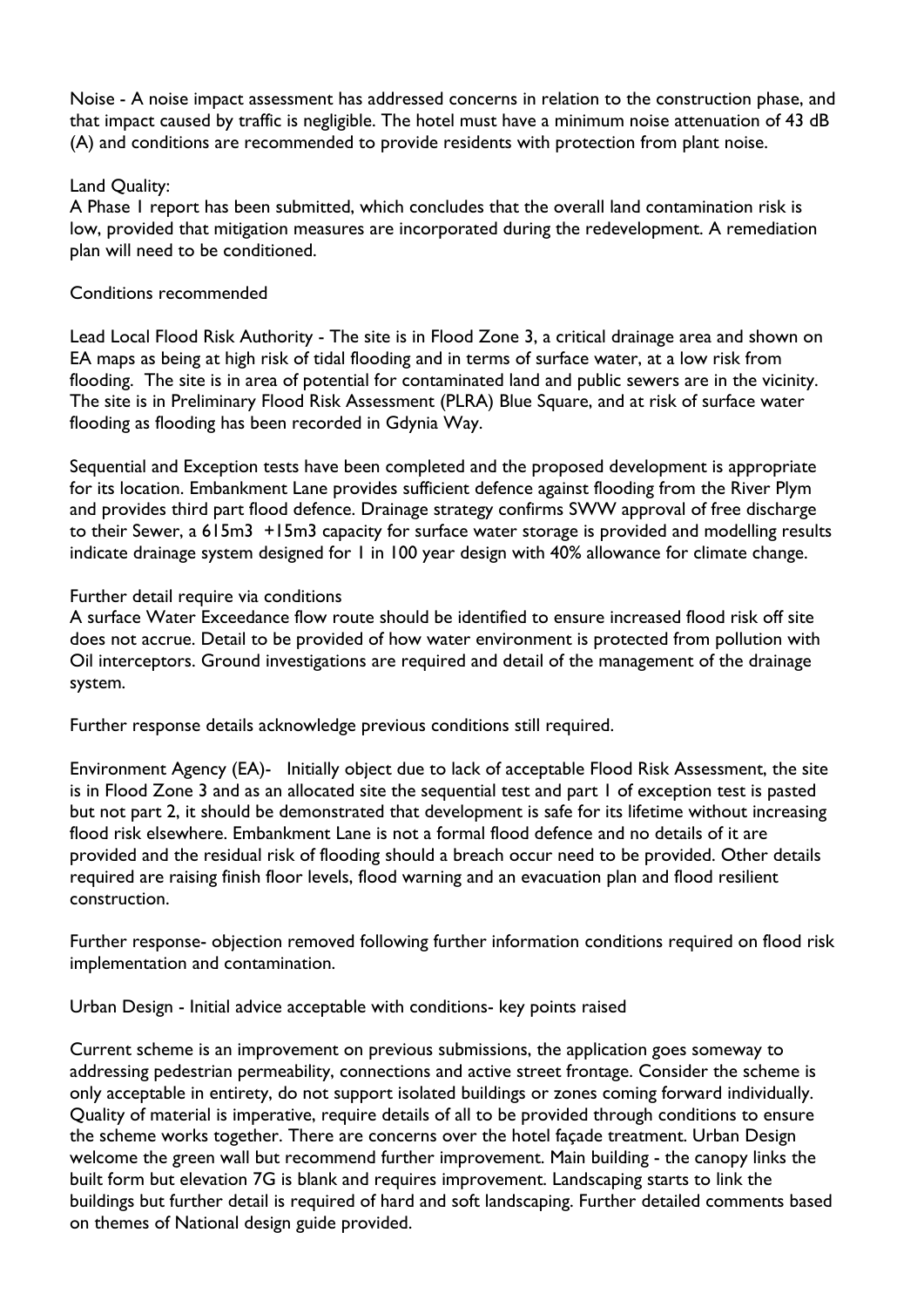Further response provided updating initial advice, acceptable with conditions- key points raised in addition to those previously provided. The scheme is only considered acceptable if delivered in full, detailed conditions required for materials and their junctions and finishes.

We would suggest conditions to the following items: materials and detailing, bin stores and refuse, hard and soft landscaping, lighting, street furniture, boundary treatments, wayfinding and graphics

Historic Environment - based on Archaeological Assessment, it is considered the area has very low archaeological value, no further mitigation is required.

Police Designing Out Crime - Southern Entrance Laira Bridge Road has potential for antisocial behaviour and gathering point particularly with Fast-food facilities on site. Recommend comprehensive CCTV system, security staff, good lighting, decorative coping stones, litter management plan for site and surrounding footpaths, deterrent measures for boy racers in the evening in the car park, formed as a management plan.

Economic Development- Broadly supportive, the scheme will contribute to visitor accommodation, note useful cycle links and provision. No issue with majority of uses, but concerns over home store which should be conditioned to limit goods sold.

Employment and Skills Plan is required through condition.

Education Department - no objections or contributions required.

#### Local Highway Authority -

Initial comments - accessibility and permeability through the site is good, access route beyond can be convoluted. Substantial concerns with submitted information and evidence identified, including road safety, tracking for large vehicles and traffic modelling. Evidence is inadequate assessment of impacts.

#### Further response

Significant engagement required during application to ascertain true impacts of the scheme.

- Site layout allows for internal stacking of vehicles, beyond what is envisaged for drive-through although it may block other spaces at busy times.
- Tracking information demonstrates adequate space when full road widths are used although this is undesirable, service provision is tight and limited and as such a service management plan is required.
- Parking levels are within the threshold stipulated within the SPD and disabled and motor cycling space are to be secured by conditions with 10 EV charging spaces, with a further 15 enabled for the future, 65 cycle spaces are also required. Recommend that electric cycle parking is also required.
- Traffic modelling has been challenging to resolve particularly due to COVID and a rise in fastfood patronage. The LHA worked with applicants to establish data, it is acknowledged that the modelling is a divergence d accepted practises and original submission were not reliable. Updated information considered more realistic and reliable.
- Existing highway network currently at high capacity and over and above its practical capacity at certain junctions at all times of peak demand, and therefore congested scheme includes mitigation including bus layby and dedicated right turn at Laira Bridge Road/ Embankment Lane junction, providing small improvement. At the times of peak demand the development would be expected to noticeably add to the current queues at the traffic signals by between 2 - 5 cars. A section106 is required to help the network.

Conclusion of LHA is that the additional draw and negative impacts on the function of the major road networks are unwelcomed and would add to the existing traffic queues. However, the residual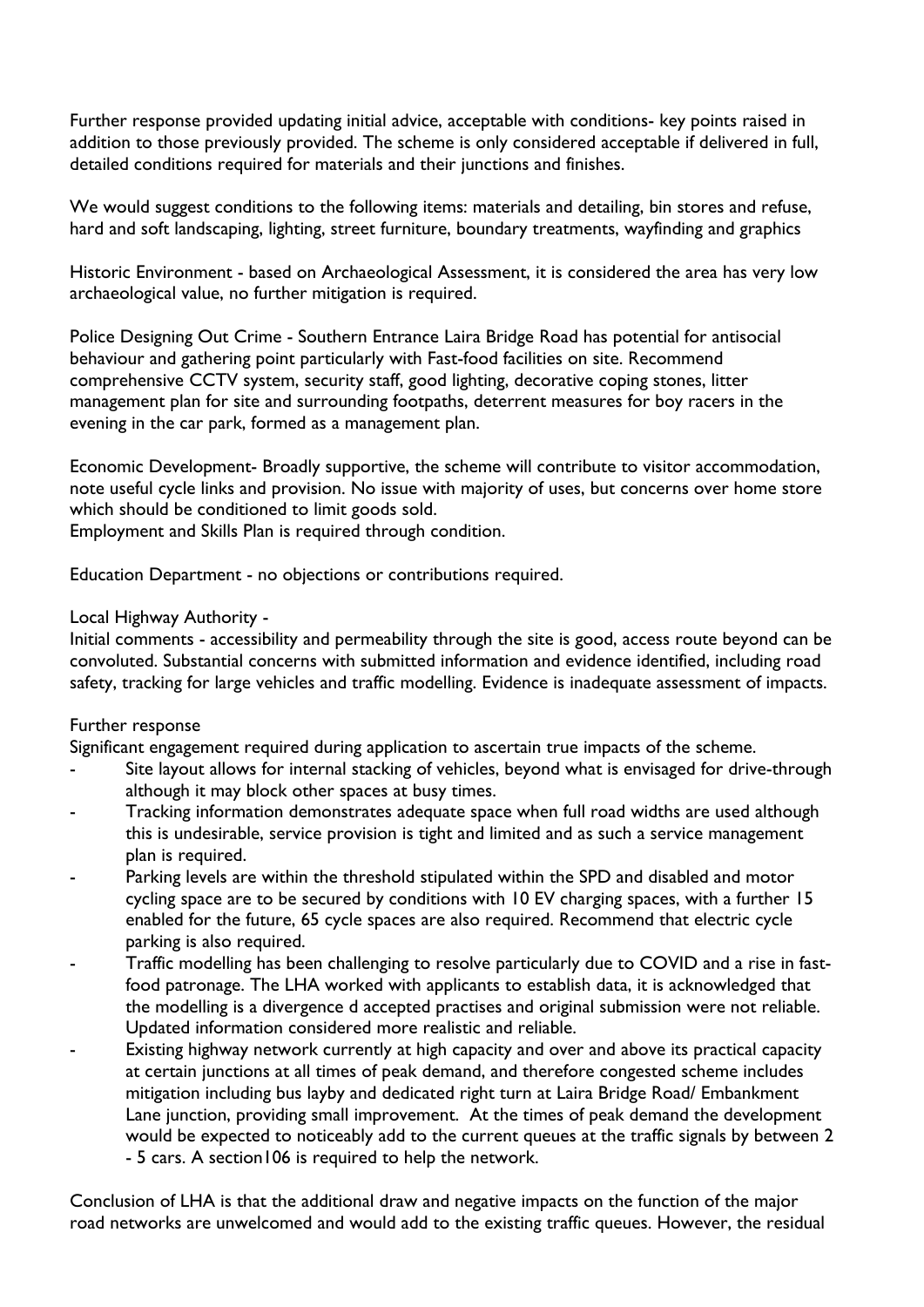cumulative impact would not be considered 'severe'. Therefore, from the advice contained in paragraph 109 of the National Planning Policy Framework (NPPF), the development should not be refused on highway grounds, and a recommendation of refusal could not be sustained, and in planning terms is apparently unlikely to be considered as significantly adverse

Street Services- . No objection to the delivery of landscaping in HMPE, but a permit to carry out any works is required and maintenance needs to be established.

Low Carbon City Team - Reviewed energy statement with measures to save 20% carbon saving, but these are estimations. An updated energy strategy is required with scheme detail. Concerns raised over detail on resource minimisation and climate resilience.

Outstanding matters discussed with consultee and conditions to be added is agreed.

Building control - a building regulations application will be required.

Natural Infrastructure - Initial Objection due to insufficient information required:

- Completed Open Space Assessment Audit Forms for the on-site delivered green spaces
- Clarification on the potential uplift in maintenance requirements of PCC land
- Additional ecological survey information
- Clarification of Net Gain calculation and use typologies therein
- Updated EcIA, including firmed up enhancement measures and proposals map showing where the various habitats will be delivered with area measurements
- Landscape strategy
- Coordinated drainage strategy.

Following updated submission information.

Updated response - No objection to the proposed development given that appropriate mitigation is included within the development, as detailed in the conditions below. Conditions and S106 contributions required

Key Points for conditions:

- Proposals extend beyond the red line boundary. The land affected is within the ownership of PCC, therefore we recommend PCC Street services are consulted about any changes to PCC land
- Due to lack of delivery of 10% net gain, a S106 contribution will be required towards Grassland Improvements at Blagdon's Meadows
- Updated drainage strategy is required to incorporate landscaping requirements

Habitats Regulations Assessment - Screening undertaken, conditions required and on the basis of the appropriate financial contributions being secured to the Plymouth and South West Devon Joint Local Plan Strategic Access Management and Monitoring Strategy (SAMMS) and a CEMP being agreed prior to construction, Natural England concurs with the authority's conclusion that the proposed developments will not have an adverse effect on the integrity of Plymouth Sound and Estuaries SAC and the Tamar Estuaries Complex SPA European sites.

### **6. Representations**

Public comments Total 73 Object 53 Support 19 Neutral 1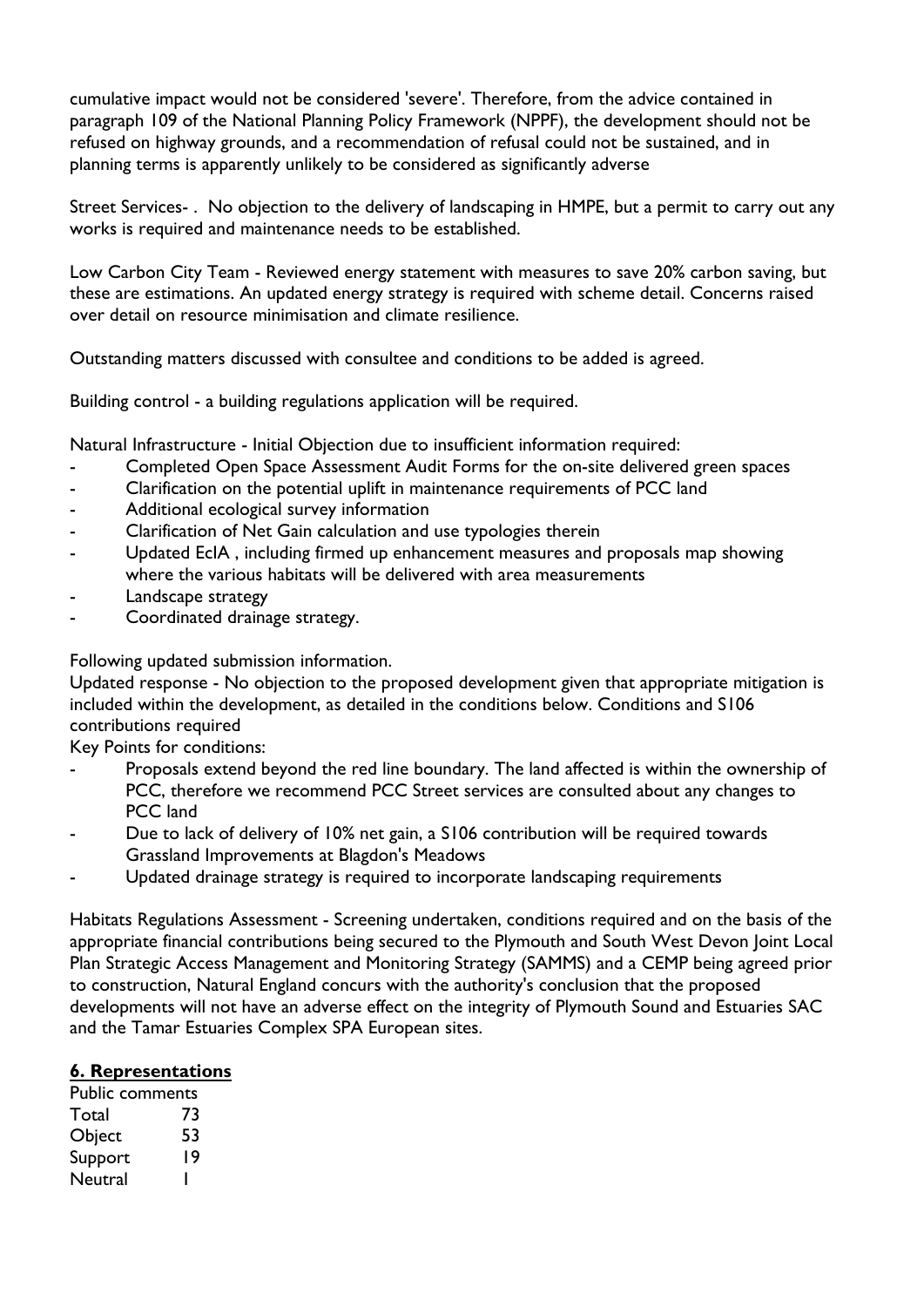#### Against

- Site visitors will be largely car born, creating traffic problems and impact on highways safety, specific concerns over takeaway uses.
- Area already faces significant traffic and congestion, the proposal will further compound the situation impacting on residents and Prince Rock school, elderly resident's in Heles Terrace and the proposal will further increase traffic from Sherford and Plymstock.
- East End Traffic improvements have not worked and traffic has increased with the scheme adding further to it.
- The proposed traffic lights will make congestion worse.
- Lack of scheme parking and staff parking impacting on surrounding areas and residential parking.
- Transport assessment does not include all potential traffic and congestion issues in wider area.
- Recommended left turn in to site from Laira bridge road.
- Creation of pollution including light, noise, and odour and increased vehicle emissions.
- Smell of hot-food takeaways and restaurants.
- The Hotel development is too high.
- Development will impact on neighbouring residential amenity including privacy, outlook, create overlooking and blocking light, specific concerns on Heles Terrace resident's.
- Plymouth has committed to climate emergency, and reduce carbon footprint this and other schemes undermine this approach.
- Lack of recreation facilities and open space in area.
- Impacts on Embankment Road shops and local businesses.
- Scheme and specifically takeaways will create litter problems.
- There is no demand for more hotels in the city.
- No more takeaways are needed.
- Construction impacts.
- City has too many generic out of town locations they don't add to the cities offer or sense of place.
- Council should take climate emergency and biodiversity seriously, the site should be given back to nature.
- Such development should be focused in city centre.
- Scheme promotes driving contrary to Plymotion campaign.
- Light and noise pollution will impact on wildlife and fossil fuel emissions are leading cause of bird deaths.
- Support redevelopment but not a hotel and drive thru's.
- Development will undermine role of city centre, council as continually granted consent for out of town location to detriment of the city centre with online shopping and COVID the role of the centre is seriously undermined.
- Site is too small for development proposed.
- Support the cycle hub concept.
- Flood risk issues.
- Cycle hub could cause conflicts with surrounding traffic.
- More trees are needed in the area with more mature planting.
- Takeaways are bad for public health.
- The land is contaminated.
- Drive thru's create anti-social behaviour.
- The development is of poor quality.

### **Neutral**

- Like the idea of redevelopment but concerned over 2 drive thru's and the need for these and traffic impacts.
- Drive thru's will not serve the community well and does not promote health ethos.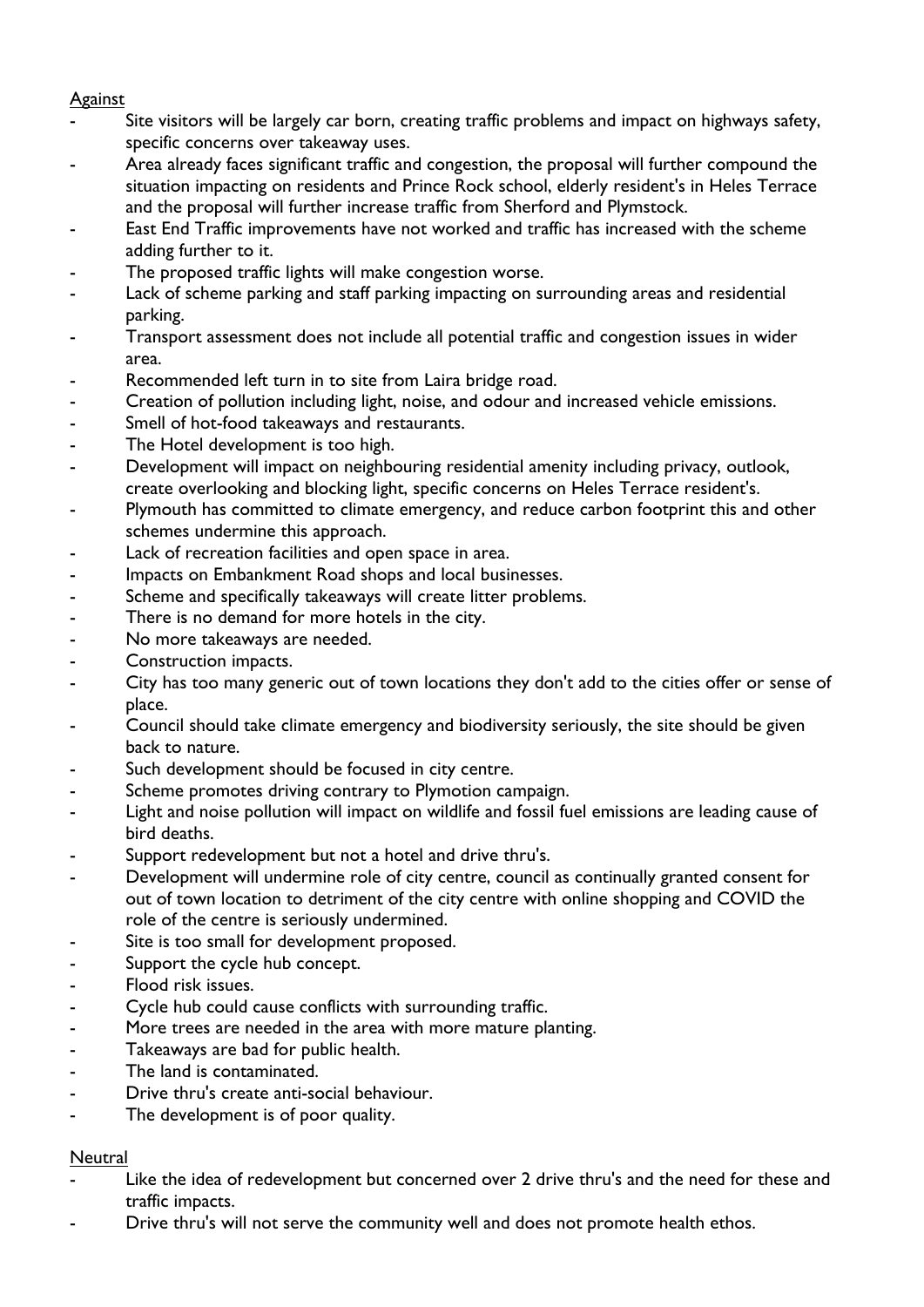### For

- Development is eye-catching and cycling and other facilities will serve local area.
- Initially against proposal, but will help local economy and cycling should be encouraged.
- Benefits of the proposal outweigh the negatives.
- Area is in need of regeneration and support regeneration of brown field site.
- Shortage of hotels in area and benefits to tourism offer.
- Development will increase employment opportunities.
- Support new retail.
- Support cycle hub and could link to other facilities.
- Welcome new convenience store and site will provide facilities for local residents.
- Site is currently an eyesore.

### None Material Planning Points

- Surrounding cycle lanes are in poor state of repair or poorly designed.
- Land should be used to improve junctions and then should build a skate park, pump track and affordable homes.
- Development will block views.
- Support current ad-hoc use for funfair site should be used for other such things going forward such as events.
- Who would want to stay in a hotel here?
- Location of hotel is baffling.
- Hotel can be used for people visiting me.
- Loss of views would make me need to move.
- Hele's Terrace has already lost gardens to the road scheme.
- Hope it looks better than the barcode.
- Already enough fast food in Plymouth.
- Hotel guest may use bus lanes and get tickets, the Southwest has a reputation for being overzealous with parking tickets.
- Hotel guest may feel cheated with view over former Chelson Meadow giving a negative impression of the city.
- Hele's Terrace should only have been for bus and local traffic.
- Site should be used for sheltered accommodation and low rise flats.
- Pier at Millbay should be a coastal park.
- Concerns raised of flood barrier scheme in area and traffic issues.
- The playing pitch site should be a wild flower meadow, with seating and a park.
- A more upmarket hotel should be sought.
- The site could be left unfinished if the hotel does not work out.

One representation noted that site notices were only put up in limited locations which were easily missed, development should be well published. In this regard 10 site notices were placed surrounding the site at obvious locations with consideration given to the visibility to surrounding occupiers. A press advert was also placed. This was repeated for 2 further re-consultations.

# **7. Relevant Policy Framework**

Section 70 of the 1990 Town and Country Planning Act requires that regard be had to the development plan, any local finance and any other material considerations. Section 38(6) of the 2004 Planning and Compensation Act requires that applications are to be determined in accordance with the development plan unless material considerations indicate otherwise. For the purposes of decision making, as on March 26th 2019, the Plymouth & South West Devon Joint Local Plan 2014 - 2034 is now part of the development plan for Plymouth City Council, South Hams District Council and West Devon Borough Council (other than parts South Hams and West Devon within Dartmoor National Park.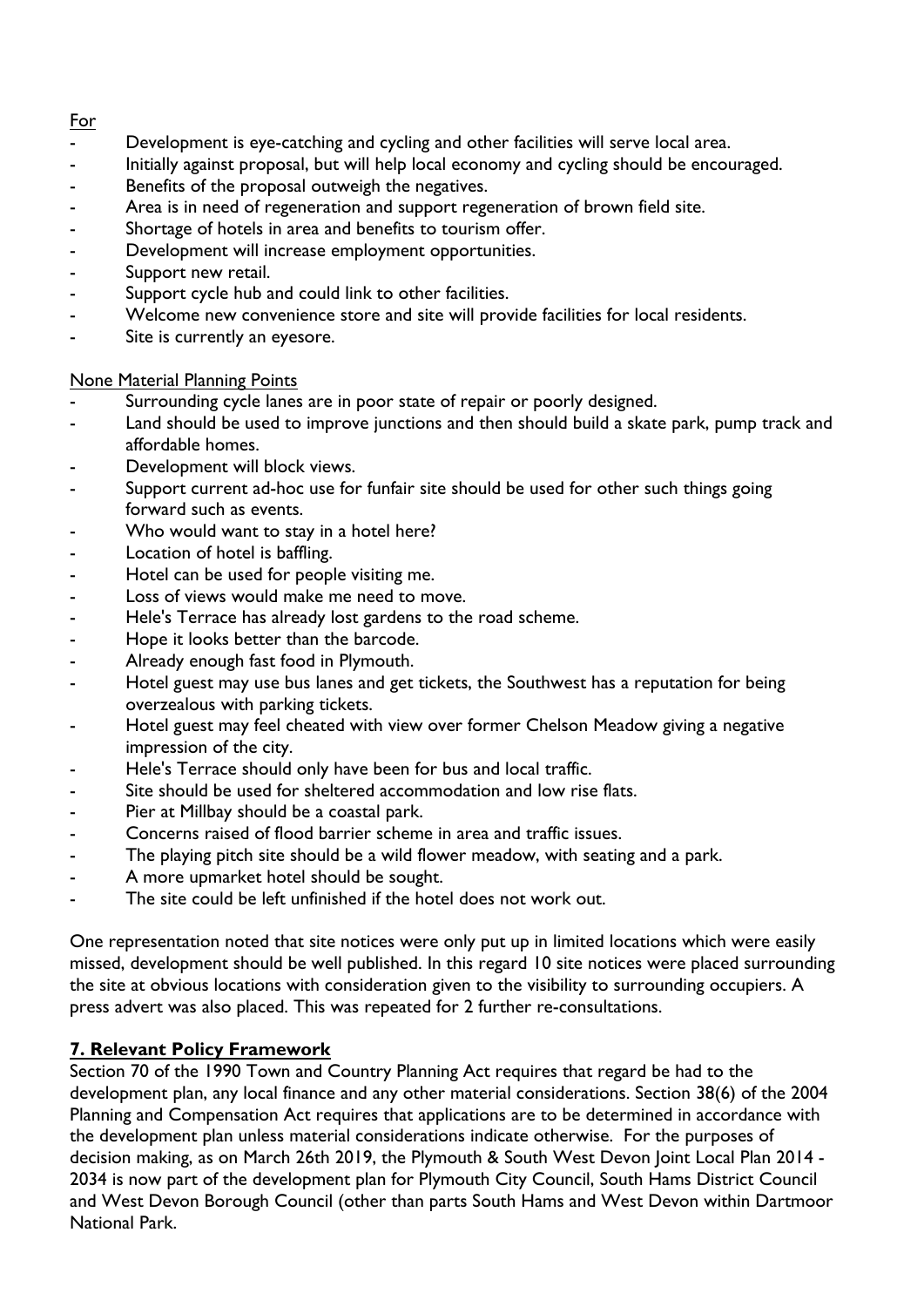Other material considerations include the policies of the National Planning Policy Framework (NPPF), Planning Practice Guidance (PPG) and National Design Guidance. Additionally, the following planning documents are also material considerations in the determination of the application: Supplementary Planning Document.

# **8. Analysis**

1. This application has been considered in the context of the development plan, the adopted Joint Local Plan, the Framework and other material policy documents as set out in Section 7. The following policies are relevant to the determination of the application SPT1, SPT5, SPT6, PLY56, DEV1, DEV2, DEV6, DEV16, DEV19, DEV 20, DEV2, DEV6, DEV20, DEV23, DEV26, DEV27, DEV28, DEV29, DEV31, DEV32, DEV35 and DEL1 of the Joint Local Plan, the Supplementary Planning Document, NPPF, NPPG and National Design Guide.

2. The considerations relevant in the determination of this application are: The principle of development, design and layout, landscaping amenity, land contamination, flood risk and drainage, retail and town centre considerations, low carbon and sustainability, hot food takeaway, highways and ecology.

3. This planning application is the result of a significant amount of pre-application engagement to develop the scheme. Further negotiations have taken place during the application process with changes made to the landscaping of the scheme, the design of the hotel building and one of the elevations of the main building. Additional supporting information has also been submitted with specific further information on the highways impacts of the scheme.

4. The application has been Screened under the 2017 EIA regulations and been concluded to not be EIA development.

# Principle of Development

5. The application site sits with in the urban area of the city and has remained vacant for a number of years since the former Western National bus depot was cleared. Planning permission has previously been granted on the site for retail purposes, however these consent were not able to be implemented due to the new transport network which was implemented as part of the Eastern Corridor scheme, which created the current Embankment Lane road.

6. The site is allocated within the Joint Local Plan in Policy in policy PLY56.4, this is for a mixeduse development incorporating commercial uses (potentially small scale local retail leisure and or hotel). As such the redevelopment of the site for a mixed use scheme is acceptable in principle. In terms of the specific uses proposed, some elements are considered to accord with the policy and others are not specifically. In terms of the Hotel, this complies with the policy wording, the convenience store/ supermarket and small retail unit are also considered to fall within the definitions of small scale local retail, which would meet the needs of the surrounding area.

7. The larger unit, proposed at 1,486sqm gross which is advised for the sale of homeware does not accord with the policy wording. Nor does the two Sui Generis drive-thru restaurants and the cycle shop which, while small scale, serve a potential wider catchment. As such, while the principle of redevelopment is established, further detailed consideration is required of specific elements and their impact notably in terms of retail considerations, residential amenity and highways impacts.

# Design and Layout

8. The design and layout of the scheme is a key consideration in the planning balance and has been considered in that context. In considering this the design guidance in the NPPF, NPPG, national design guide and the policy requirements of PLY56.4, DEV20 and the section 6 (place shaping) of the adopted SPD have all been considered.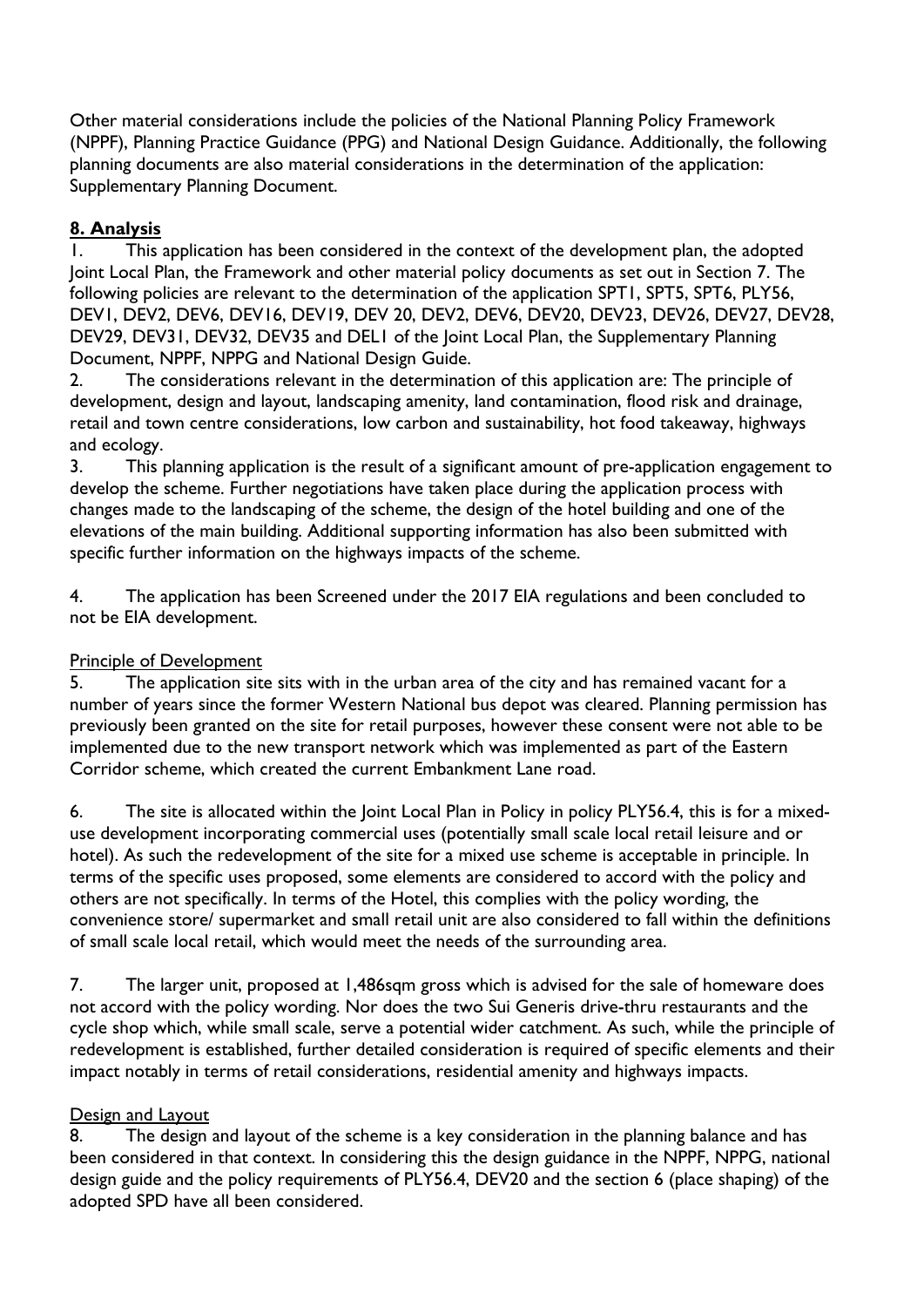9. Significant design evolution has taken place through 2 pre-applications with 3 schemes considered. Following 2 schemes which were not considered appropriate, the developer has work collaboratively with the LPA and consultees to develop a much more enhanced scheme.

10. The scheme has been to the design review panel twice, once in 2018 and once in October 2020 based on the current scheme. This second panel welcomed the scheme noting improvement in terms of layout and design and that the scale appropriately reflects a gateway to the city. It also welcomed the green roof and the glulam roofs that help unify the scheme. In terms of the hotel, it supported the simple design but recommended improvement to the end elevation and use of a natural stone finish. In terms of the drive-through unit, it recommended a commonality of materials should be considered. Improvement to pedestrian route and landscaping were also discussed and ecological and biodiversity enhancements. Further scheme development has taken place informed by the feedback and also engagement through the pre-application and application process. These views have also been given by the Urban Design Officer.

11. In terms of the design of the buildings, it is considered that the scheme is well connected in terms of the building designs and this is a significant improvement on previous schemes which did not tie in well together. As identified in the consultation response from urban design, the final detail of materials and their finish and connections to each other will be fundamental to the delivery of a high quality scheme. These matters will be conditioned and it is important that the individual buildings have a commonality of materials which work together. The use of timber and timber effect detailing on the buildings including the Glulam roof, timber roof structure to the coffee shop, upper floor cladding of the takeaway unit and detailing of the hotel will be key to achieving a successful commonality and such detail will need to be considered together to achieve a quality development.

12. The design of the scheme corresponds well to the surrounding road network using a mixture of frontages with glazing and landscaping to address the streets. The position on Embankment Lane is more set back than that to Laira Bridge Road and the site to the majority of the road slopes downwards here. The landscaping proposal provides an enhanced setting with the buildings behind. The frontage of the hotel at ground floor is not ideal with the under croft car parking, however when viewed through the landscaping and with people's eyes being drawn to the first floor which is at eye level, this is considered acceptable.

13. Improvements have been made during the application to the elevation of the main building which faces the principle entrance way, introducing a green wall and signage zones which have broken up this once bland elevation, this also helps to tie in the building to the hotel with its green walls and 1 of the drive-thru's with a green roof. The hotel building has been amended since submitted and the change of materials and improvement of the green walls has led to an improved design, as recommend by colleagues in urban design and the Design Review Panel. This building helps to provide a high-quality arrival from Embankment Road and marks the entrance in to the more central area of the city. Overall subject to conditions, the design of the scheme is considered acceptable as a whole. There is however a concern that if only parts of the scheme came forward in isolation, the quality of the scheme and its acceptability could be altered, as such a joint implementation condition is recommended to ensure all buildings are completed to finished shell to ensure they are constructed. It is also included that the pedestrian and cycle links through the site should be finished to ensure appropriate access is delivered.

14. In terms of the layout of the scheme, this has been the subject of extended negotiations. The resultant scheme is considered to provide a good approach to the scheme and one where pedestrians and cyclists can move freely through the site and be connected from all sides. Movement between the uses is also achieved and the raised table feature between the centre walkway and the first drive-through restaurant provides a clear priority for pedestrians. The new plaza area with cycle facilities and a mix of hard and soft landscaping is considered a strong positive of the scheme,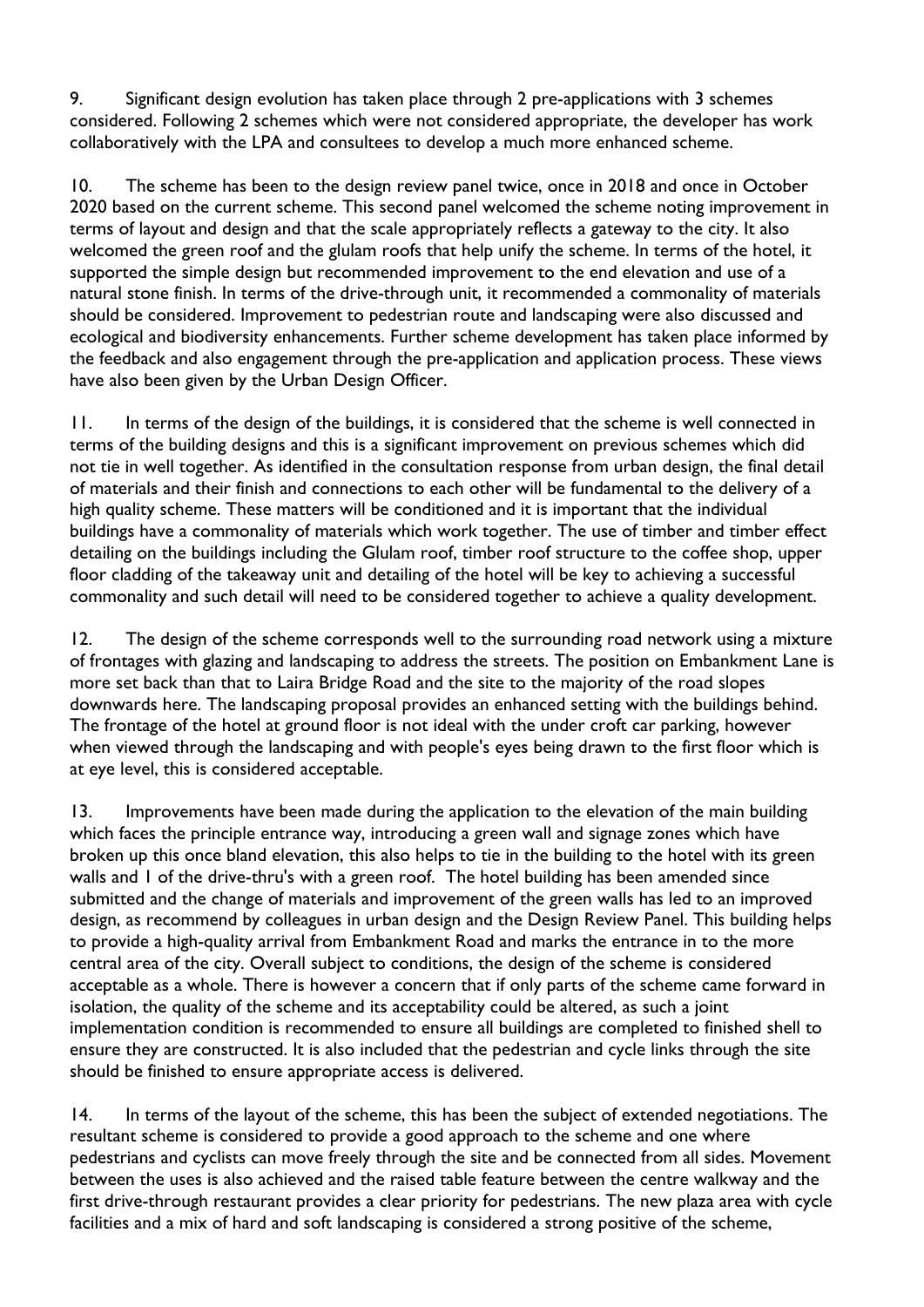creating a more inviting environment which will encourage dwelling and use from each of the component uses. It is also consider to provide an attractive setting and approach to the scheme from Laira Bridge. Likewise, the central walkway with landscaping features is a positive of the scheme and breaks up the dominance of car parking. The final design of this area and landscape details will be required through conditions. One area of weakness in the layout, is the lack of pedestrian crossing to the coffee/takeaway units, however this is able to be secured through condition to ensure it is easily accessible to pedestrians.

15. The landscaping approach to the site is an important element of the success of the scheme, with consideration of both hard and soft landscaping features working with and supporting the built form which is key to the overall success of the scheme. The scheme provides a range of planting and landscaping, with tree planting along key routes and frontages which help contribute to the sense of place and success of the overall form of the development. These also help in relation to the recent changes set out in the NPPF. Detailed comments of these have been received from both the natural infrastructure and urban design teams, both during pre-application and this application and subject to conditions, the overall the layout of the scheme is supported.

### Amenity

16. The proposal sits on an island site, separated from the surrounding area by a busy highway network. Nonetheless, consideration of the scheme on resident amenity is a key consideration and has been the subject of significant amount of representations, particularly from the residents of Hele's Terrace with a wide range of concerns set out. In considering the impacts on amenity, policies DEV1 and DEV2 of the JLP and guidance in the adopted SPD are key considerations.

17. In terms of the schemes impact on air quality, the public protection consultation has advised that the impact on air quality will be negligible and that no further action is required based on the information submitted. In terms of construction phases, a construction and environmental management plan has been required to ensure the resident's amenity is protected during this period.

18. In terms of noise and odour, the scheme will introduce more active uses in the area and it is important that these matters are considered and acceptable. In terms of noise based upon the submitted reports, public protection have required that the hotel use must have a minimum noise attention of 43db (A), this will be conditioned.

19. In terms of the schemes impact on the surrounding areas residential amenity it is important that the scheme does not unduly impact on the residents. In this regard there are a number of factors which need to be considered. In terms of creating an acceptable relationship in terms of outlook, overlooking and protecting amenity it is considered that the scheme is acceptable. The development is well spaced from the surrounding residential uses and in terms of dominant features this focuses on the proposed hotel. This is set back over 30 meters from the properties and it is considered that this change to the surrounding area is acceptable in terms of outlook. In terms of overlooking from the hotel, given the distance which exceeds the guidance in the SPD it is consider acceptable in terms of its relationship to the residential properties.

20. No details of the extraction and ventilation for the properties has been provided and these are important in limiting the impact on residents through their control. As recommended by public protection, a condition requiring that these systems do not generate noise (LAeqT) emanating from plant, including any air conditioning, ventilation or extract systems which exceed the background noise level (LA90), including the character/tonalities of the noise at any time as measured at the facade of the nearest residential property would be required.

21. Concern has been raised by both letters of representation and the architectural liaison officer regarding litter generation both within and surrounding the site. It is acknowledged that the uses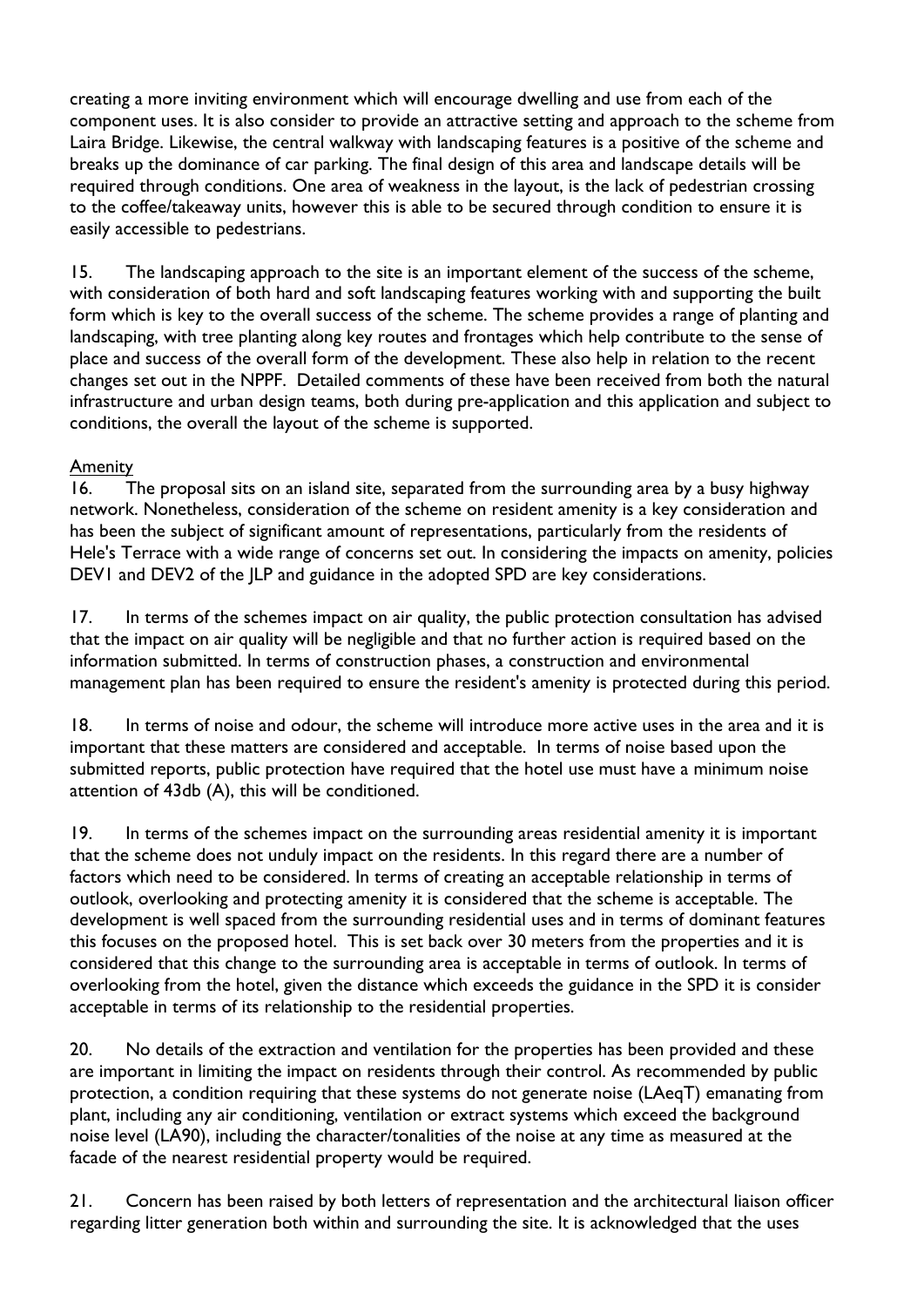proposed do have the potential to generate high levels of litter, and as such a condition requiring litter bins and litter picking is recommended to manage this. The architectural liaison officer has also raised concerns over the potential for people to congregate under the covered walkways and for 'boy racers' to congregate in the car parking area causing anti-social behaviour. To ensure this this is appropriately dealt with, a site wide management plan is required to ensure that such issues are managed and to reduce the impacts on the surrounding residents.

22. The hours of operation of the units is also an area of concern and while physically separated from the surrounding area it is important to ensure these are limited to reduce disturbance, including that of the movement to and from the site, conditions limiting these are therefore recommended as set out by the public protection consultation response. The final aspect which needs to be considered relates to deliveries and waste collection as this can be a disruptive activity. Conditions limiting these have been recommended by public protection however, these differ from those recommended by the Local Highway Authority, whose concern relates to highways impacts. There is an important balance to strike in these two areas of concern. It is also acknowledged that the different uses on site will have different requirements for deliveries and collections. As such, it is considered that further information on waste collection and deliveries should be the subject of conditions requiring a waste collection and deliveries strategy which set out the times, locations and mitigation measures to reduce the impacts on both residential amenity and the highway network.

23. As such and given the consideration above, the schemes impact on amenity is considered to be acceptable in the context of policies DEV1, DEV2, the adopted SPD and NPPF, subject to appropriate conditions which would manage impacts to an acceptable form.

### Land Contamination

24. Given the sites previous use, it is important to ensure that the potential for land based contamination is considered in accordance with the policy requirements of DEV2. A Phase 1 report has been submitted in support of the application by the applicant. This report concludes that the overall land contamination risk is low in the context of the redevelopment of the site. This report has been reviewed by public protection and provided that mitigation measures are incorporated during the redevelopment, they raise no objection to the application. A remediation plan will need to be agreed prior to construction commencement to ensure this is properly managed. Subject to this, the management of contamination is considered acceptable in relation to policies DEV1 and 2 of the JLP.

# Flood Risk and Drainage

25. Ensuring that the site itself, proposed occupiers and users are safe from flood risk is a key consideration, as well as ensuring that any displaced surface water does not impact surrounding properties. This is important to ensure that the requirements of the NPPF, policy DEV35 and the guidance in the SPD are met. The site is in Flood Zone 3, a critical drainage area and shown on EA maps and as identified by the LLFA response as at high risk of tidal flooding and in terms of surface water is at a low risk from flooding. The recent road scheme which created Embankment Lane is a flood defence measure, but the site does sit at a lower level to this and as such the impacts of over topping need to be considered. The application is supported by a flood risk and drainage strategy which has been reviewed by the case offer, LLFA and EA. The first consideration relates to the sequential test set by the NPPF and DEV35. In terms of other potential sites at less risk of flooding, it is acknowledged that the site is allocated for development however, there are other allocated sites where development could go, it is therefore important that the exception test be considered. This has been reviewed by both the LLFA and EA including further information, given the concerns raised by the EA. Subject to conditions, including setting appropriate finished floor levels, it is considered that the exceptions test is passed.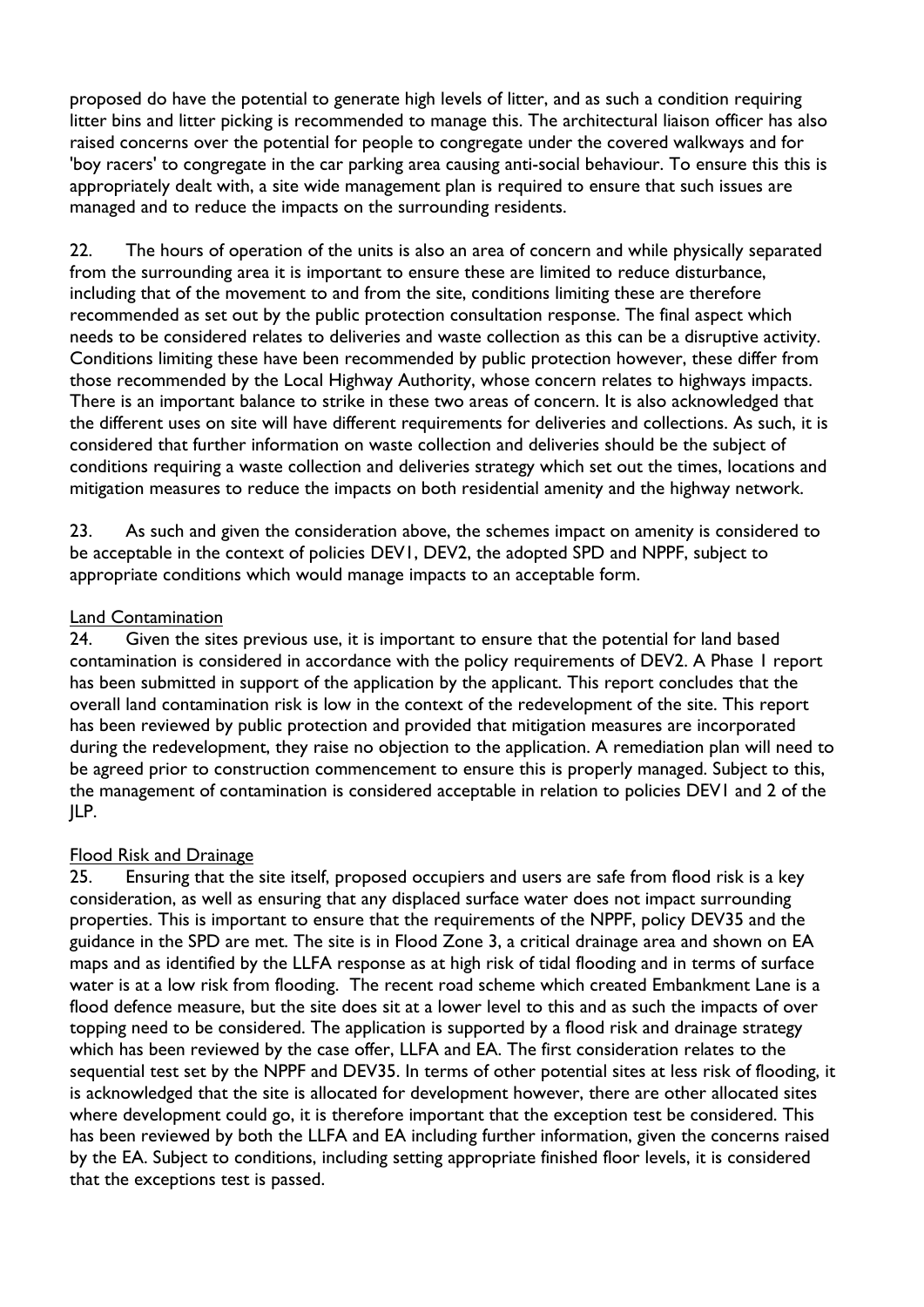26. In terms of the wider drainage consideration, the submitted flood risk and drainage strategy confirms South West Water approval of free discharge to their Sewer for the scheme, the proposed drainage system which provides 615m3 +15m3 capacity for surface water storage and that the drainage system is designed for 1 in 100 year event with 40% allowance for climate change. This is considered acceptable in terms of the strategy proposed, subject to a further details condition of the final system, its maintenance and detail of surface Water exceedance flow route to ensure increased flood risk off site does not accrue. Details are also required of how water environments are protected from pollution with oil interceptors, ground investigations, details of the management of drainage system and an evacuation plan and flood resilient construction of the scheme will also be required.

27. South West Water have advised that a public sewer crosses the southern part of the site and no buildings or alterations to ground cover will be permitted within 3.5m of it. The proposed scheme will alter land within this area and as such consultation on the final detail on hard and soft landscaping will need to be consulted with SWW at the discharge of condition stage.

28. On balance in terms of flood risk and drainage, the scheme is acceptable subject to conditions which ensure the final scheme details and its drainage system accords with the requirements of Policy DEV35 and the guidance in the NPPF and SPD.

### Low Carbon and Sustainability

29. Ensuring new development is sustainable is a key consideration as set out in Policy DEV32 of the JLP and the NPPF, it is also important to note that the Council has declared a climate emergency. The sustainability of the scheme has also been the subject of a number of letters of representation.

30. The application is supported by an Energy Statement which sets out the schemes commitment to delivering a 20% reduction in carbon saving as required by policy DEV32 through the use of solar PV and Air Source Heat pumps. This has been reviewed by colleagues in the Low Carbon team. They have requested an updated Energy Statement through conditions, as the current scheme is not specific in its detail, given the lack of the end tenants of the scheme. The consultation has also raised that details of the schemes climate resilience and resource minimisation have not been covered in the submitted energy strategy. In this regard and as set out above in the flood risk and drainage section, the development will (subject to conditions) be resilient to flood risk which helps meet this policy requirement. It is however the case that the scheme could be further developed in relation to the construction process and ongoing use to further reduce the use of materials and resources. As such, in addition to an updated energy strategy this should also provide further detail on how the schemes sustainability can be increased. It is considered that this additional information can also be secured by condition, which will ensure the policy requirements are met and a sustainable development is achieved.

31. In terms of the sustainability of the development, a number of the representations raised specific concerns over the location of the development and that it creates a car borne destination. While the specific transport considerations are covered below, in terms of sustainability it is acknowledged that the development does include drive-through restaurants and other destinations which can be travelled to by private vehicle, including drive-through facilities. This is the case as with many developments, the proposal does however provide opportunities to access the site by more sustainable means including both walking and cycling, with key routes surrounding the site provided for access and there is also a large surrounding residential population. In terms of the policy considerations, while the development does include car borne facilities, it does not preclude or discourage more sustainable travel. As such, subject to further detail secured through conditions, the proposal is considered acceptable in terms of sustainability and low carbon development in accordance with policy DEV32 and the guidance in the SPD and NPPF.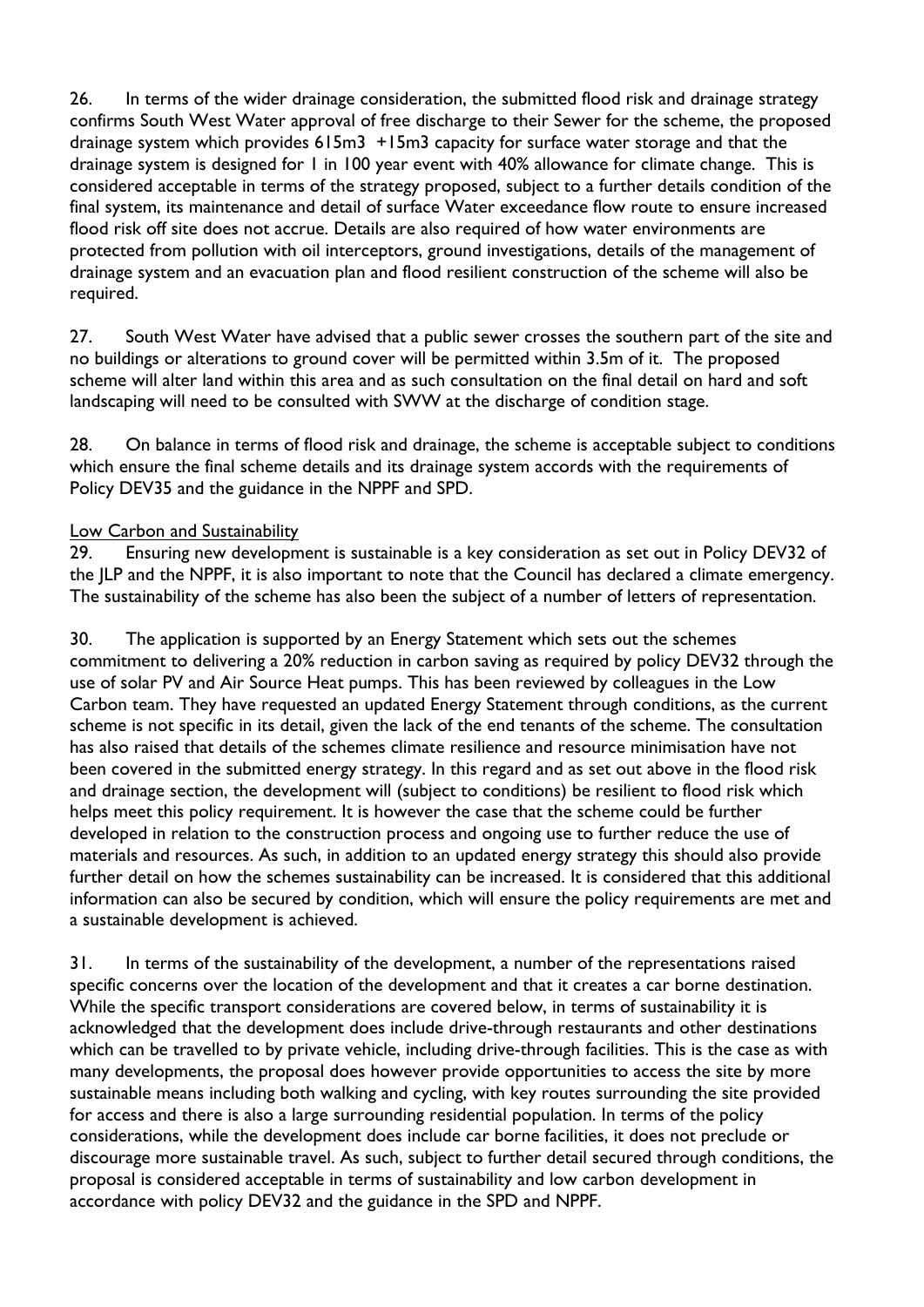### Retail and Town centre

32. In considering the scheme there are three key interrelated retail considerations. These are (1) the compliance with the sequential test, (2) the impact of the scheme on the vitality and viability and investment in the network of centres, both required by the NPPF and DEV16, and (3) how the scheme impacts the spatial retail strategy as set out in the Joint Local Plan. In considering these matters, Officers have sought the advice of Avison Young who provide retail planning advice to the Council. They have provided an advice note and it is considered in the officer report below.

33. In terms of the retail strategy this is set out in policies SPT5 and 6 of the JLP. SPT5 identifies that proposals which meet compelling 'qualitative' needs for retail development will be considered favourably and that the focus on the strategy is to continue the improvement of the overall provision of retail floorspace within the City Centre, to protect and strengthen its regional shopping role is central to this strategy. While SPT6 sets out that the provision of new retail floorspace and other main town centre uses will be positively planned for, having full regard to the sequential hierarchy of centres. DEV16 then requires that development proposals, including retail and town centre uses should be considered in the context of their support for the spatial strategy of the local plan and the sequential hierarchy of centres, it also requires a sequential and impact assessment. Before a viewpoint can be provided on the schemes compliance with the spatial retail strategy, the specific consideration of the sequential and impact assessment need to be considered.

#### Sequential Test

34. The role of the sequential test is to establish if there are more sequentially preferable sites that the development should be located in within the catchment area and whether they are suitable and available for the development. This includes those sites located within and on the edge of existing centres and as part of proposed/allocated centres, such as that of the Saltram Meadow development, which are within the primary catchment area that the development could locate. As part of the consideration of the sequential test in this instance, consideration needs to be given to the allocation which covers the site, as development which accords with the development Plan is not required to adhere to the sequential test. Policy PLY56.4 allocates the site for mixed-use development, incorporating commercial uses (potentially small scale local retail, leisure and/or hotel). The scheme proposes the following component uses:

Hotel (C1) 3,270sqm

Drive through fast food restaurant (sui

generis) 390sqm

Drive through coffee shop (sui generis) 167sqm

Shop (E(a))(cycle hub) 350sqm

Shop (E(a)) 150sqm

Shop (E(a))(convenience store) 445sqm

Shop (E(a))(home supplies) 1,486sqm (comparison goods 810sqm, convenience 540sqm)

35. In terms of the hotel, this complies with the policy wording. The convenience store/ supermarket and small retail unit are also considered to fall within the definitions of small scale local retail, which would meet the needs of the surrounding area.

36. The larger unit proposed at 1,486sqm gross which is advertised for the sale of homeware does not accord with the policy wording. Nor does the two Sui Generis drive-thru restaurants and the cycle shop, which while small scale, serve a potentially wider catchment and as such, the requirement for the sequential test needs to be applied. That being said, part of the material consideration is that some element of the scheme accords with the site policy.

37. In terms of the sequential test undertaken by the applicant, this focuses on the assessment of the large retail unit only. It is questioned why the two drive-thru restaurants have been excluded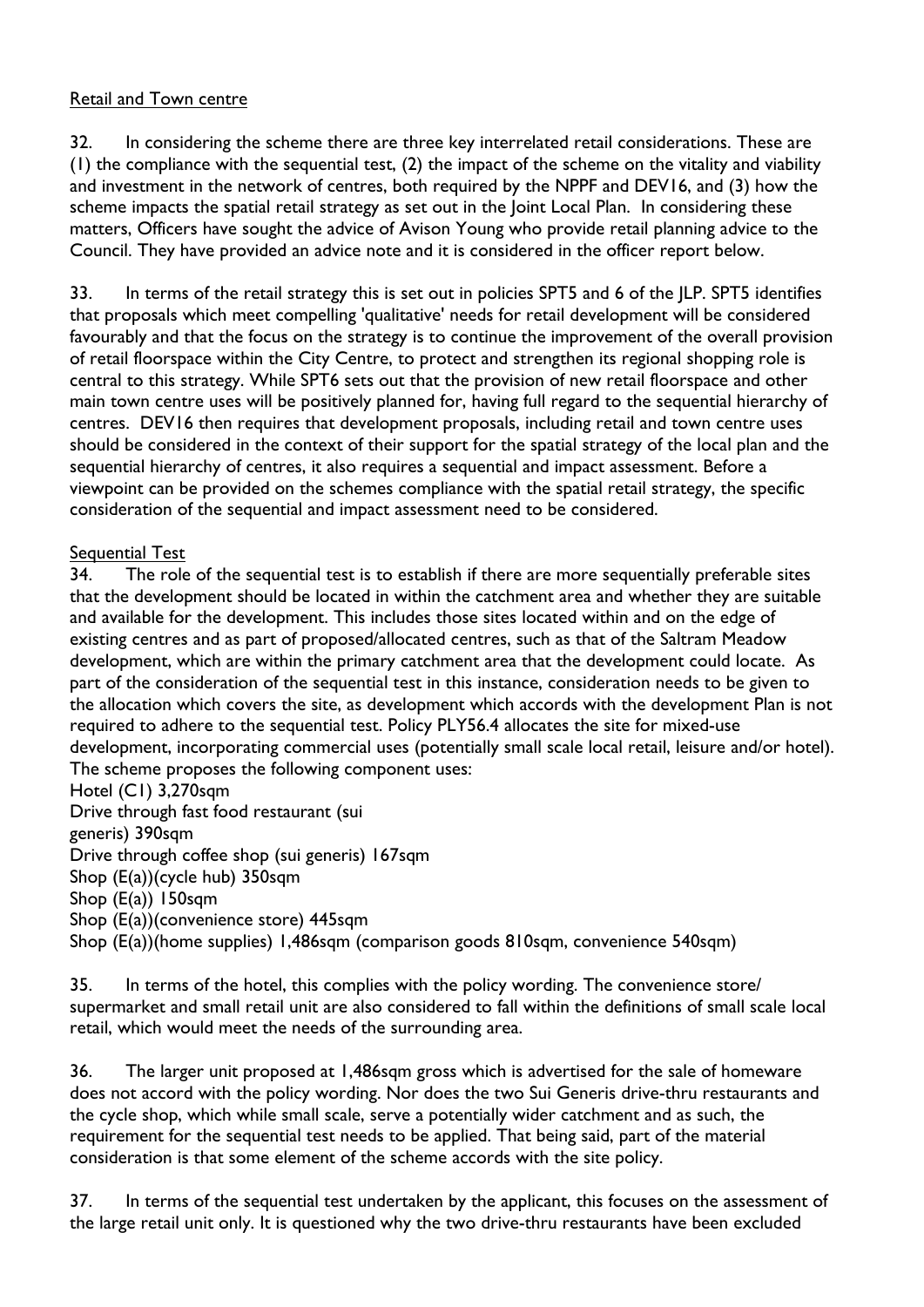from the assessment given they also do not accord with the site allocation. It is also questioned, given the Rushden Lakes Secretary of State Decision and the Scotch Corner Secretary of State Decision which the applicant has referenced, which consider the assessment of the whole scheme and approach to disaggregation, why only part of the scheme proposed has had the sequential test applied rather than a more flexible version of the whole scheme, which would have (subject to a flexible approach being undertaken) been considered reasonable to the LPA.

38. In terms of applying the sequential test by the applicant, a number of the assumptions are questioned by officers and there are a range of issues raised with the test provided, notably that the Plymstock Broadway centre is discounted due to it having a Lidl store in it, with no justification for this given. It is also the case that the former Coop store at 59 The Broadway which is currently vacant has not been considered. While planning consent has been granted for change of use and alterations of the vacant unit to provide 2no. units including a clinic (Class A1-A3 & Class D1), public house (Class A4) & gym (Class D2) under reference 17/02505/FUL, the units are still vacant. It is also the case that the centre's car park has not been considered. Although it is considered by officers that its loss would be a consideration, given its key role in serving the centre in terms of the suitability and availability of the site.

39. The assessment also discounts the proposed Saltram Local Centre, stating it falls outside the primary catchment area. The position on the Saltram Meadow centre being outside the primary catchment area is not considered accurate as the sites are approximately 1300 metres apart along road ways and as the crow flies only 1000 meters apart. The applicant's assessment also discounts a number of city centre sites including those allocated in the Joint Local Plan. This position is also questioned and Officers consider that many of these allocations could be considered suitable and available. Given these shortcomings in accordance with the requirements of Paragraph 91 of the NPPF, the application could be refused for failing to comply with the sequential test. Before looking to this option Officers have considered where it is their view that there are any sequentially preferable sites for the development. A 10 minute drive time catchment which has in-part been used by the applicant is considered reasonable and as such Officers have considered whether there are any sites which could accommodate the proposal with a degree of flexibility in this catchment area. Officers are satisfied (having considered the applications assessment and the knowledge of the area) that, with the exception of the City Centre, Plymstock Broadway and the proposed Saltram Local Centre, that there are no sequential preferable sites.

40. In terms of the Plymstock Broadway, the proposal (even including flexibility) would not be able to locate here. In terms of the former coop unit, given its limited size, this site is not considered suitable. In terms of the centre's car park, given it role in serving the centre it is not considered to be available for development.

41. In terms of the proposed allocation at the Saltram Neighbourhood, this includes a local centre based around a new Market square. The outline consent for the scheme and its S106 are very specific regarding the content of the centre, it's make-up and uses allowed. This includes former A class uses and live work units under residential flats, a supermarket with flats above and two buildings in the market square itself (one for health purposes the other for up to 4 retail units). Policy PLY50 identifies the LPA's support for the implementation of the existing planning permissions and strategic masterplan relating to Saltram Meadow. In terms of this scheme's ability to locate there, given the restriction on the centres configuration and uses it is not considered that these would accord with the local centres required deliverables and as such, it is not considered to be either suitable or available for the proposal.

42. Sequentially this then leaves the allocated sites within the City Centre PLY7-15, clearly as SPT5 and 6 direct such development to the City Centre to support its role and function as a regional centre. It is also the case that the mix of uses could be reconfigured to any number of the sites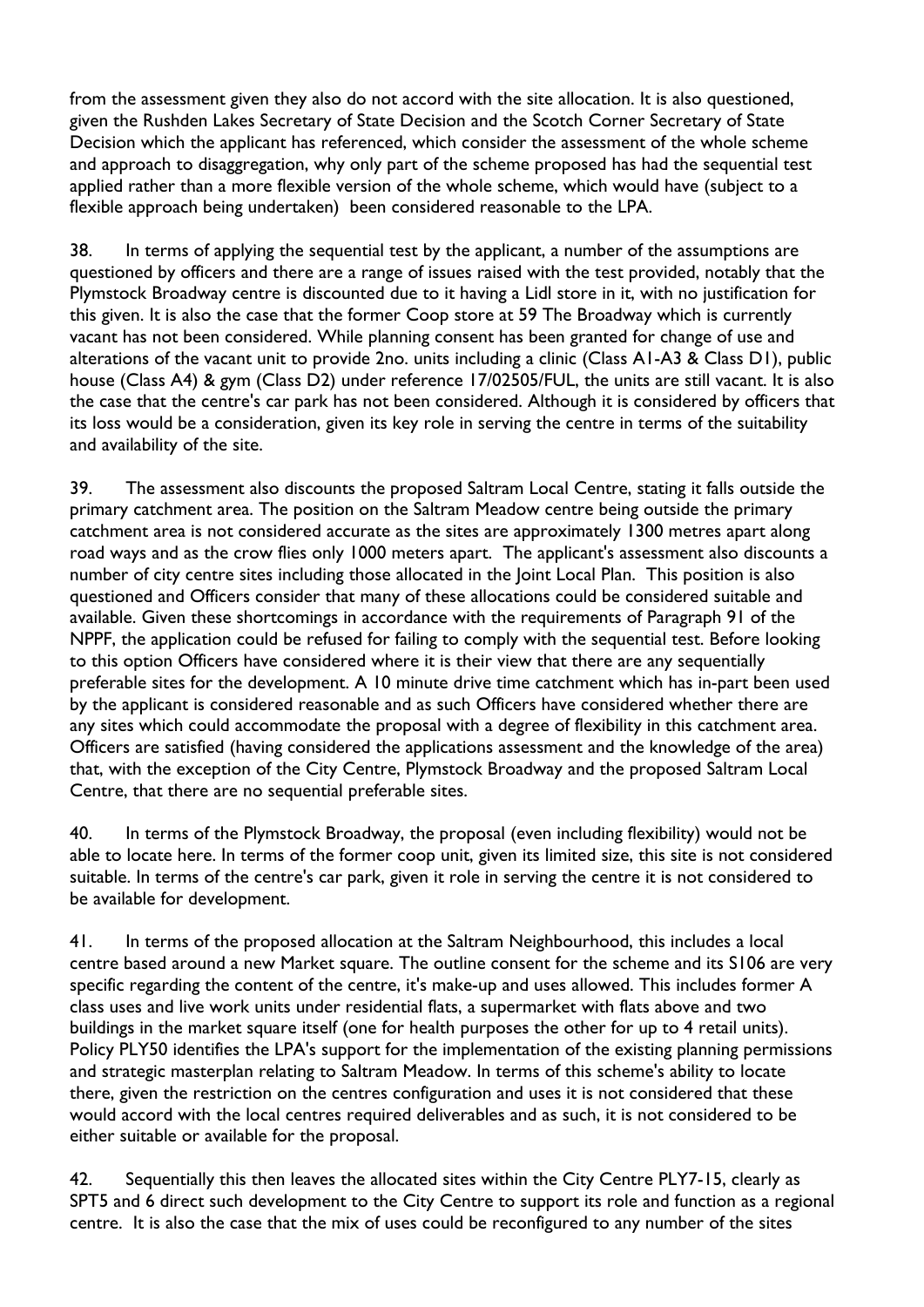within Colin Campbell Court (PLY7) and the former Debenhams building (PLY8) being obvious sites. The City Centre sites could therefore all be considered potentially suitable for the redevelopment and a number are also available on the open market, in the Councils control, demolished or unoccupied. However, consideration does need to be given to the fact that the proposed site is allocated and the allocation PLY56.4 does allow for a number of uses, meaning they do not need to pass the sequential test. It is also the case that flexibility needs to be considered in relation to the proposed scheme in relation to these sites. It is not considered that the scheme even allowing for a substantial degree of flexibility could be amended to accord with the policy requirements of the JLP in relation to the form and scale of the building, nor accord with the overarching requirement of Policy PLY6 point 2 in relation to 'Respects and celebrates the centre's mid-twentieth century built heritage, including the Beaux Arts grid of the 1943 Abercrombie Plan'.

43. As such, the LPA is satisfied that without disaggregation, or more than a reasonable degree of flexibility to the proposed scheme, there are no potential sequentially preferable sites which are suitable and available in the Primary Catchment area. As such, notwithstanding the lack of agreement with the applicants sequential test following officers assessment, it is considered that the sequential test can be considered to be passed.

### Impact

44. It is important to understand what impacts the proposal could have on the network of centres. In terms of considering the impact of the scheme on the network of centres, including the city centre and proposed local centre at Saltram Meadow the council have sought the guidance of Avison Young (AY), who have advised the council on other retail applications. The applicant has submitted an assessment which AY and Officers have reviewed. In terms of the assessment of impact these are required for scheme over 500sqm for retail and 2500sqm gross for leisure and office, considering the impacts on both the investment in and/or the vitality and viability of an existing centre or prejudice, the deliverability or investment in a proposed centre. It is important to note that those elements of the scheme which accord with the policy allocation PLY54.6 as set out above do not need to be considered, given they comply with the development plan.

45. In terms of the impact, Officers and AY consider that the impact of the following units should be considered: unit 7 Homeware store; the cycle store; and the units for food and beverage. The applicant's assessment however, only considers Unit 7 of these but also includes assessment of the supermarket unit. In terms of the rest of the data used in the applicants assessment, the following points are noted: it has been based on the Council 2017 retail study using zone 2 as its primary catchment area (although includes turnover of stores outside this zone), the assessments design year is 2026. In principle AY have advised that on balance this approach provides a reasonable structure for the assessment, but they do have issues with some of the datasets used by the applicant and lack of inclusion of assessments of some units, which should have been included and as such conclude it is only a broad bush assessment of the impact. Having reviewed the information, the following conclusions have been provided in the advice from AY:

- Do not consider that the comparison goods floorspace element of the proposal is likely to materially affect the impact on defined 'town centres' beyond any impact which may accrue from other commitments / recent store openings.
- The cycle store, while having a wider than local catchment area, but with the strong growth which the cycle retail sector is currently experiencing, any diversion is likely to be spread thinly across existing facilities and it is unlikely that the health of any defined 'town centre' will be materially affected by this element of the proposal.
- In relation to the three proposed food and beverage units, they will have a wider than local catchment area and is likely to mean that the pattern of trade diversion becomes more diverse across the city and, subject to the imposition of suitable conditions over their operation/function, we do not consider that these units are likely to have a material impact upon the health of nearby centres.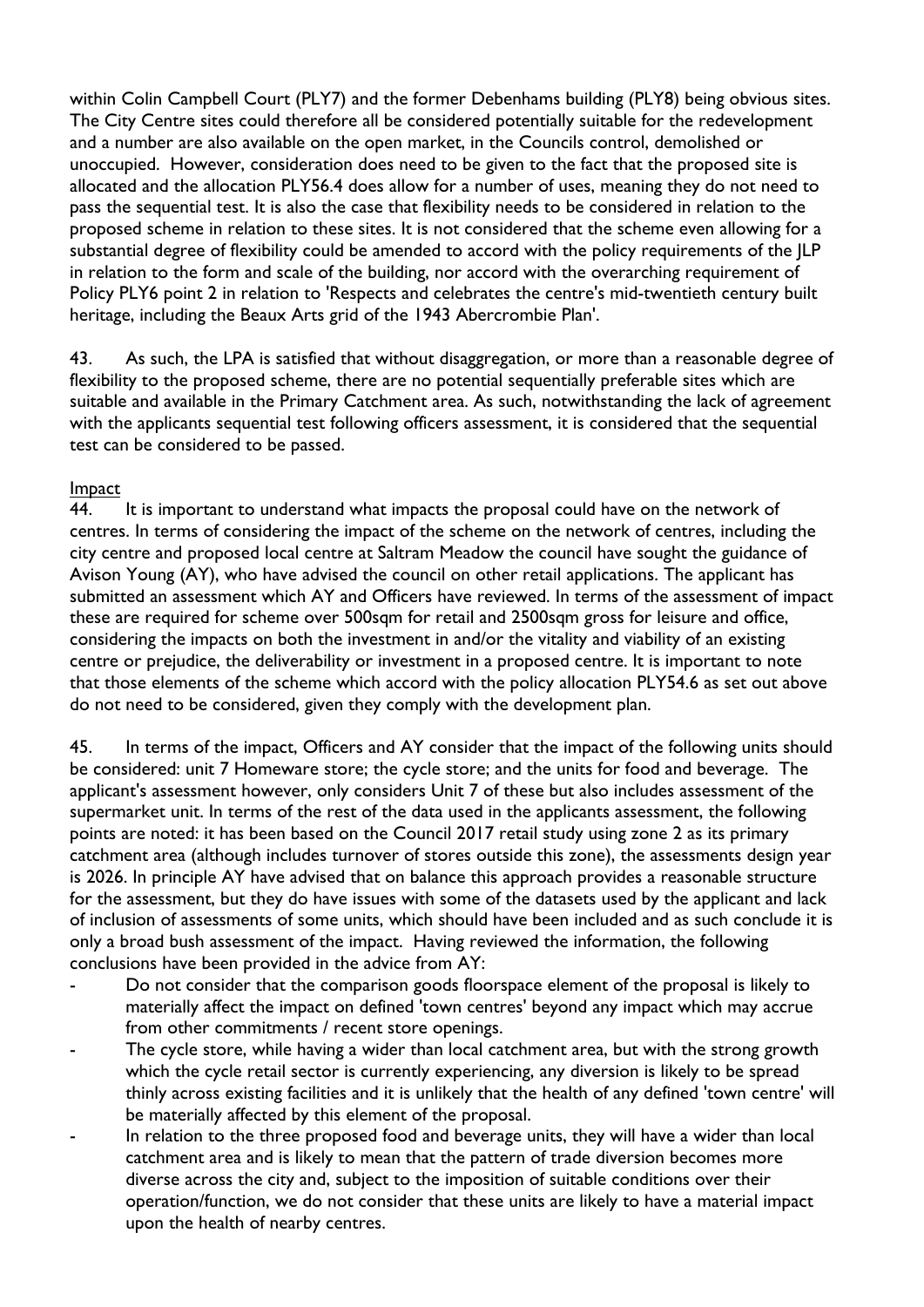We consider that the Council could, on balance, conclude that there is unlikely to be a significant adverse impact upon nearby defined 'town centres' and therefore meet the provisions of policy DEV16 of the development plan and paragraph 89 of the NPPF.

46. Having considered the advice provided and the potential impact of the proposals on the network of centres it is concluded that, notwithstanding the short coming of the assessment provided by the applicants, that the proposal is unlikely to have a significantly adverse impact on the network of centres.

### Retail Strategy

47. Having considered the sequential test and impact assessment, it is now important to consider the impacts the proposal would have on the overarching strategy in the City provided through SPT5, SPT6 and DEV16. In this regard, the fact that elements of the proposal accord with the strategy through the allocation of the site under policy PLY56.4 is an important consideration which supports commercial use on the site. Those elements which are not in accordance with the allocation are however still important to consider. The unit identified as a cycle store again could support the city centre if located in it which the council's retail strategy seeks as the focus for retailing. That said, the unit is limited in its scale and on balance is not considered to be detrimental to the overarching strategy. This leaves the homewares store. A number of these including B&M and Home Bargains have been delivered in the city in recent years, mostly in out of centre locations. It is however the case that recently a B&M store has gone in to the former BHS unit in the city centre showing that such units can successfully trade and contribute to the offer and appeal of the city centres retail offer. On balance the proposals in this location is not consider demonstrably harmful to the overarching strategy. These conclusions are however, specific to the role and function of the units being in accordance with the information submitted and were, for example one of the units to be a comparison goods store such as a Next or TK Max then the conclusion would be different. It is therefore important that these are units are controlled by condition to limit their use.

### Hot-food Takeaways

48. The proposal includes 3 units which include the provision of hot food takeaway. Policy DEV6 of the JLP precludes the provision of hot food takeaways within 400 meters of a secondary school. To protect the school food environment. There are no secondary schools within 400 meters of the proposed site and as such the proposal accords with the provisions of DEV6.

#### Highways

49. The application site sits a key point in the Highway network serving the Eastern part of the City and key arterial route in to the city from the A38 through Marsh Mills along Embankment Lane (A374) and also from Plymstock and beyond through Billacombe Road and Laira Bridge. The site is also highly constrained in its accessibility by the impacts that the road network surrounding it has on pedestrian and cycle access. The site is also allocated in the Joint Local Plan through Policy PLY59.4. In determining the highways impacts of the scheme, the key policy considerations are PLY59.4, DEV29 and the guidance in the NPPF chapter 9. The proposal has been the subject of extensive public representation with many of these raising concerns on the highway network and the schemes impact. It is evidently an important consideration in determining the application. The Local Highway Authority (LHA) have alongside planning officers been engaged with substantial discussions with the applicant during and before the application in relation to highways matters to ensure the impacts of the scheme are properly considered.

### Pedestrian and Cycle Access

50. Pedestrian and cycle access is provided in the north east corner, west corner and south west corner of the site connecting to existing crossing facilities to the wider areas. This enables pedestrians and cyclists to access the site from the surrounding area, utilising the existing crossing and bridge access points. Within the site, a central walkway runs northwest to southeast through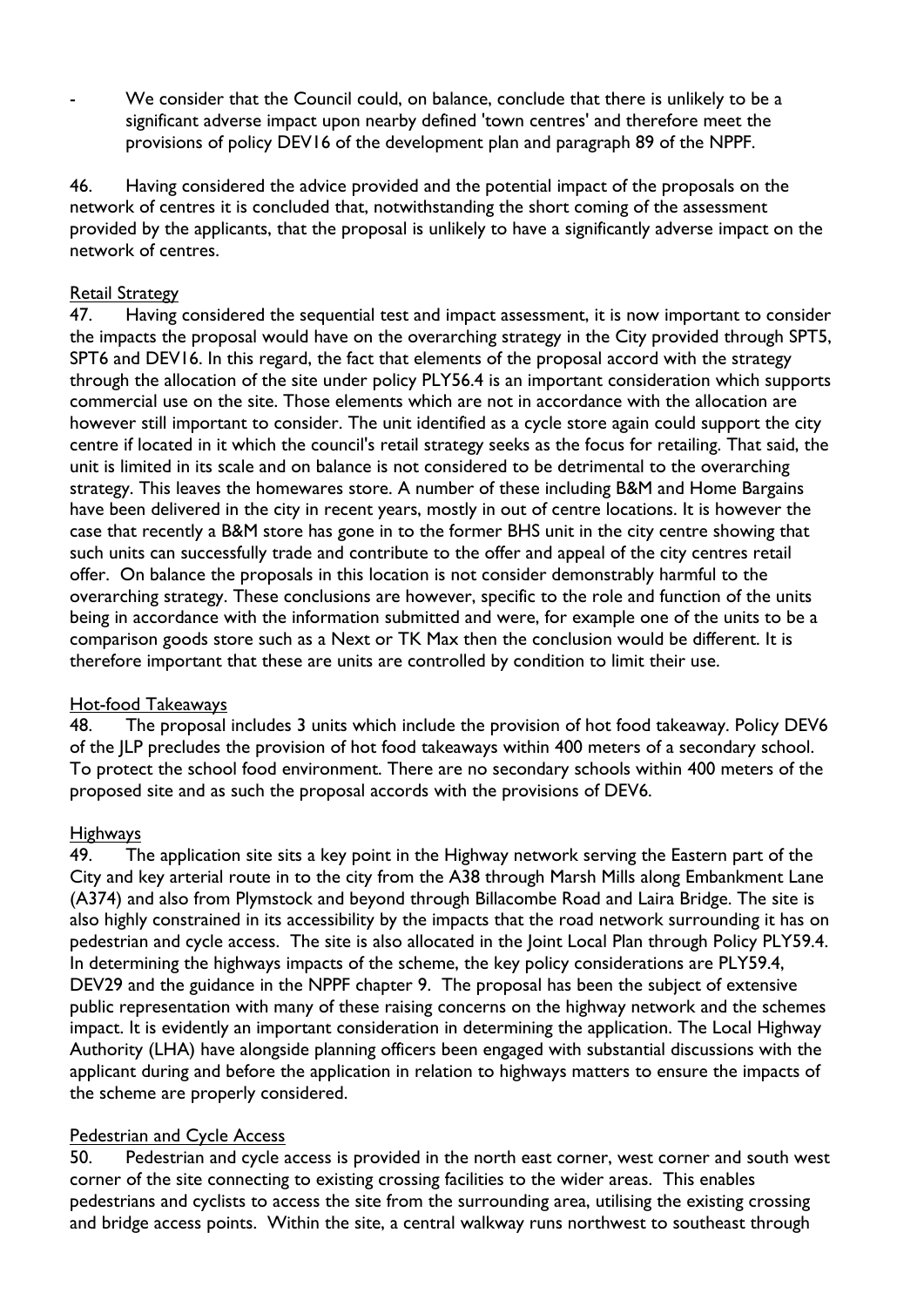the site, with a paved walkway also wrapping around the frontage of the main building and a raised table shared space linking to one of the drive though restaurants. In terms of the layout of the scheme, it is considered to provide a good approach where pedestrians and cyclists can move freely through the site and be connected from all sides of the surrounding area. Although as set out in the response from the LHA, these connections can be convoluted. It is however considered that the scheme takes all steps available to improve connectivity as required by Policy DEV59.4. It is also acknowledged that the site is connected by the wider cycle network and has good connectivity to both the local, and national cycle routes, and is well placed to encourage cycling as both a sustainable means of travel.

51. Within the site, movement between the uses is also achieved and the raised table feature between the centre walkway and the first drive-through restaurant provides a clear priority for pedestrians. One area of weakness in the layout, is the lack of pedestrian crossing to the coffee/takeaway units however, this is able to be secured through condition to ensure it's easily accessible for pedestrians. Subject to this, the scheme is considered acceptable in terms of its access by pedestrians and cyclists.

### Internal Vehicle Layout and Access

52. The internal layout of the site for vehicles is via Embankment Lane to serve the site as required by policy PLY59.4. This is via a new junction which serves the site and provides access to the neighbouring site, Prince Rock Playing Pitches, allocated under Policy PLY59.5. The new proposed junction layout includes the applicants land ownership, the extent of HMPE and part of the Prince Rock Playing Pitches site (PLY59.5) which is owned by the Council. While there is no objection to the design of the junction, given that part of it is beyond what the applicant can deliver within the ownership and HMPE, it is considered necessary to condition the application to ensure sufficient elements of the junction are delivered to ensure safe operation of the site and highway network.

53. From the junction, the layout for the site provides a gyratory one-way route through the site to the food and coffee, drive-through takeaways, with a right hand turn providing access towards the hotel and service yard for the main buildings. The layout has been negotiated during the preapplication process and is designed to provide space to allow up to an estimated 38 - 42 cars to queue within the site. This is to ensure stacking particularly from the takeaway facilities would not stack back and obstruct the highway network, which would be a significant concern. It is acknowledged that at busy times, long queues from the drive-through takeaways could (as identified by the LHA) cause stacking for these uses to cause inconvenience to other customers coming and going from the retail park, a situation that is not uncommon from drive-throughs and is considered on balance acceptable, as the key issue is to protect the wider highway network from potential impacts of stacking.

54. In terms of servicing, all servicing would be via the main site entrance to the retail park on Embankment Lane that would also be used by customers. The consultation response from the LHA identifies that the application wheel tracking drawings indicate that the proposed servicing arrangements are constrained, but just adequate to accommodate larger service and delivery vehicles. This is however based on the fact that in places, vehicles would need to utilise the full width of the internal roads. This is not desirable, but due to the constrained site is considered acceptable as it is within the private site. As recommended by the LHA, a condition would be required to ensure servicing is managed by way of a Service Management Plan. This would ensure the conflict between service and general site access is managed.

55. The turning area in the service yard for the retail units takes the form of a 'tight banjo' that is constrained by the adjacent bank of car parking spaces. However, the tracking plans show this can be accessed by an articulated lorry. In terms of servicing by larger vehicles to the Hotel, these would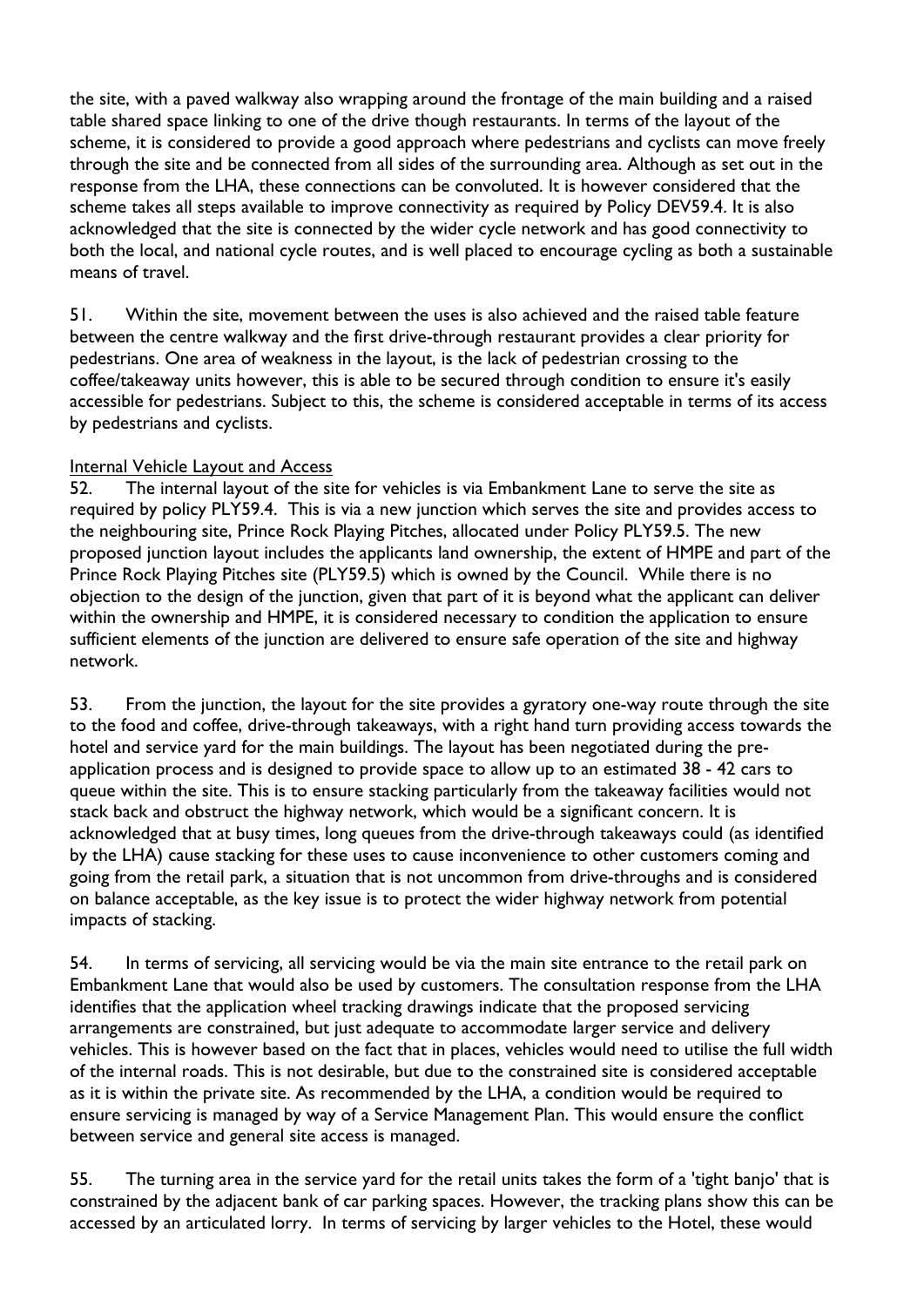be carried out by utilising part of the adjacent retail service yard for turning, and/or, part of the access road itself. As per the above given the site constraints and as recommend by the LHA a Servicing Management Plan will be required to ensure potential conflict with customers and their vehicles are properly managed.

### Parking and Cycle Provision

56. The proposed layout provides a total of 186 car parking spaces which is in line with the Councils parking standards set out in the SPD which would, as set out in the consultation response from the LHA as being indicating 144 - 288 range. At present the layout does not show disability parking spaces, which would need to be identified and marked out at a ratio of 10%, along with provision for motorcycle parking at a ratio of 5% as required by the LHA and these would need to be secured by way of a panning condition.

57. The scheme would provide 10 Rapid Electric Vehicle Charging Points (EVCP) and a further fifteen (15) should also be provided with passive wiring to facilitate additional future EVCP provision. The LHA have advised that fast EVCP is required for the scheme and the details of this will also be conditioned to ensure that the best facilities are provided to meet the needs of the scheme going forward.

58. In terms of cycling facilities, cycle parking for staff would need to be provided in accordance with Council SPD policy and the LHA have advised that up to 65 cycle parking spaces should be provided. The details of the distribution throughout the site and final location would be conditioned to ensure that this appropriately serves all the units proposed. It has also been recommended by the LHA that electric cycle charging facilities should be provided and recommends that at least 4 spaces should be provided. This is considered reasonable and to link well with the cycle facilities provided on site and the proposed cycle store and has been agreed with the applicant as a condition.

### Highways Network Considerations

59. As set out above, the site is at an important part of the highway network serving the City, particularly along the Eastern Corridor and this part of the City. The local area already suffers the results of this and the existing impacts of the development in this area has been a significant area of concern in the representations. These issues have been identified to the applicants throughout the pre-application and application process by both the LHA and the planning officer to ensure the requirement of policy DEV29 is properly considered. Fundamental to this is that the Transport Assessment (TA) and associated Traffic Modelling appropriately consider the scheme and its impacts. This has been the subject of detailed discussions and as set out in the LHA original consultation response, there were significant concerns with the applicant's original data. This matter has been difficult to resolve due to the COVID pandemic causing huge fluctuations in travel and vehicle flows since March of 2020. This has restricted the availability of actual data and data collection opportunities and also made understanding the apparent growth in the fast food sector and drivethrus, difficult to robustly quantify. Given this extensive engagement of the LHA, the applicants' highway consultants and traffic modelling consultants on both sides have been required to ensure the LHA have realistic and credible traffic impact predictions and forecasts for the area and developments to advise on.

60. Based upon this information which has now been brought together and submitted by the applicant, the LHA have advised that the proposed development would have a direct material impact on two of the already busy, and congested at peak times, primary arterial roads; Embankment Road, and Laira Bridge Road and the connecting signalised road junctions of Heles Terrace (x2, north & south), Embankment Lane, Finnigan Road, and The Ride. They also set out that the major road network in the area is already currently running at a high capacity, and over and above its practical capacity at certain junctions at times of peak demand, and is therefore congested. Given this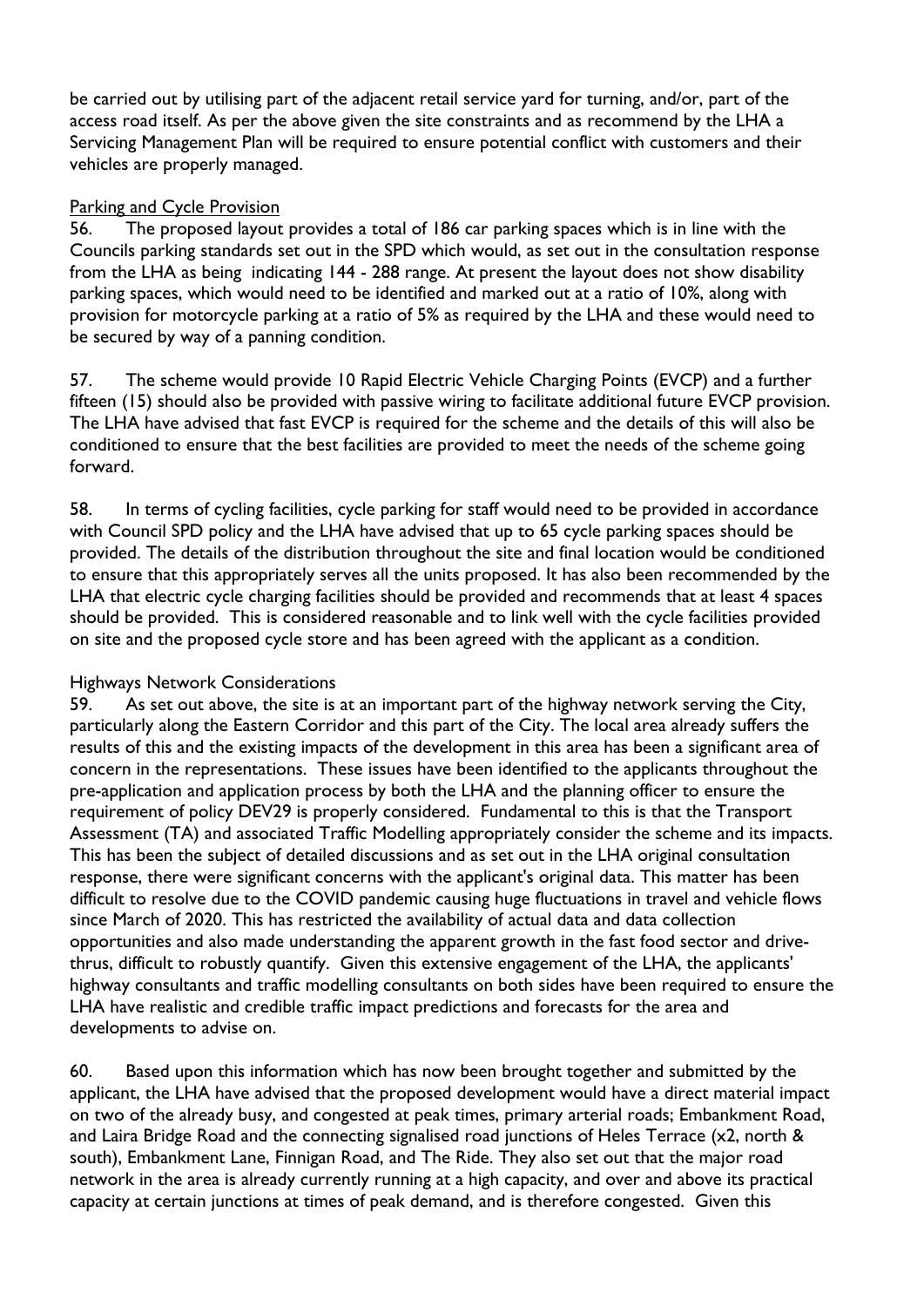situation, it is important to establish if proposed mitigation which has been proposed by the applicant would help alleviate the situation on the network.

61. As part of the scheme as now submitted, mitigation measures to help manage the increased vehicle movements generated by the scheme have been provided. This includes the provision of a bus stop on Laira Bridge Road (eastern direction). This provision would allow buses to stop to allow passenger to disembark without holding up and blocking the traffic when it is in the bus stop which currently happens. The scheme also proposes a new dedicated right turn stage (with an additional traffic light signal head) for in-bound vehicles turning right from Laira Bridge Road onto Embankment Lane which would access the site. This simultaneously gives extra green time for outbound traffic to turn left from Embankment Lane, onto Laira Bridge Road. The LHA have advised that these measures would only provide a small improvement in the capacity, which would be insufficient to bring the traffic flows and capacity to within normal accepted parameters and that at times of peak demand, the development would be adding to the current queues at the traffic signals by between 2 - 5 cars. Given this situation, to further mitigate the impacts of the scheme the LHA have requested a section 106 contribution to enable this development to be achieved on this part of the already busy, and congested at times, part of the major road network. The contribution requested would be towards delivering improvements on and adjacent to the A374 between, and including, Marsh Mills roundabout and Exeter Street, and on and adjacent to the A379 between Elburton Road and Embankment Lane, including Finnigan Road.

62. Even with both the mitigation provided by the scheme and a S106 contribution it is considered by both the LHA and the planning officer that the scheme would have an adverse impact on the highway network. As part of this it does need to be acknowledged that based upon the information provided and considered by the LHA, the impacts of the scheme are only a marginal increase on the existing impacts faced by the network currently and predicted going forward. In coming to a view on this scheme and its impacts, it is important that not just the local policies but also those of the NPPF are considered. In relation to the national policy set out in the NPPF, in most cases the national policy guidance provides a more simple and balanced consideration of the implementation of the policy requirements. However, there are a few policy areas where a higher bar of the impacts of development are required in the NPPF; this is the case with considering the impacts on the Highway network with para 111. setting out the following:

'Development should only be prevented or refused on highways grounds if there would be an unacceptable impact on highway safety, or the residual cumulative impacts on the road network would be severe.'

63. The impacts of this, is that in making the decision on whether the negative impacts of the scheme should warrant the refusal of the application, a negative impact is not sufficient to refuse an application. The impacts of the development must be considered severe.

# 64. In this regard the LHA advise is as follows:

'Although the additional draw and negative impacts on the function of the major road network from this apparently opportunistic development are unwelcomed, and would add to the existing traffic queues, the residual cumulative impact would not be considered 'severe'. Therefore, from the advice contained in paragraph 109 of the National Planning Policy Framework (NPPF), the development should not be refused on highway grounds, and a recommendation of refusal could not be sustained, and in planning terms is apparently unlikely to be considered as significantly adverse. But rather where the traffic impacts would need to be mitigated by highway works, including by further additional highway works funded by way of a Section 106 contribution in accordance with the Council's approved scale of charges.'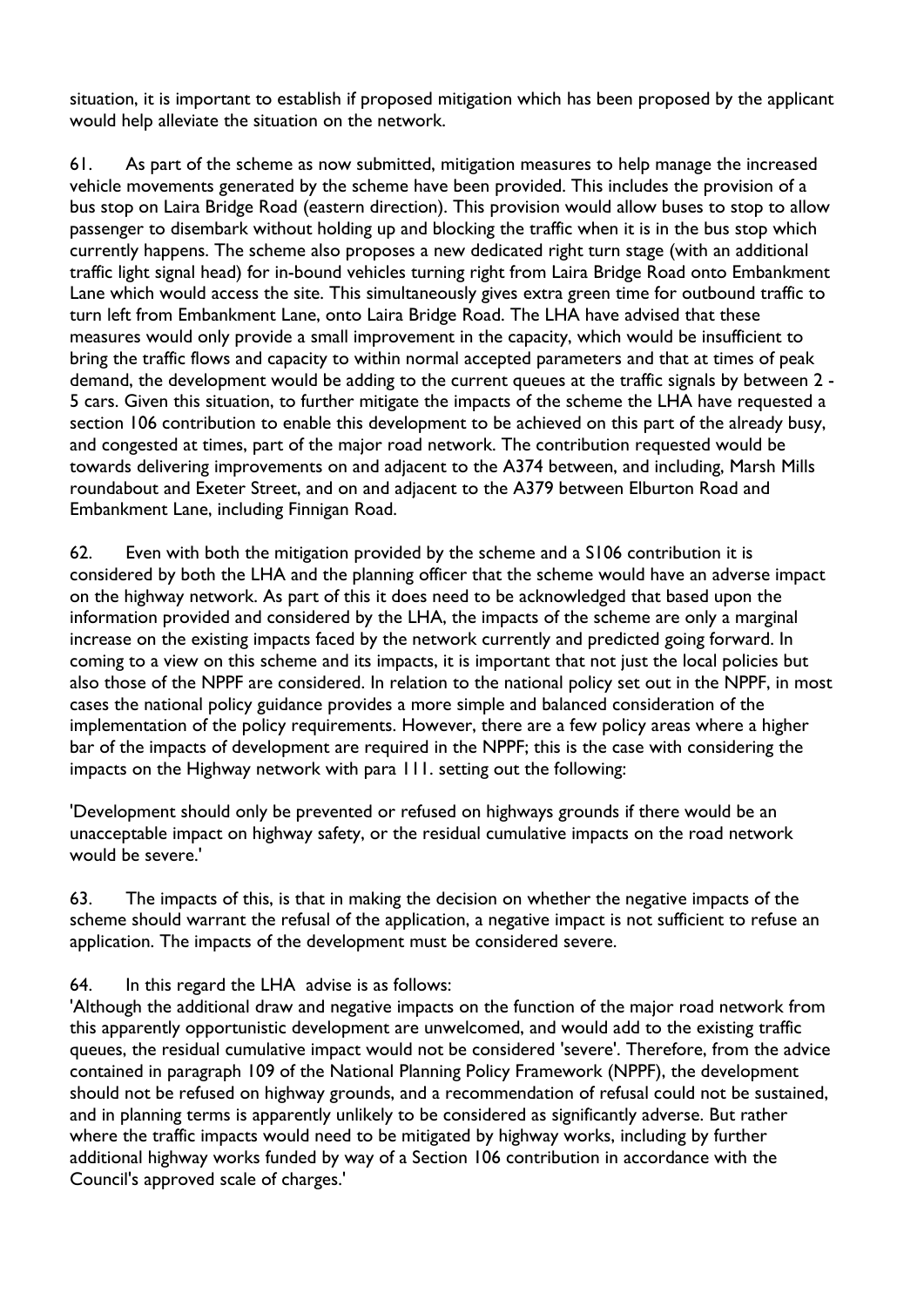65. This is a difficult and on balanced consideration which needs to be given, and in this regard the guidance of the LHA authority and the concerns raised by the letters of representation have been considered. The officers consideration and advice to Members of Planning Committee is that the scheme will have an negative impact, but subject to the mitigation proposed through conditions on the application and the securing of a S106 contribution towards the scheme requested, that the scheme would have an adverse impact on the highway network, but that that impact is not in officer opinion 'severe' and as such would not warrant the recommendation of the refusal of the application.

### Highways Conclusion

66. Given the consideration set out above, it is considered that the scheme is acceptable in relation to highways and access matters subject to the securing of a s106 contribution and the conditions set out. In terms of the Highway network, in accordance with the requirements of the NPPF para 111, it has been concluded by the LHA and planning officers that the impacts are not severe. On this basis, the scheme is considered to comply with the requirements of the JLP Policies PLY59.4 and DEV29 and the requirements of Chapter 9 of the NPPF.

# Ecology and Biodiversity

67. Ensuring the development is acceptable in ecological terms is an important consideration in terms of the development of the site. In this regard policies DEV26, DEV27 and DEV28 and the guidance of the SPD are relevant. Since the original submission, further environmental information has been provided dealing with a number of shortcomings with the data originally submitted, as identified by the Natural Infrastructure team which has included improvements to the landscaping scheme.

68. In terms of the scheme as now developed and as set out in the Landscape section above, the scheme is considered in principle to represent a good quality scheme which works well with the built form. This includes the use of native species in the landscaping proposals. Concerns have been raised in the consultation response from the Natural Infrastructure.

69. One of the concerns has been where the scheme delivers the requirement for a 10% net gain for biodiversity to be delivered, as required by the Councils SPD. The site is providing extensive new planting, including elements of green walls and a roof however this is not delivering a 10% net gain based upon the DEFRA Metric assessment. The Natural Infrastructure team have therefore requested a S106 contribution to ensure this is delivered through grassland improvements off site. This is considered reasonable and a contribution amount has been agreed.

70. Both Natural England and the Natural Infrastructure Team consultation responses have raised concerns in relation to the schemes potential to impact on the integrity of the Plymouth Sound and Estuaries SAC and the Tamar Estuaries Complex SPA European sites. A standard approach to managing these impacts has been agreed, with relevant development required to provide a financial contribution to mitigate the impacts through a contribution towards the implementation of the Plymouth Sound and Estuaries EMS Recreation Mitigation and Management Scheme. In terms of this scheme, a figure of £20,822.56 based upon the number of hotel bedrooms has been calculated and this will be secured through S106 contribution. In accordance with this the application has been the subject of a Habitats Regulations Assessment - screening undertaken and subject to the contribution and condition requiring a Construction and Environmental Management Plan, Natural England have concluded that the proposed developments will not have an adverse effect on either the SAC or SPA.

71. To ensure that the landscaping and ecological matters are appropriately secured a number of detailed conditions are required. This includes a Construction and Environmental Management Plan, a Landscape and Ecological Management Plan, maintenance of green walls and roofs and that the drainage strategy is amended to ensure it integrates into the overall drainage strategy. In addition to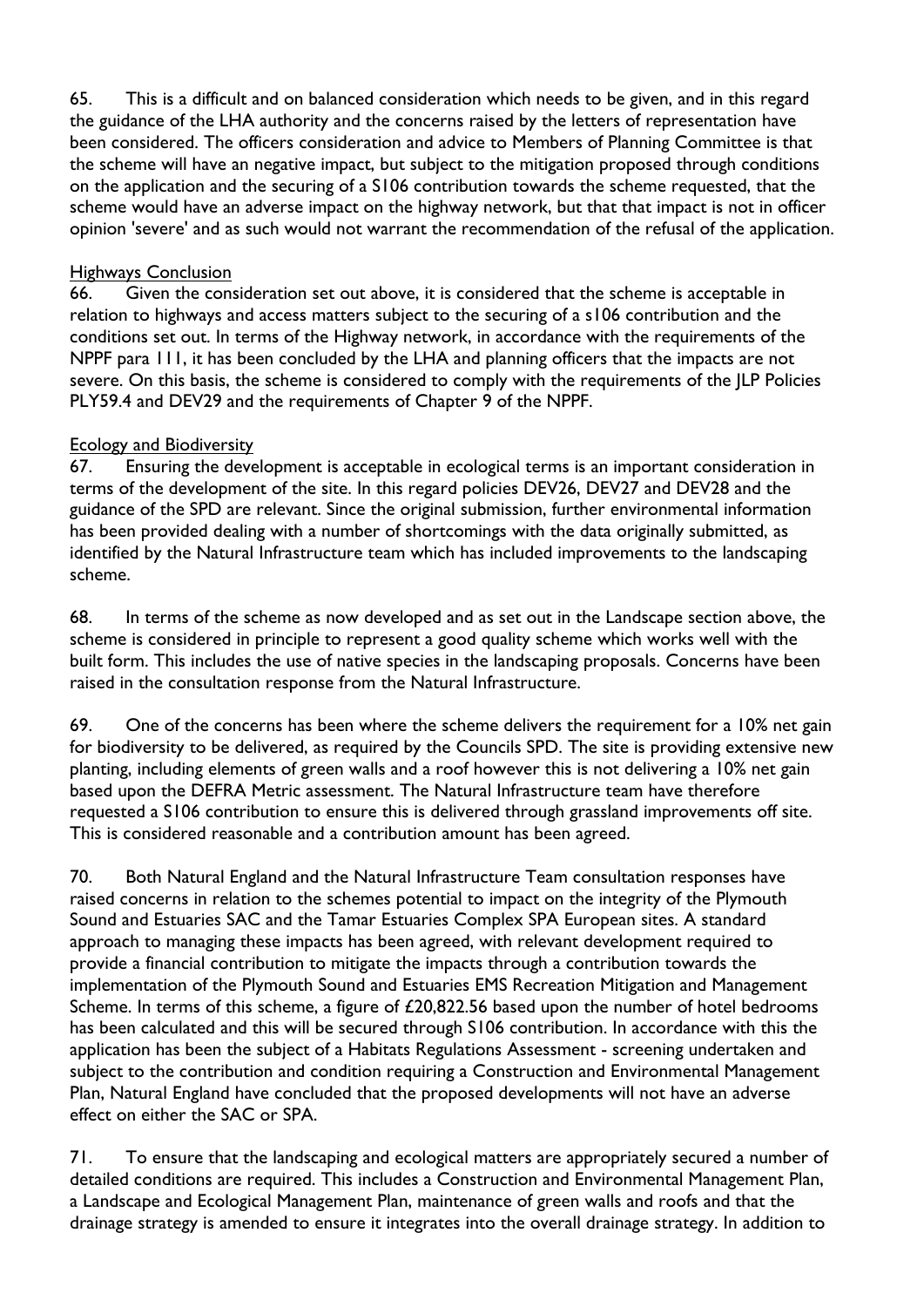these matters, conditions also need to be ensured so that the proposed landscaping, which is within the site but outside the applicants' control, which is in Highway Maintainable at Public Expense (HMPE) land is both delivered and managed to ensure a comprehensive scheme. Subject to the conditions, the application is considered acceptable and to comply with the requirements of Policies DEV26, DEV27 and DEV28 and the guidance of the SPD.

72. Habitats Regulations Assessment - Screening undertaken, conditions required and on the basis of the appropriate financial contributions being secured to the Plymouth and South West Devon Joint Local Plan Strategic Access Management and Monitoring Strategy (SAMMS) and a CEMP being agreed prior to construction, Natural England concurs with the authority's conclusion that the proposed developments will not have an adverse effect on the integrity of Plymouth Sound and Estuaries SAC and the Tamar Estuaries Complex SPA European sites.

# **9. Human Rights**

Human Rights Act - The development has been assessed against the provisions of the Human Rights Act, and in particular Article 1 of the First Protocol and Article 8 of the Act itself. This Act gives further effect to the rights included in the European Convention on Human Rights. In arriving at this recommendation, due regard has been given to the applicant's reasonable development rights and expectations which have been balanced and weighed against the wider community interests, as expressed through third party interests / the Development Plan and Central Government Guidance.

# **10. Local Finance Considerations**

The proposed development by virtue of its use and location is not liable for Community Infrastructure Levy.

# **11. Planning Obligations**

The purpose of planning obligations is to mitigate or compensate for adverse impacts of a development, or to prescribe or secure something that is needed to make the development acceptable in planning terms. Planning obligations can only lawfully constitute a reason for granting planning permission where the three statutory tests of Regulation 122 of the CIL Regulations 2010 are met.

The following contributions are required for the proposed development

£527,597.76 the total amount of for addressing the impacts of the Development as follows:

£497,062 - Highway contribution towards funding improvements on and adjacent to the A374 between, and including, Marsh Mills roundabout and Exeter Street, and on and adjacent to the A379 between Elburton Road and Embankment Lane, including Finnigan Road.

Schemes include:

- Major Road Network (MRN) Improvements on and adjacent to the A374 between and including Exeter Street, Cattedown roundabout and Marsh Mills roundabout
- Improvements on and adjacent to the A379 between Elburton Road and Embankment Lane
- Improvements to the Strategic Cycle and Walking networks, including the Embankment Cycle- Pedestrian path
- Improvements to and adjacent to the Pomphlett roundabout
- Improvements to Finnigan Road
- Pomphlett to The Ride scheme

£20,822.56 Plymouth Sound and Estuaries European Marine Site (EMS) Recreation Mitigation and Management Scheme;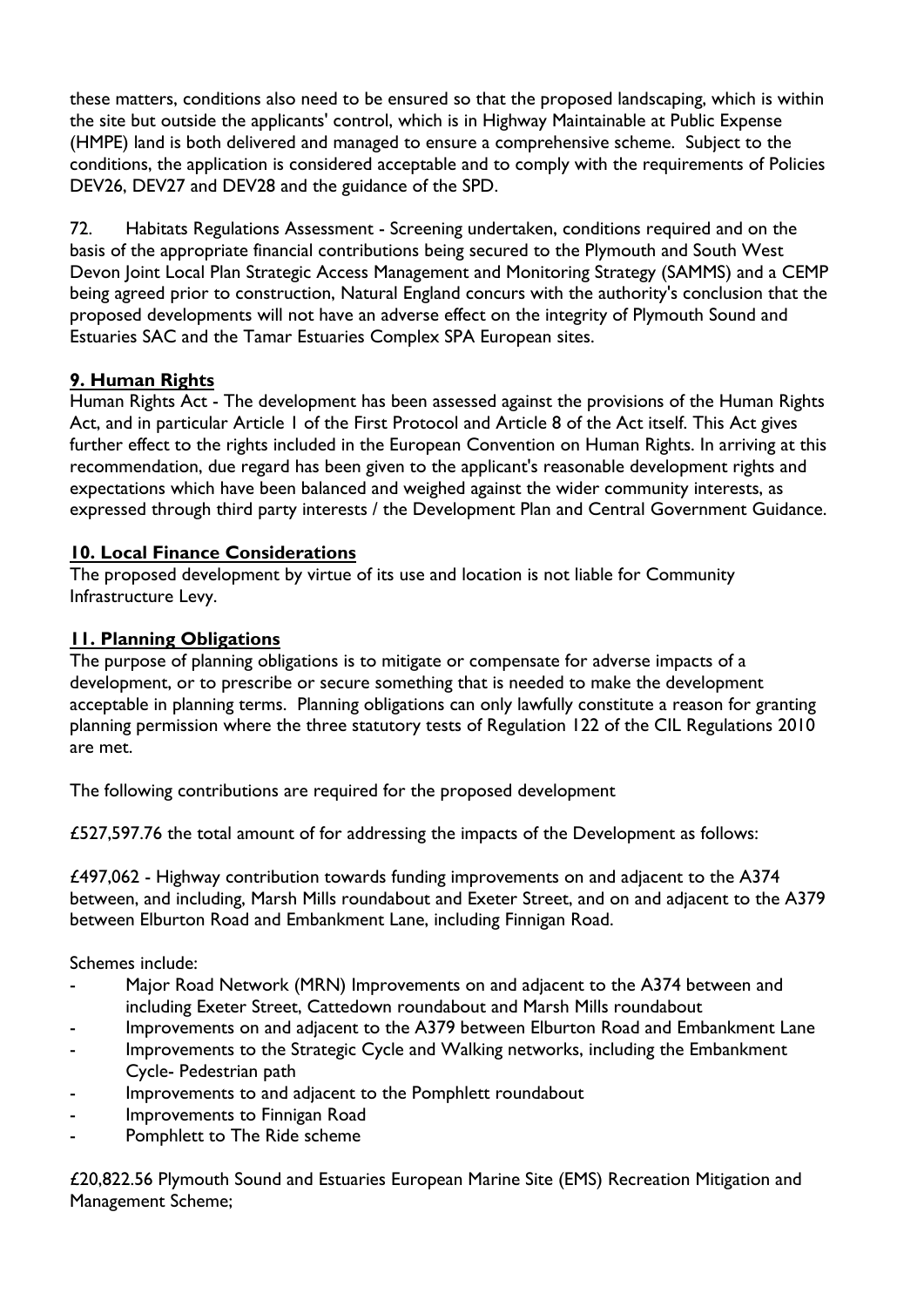£9,713.20 for the delivery of off-site ecological features to ensure a 10% net gain for biodiversity to include grassland improvements at Blagdon's Meadows

Plus a £2,001 S106 Management Fee

In terms of the Highways contribution, it is noted that the initial requested contribution was for £586,365. Following discussions with the LHA and applicant it was agreed that the works proposed on the highway network by the applicant which total £89,303.15 could be considered and as such the highways ask was reduced to  $£497,062$ . This is considered reasonable by both the Local Highway Authority and planning officers.

# **12. Equalities and Diversities**

This planning application has had due regard to Section 149 of the Equality Act with regard to the Public Sector Equality Duty and has concluded that the application does not cause discrimination on the grounds of gender, race and disability

# **13. Conclusions and Reasons for Decision**

This application has been considered in the context of the development plan being the adopted Joint Local Plan, the Framework and other material policy documents as set out in Section 7. The following key policies have been considered in the determination of the application SPT1, SPT5, SPT6, PLY56, DEV1, DEV2, DEV6, DEV16, DEV19, DEV 20, DEV2, DEV6, DEV20, DEV23, DEV26, DEV27, DEV28, DEV29, DEV31, DEV32, DEV35 and DEL1 of the Joint Local Plan. As well as the guidance contained in the Supplementary Planning Document, NPPF, NPPG and National Design Guide. The key considerations that have been considered are; The Principle of Development, Design and Layout, Landscaping Amenity, Land Contamination, Flood Risk and Drainage, Retail and Town Centre considerations, Low Carbon and Sustainability, Hot Food Takeaway, Highways and Ecology.

In this regard, Officers consider the proposal is in principle acceptable and that the schemes' design, layout and landscape creates a good quality proposal for the site and wider area. That in relation to the amenity of the surrounding area, subject to appropriate conditions the scheme is considered acceptable in preserving the residential amenity of the surrounding properties and future hotel guests. In terms of land contamination, flood risk and drainage, Officers are satisfied that the proposals are acceptable subject to conditions. The same is the case for low carbon and sustainability, subject to the details being secured by planning conditions.

In terms of the retail and town centre considerations, Officers are satisfied that without disaggregation or more than a reasonable degree of flexibility to the proposed scheme, there are no potential sequentially preferable sites which are suitable and available in the Primary Catchment area and considered that the sequential test can be considered to be passed. In terms of Impact, the proposals are unlikely to have a significantly adverse impact on the network of centres and that in relation to the retail strategy, on balance the proposal in this location is not considered to be demonstrably harmful to the overarching strategy.

In terms of Highways and Access, Officers consider the scheme provides a good quality solution to the site in its context in terms of pedestrian and cycle access and are satisfied with the proposed internal vehicle layout and access arrangements and also the parking and cycle provision proposed subject to conditions. In terms of the Highways Network Considerations, it is considered that the scheme is acceptable in relation to highways and access matters subject to the securing of a s106 contribution and the conditions set out; this is subject to the acknowledged impacts of the scheme on the highway, but that in accordance with the requirements of the NPPF para 111 it has been concluded by the LHA and planning officer that there are impacts, but that on balance these are not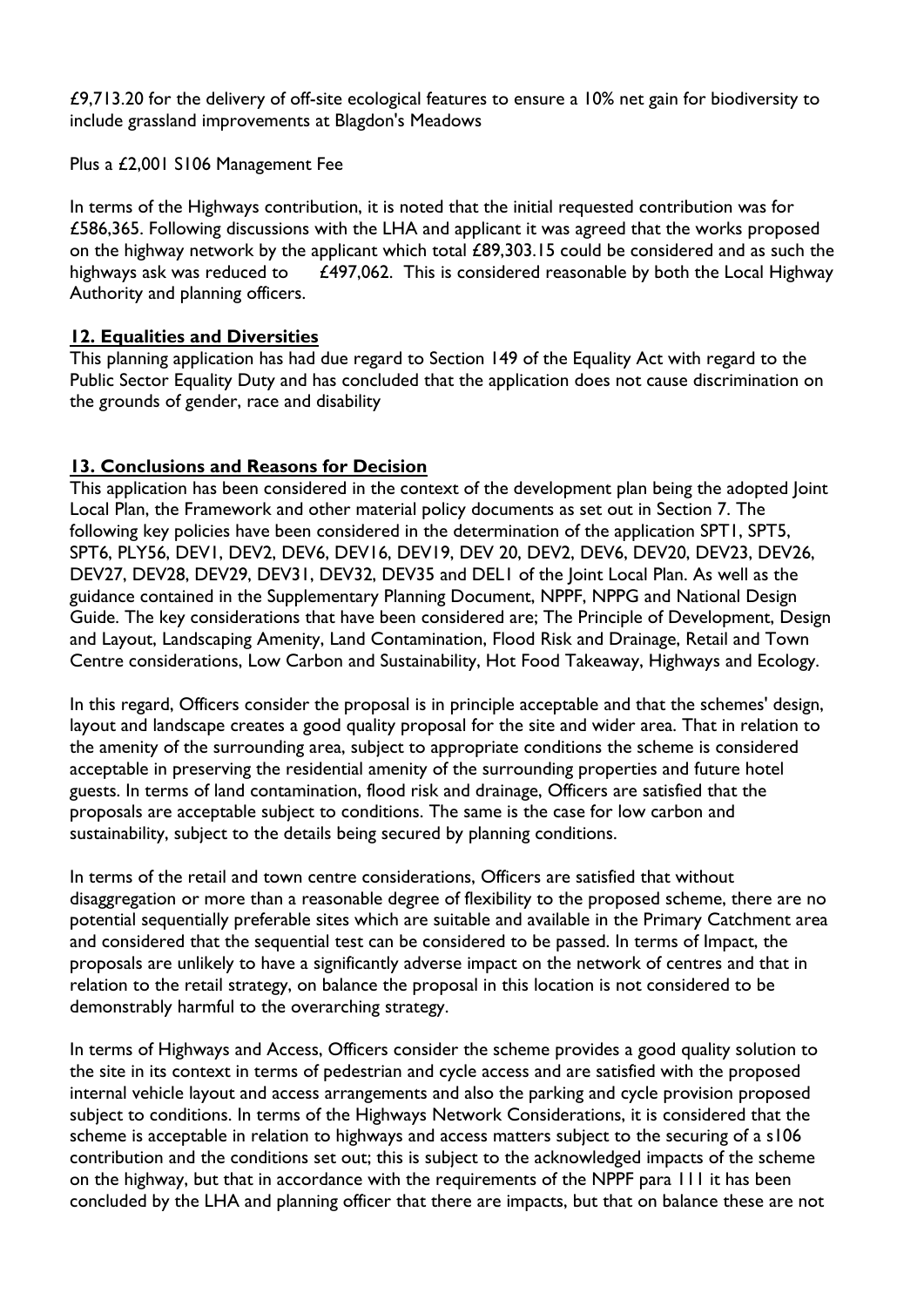considered to be severe. On this basis, the scheme is considered to comply with the requirements of the JLP Policies PLY59.4 and DEV29 and the requirements of Chapter 9 of the NPPF.

As such, having considered the above in detail and Officers having taken account of the NPPF and S38(6) of the Planning and Compulsory Purchase Act 2004 it is concluded that the proposal accords with policy and national guidance and is therefore recommended for conditional approval subject to the signing of a S106 agreement securing the funding set out in section11.

# **14. Recommendation**

In respect of the application dated 12.02.2021 it is recommended to Grant Subject to S106 Obligation.

# **15. Conditions / Reasons**

The development hereby permitted shall be carried out in accordance with the following approved plans:

# 1 **CONDITION: APPROVED PLANS**

Site Location Plan LBD BP XX XX DR A 050 001 Rev P0 received 05/02/21 Building 2 Plans and Elevations LBD BP XX XX DR A 050 009 Rev P0 received 05/02/21 Building 3 Plans and Elevations LBD BP XX XX DR A 050 010 Rev P0 received 05/02/21 Glulam Roof Detail LBD BP XX XX DR A 050 014 Rev P0 received 05/02/21 Proposed Hard Landscaping LBD BP XX XX DR A 050 015 Rev P1 received 15/03/21 Proposed Roof Plan LBD BP XX XX DR A 050 016 Rev P1 received 15/03/21 Building Types Block Plan LBD BP XX XX DR A 050 004 Rev P1 received 15/03/21 Building 4 Plans & Elevations LBD BP XX XX DR A 050 011 Rev P1 received 12/02/21 Building 7 Plans & Elevations LBD BP XX XX DR A 050 013 Rev P2 received 24/03/21 Building 5 + 6 Plans & Elevations LBD BP XX XX DR A 050 012 Rev P1 received 12/02/21 Landscape Masterplan - Open Space Assessment 3483c-CEC-ZZ-XX-DR-L-0003 Rev 04 received 28/07/21 Landscape Masterplan 3483c-CEC-ZZ-XX-DR-L-0001 Rev 10 received 28/07/21 Building 1 Plans & Elevations LBD BP XX XX DR A 050 007 Rev P2 received 09/06/21 Building 1 Plans & Elevations LBD BP XX XX DR A 050 008 Rev P2 received 09/06/21 Proposed 3D Views LBD BP XX XX DR A 050 017 Rev P1 received 09/06/21 3D Context Site Sections LBD BP XX XX DR A 050 019 Rev P1 received 09/06/21 Hotel Extract Elevations and Wall Sections Sheet 1 of 2 LBD BP XX XX DR A 050 021 Rev P0 received 09/06/21 Hotel Extract Elevations and Wall Sections Sheet 2 of 2 LBD BP XX XX DR A 050 022 Rev P0 received 09/06/21 Hotel 3D Views in Context LBD BP XX XX DR A 050 023 Rev P0 received 09/06/21 Swept Path Analysis A379 Bus Lay-by 17283 012 Rev P2 received 18/11/21 Landscape Masterplan - Biodiversity Net Gain 3483c-CEC-ZZ-XX-DR-L-0002 Rev 02 received 28/07/21 Visibility to Traffic Signals at Proposed Junction 17283 013 Rev P1 received 18/11/21

Reason:

For the avoidance of doubt and in the interests of good planning, in accordance with the Plymouth & South West Devon Joint Local Plan 2014–2034 (2019).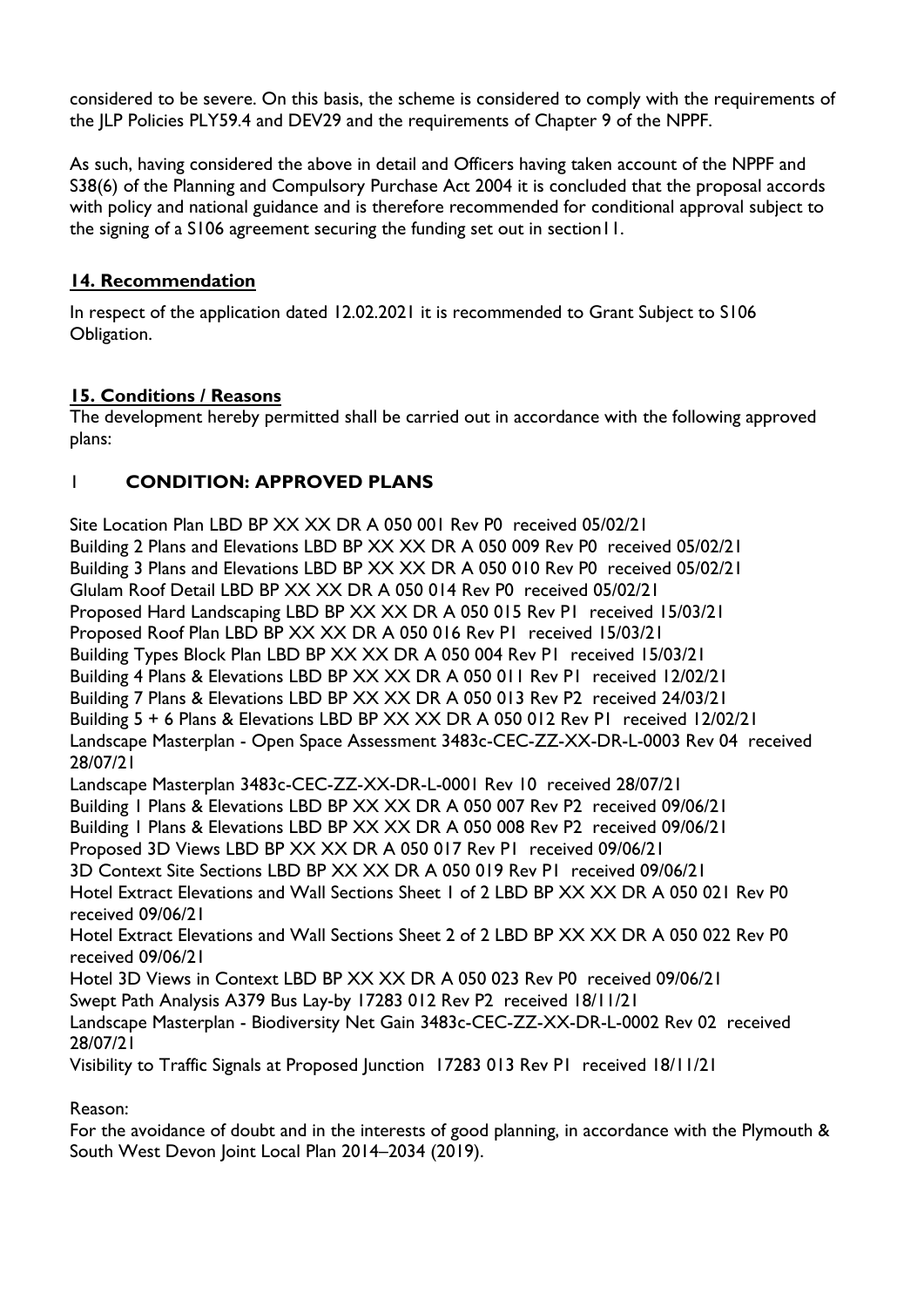# 2 **CONDITION: COMMENCE WITHIN 3 YEARS**

The development hereby permitted shall be begun before the expiration of three years beginning from the date of this permission.

Reason:

To comply with Section 51 of the Planning & Compulsory Purchase Act 2004.

# 3 **CONDITION: EMPLOYMENT AND SKILLS PLAN (ESP)**

### PRE-COMMENCMENT

No development shall take place until an ESP has been submitted to and approved in writing by the Local Planning Authority. The ESP should demonstrate how local people will benefit from the development in terms of job opportunities, apprenticeship placements, work experience and other employment and skills priorities. The ESP should cover the construction of the development. The development shall thereafter be carried out in accordance with the approved ESP unless a variation in the plan is agreed in writing in advance by the Local Planning Authority.

Reason:

To ensure employment and skills development in accordance with DEV19 of the Plymouth and South West Devon Joint Local Plan 2019 and the NPPF 2019

Justification: To ensure the skills development and job opportunities are available throughout the construction of the development.

# 4 **CONDITION FLOOD RISK AND DRAINAGE DETAIL**

### PRE-COMENCEMENT

Prior to the commencement of development the following information should be submitted to and approved by the Local Planning Authority as part of the detail of the final drainage strategy: a) Details of how in an extreme event that exceeds the design standard, a surface water exceedance flow route should be identified on a plan that shows the route exceedance flows will take both on and off site from the point of surcharge, and demonstrating that these flows do not increase the risk of flooding to properties on and off the site and or to Third Party Land including the Public Highway. Exceedance flows should be intercepted and contained on site as far as this is Reasonably practicable and safe to do so, ensuring that flows are directed away from public access areas.

b) Details should be provided that show how the water environment is to be protected from pollution from the parking and access road areas. Oil interceptors should be specified with sufficient capacity for the proposed surface water discharge rate. Reference should be made to the pollution risk matrix and mitigation indices in the CIRIA SuDS Manual.

c) A ground investigation should also confirm there is no risk of groundwater pollution from contaminated land.

d) Details should be submitted of how and when the system is to be managed and maintained, and any future adoption proposals should be submitted.

e) A suitable Flood Warning and Evacuation Plan shall be submitted to, and approved in writing by the Local Planning Authority, and which:

includes a commitment to receiving a flood warning and;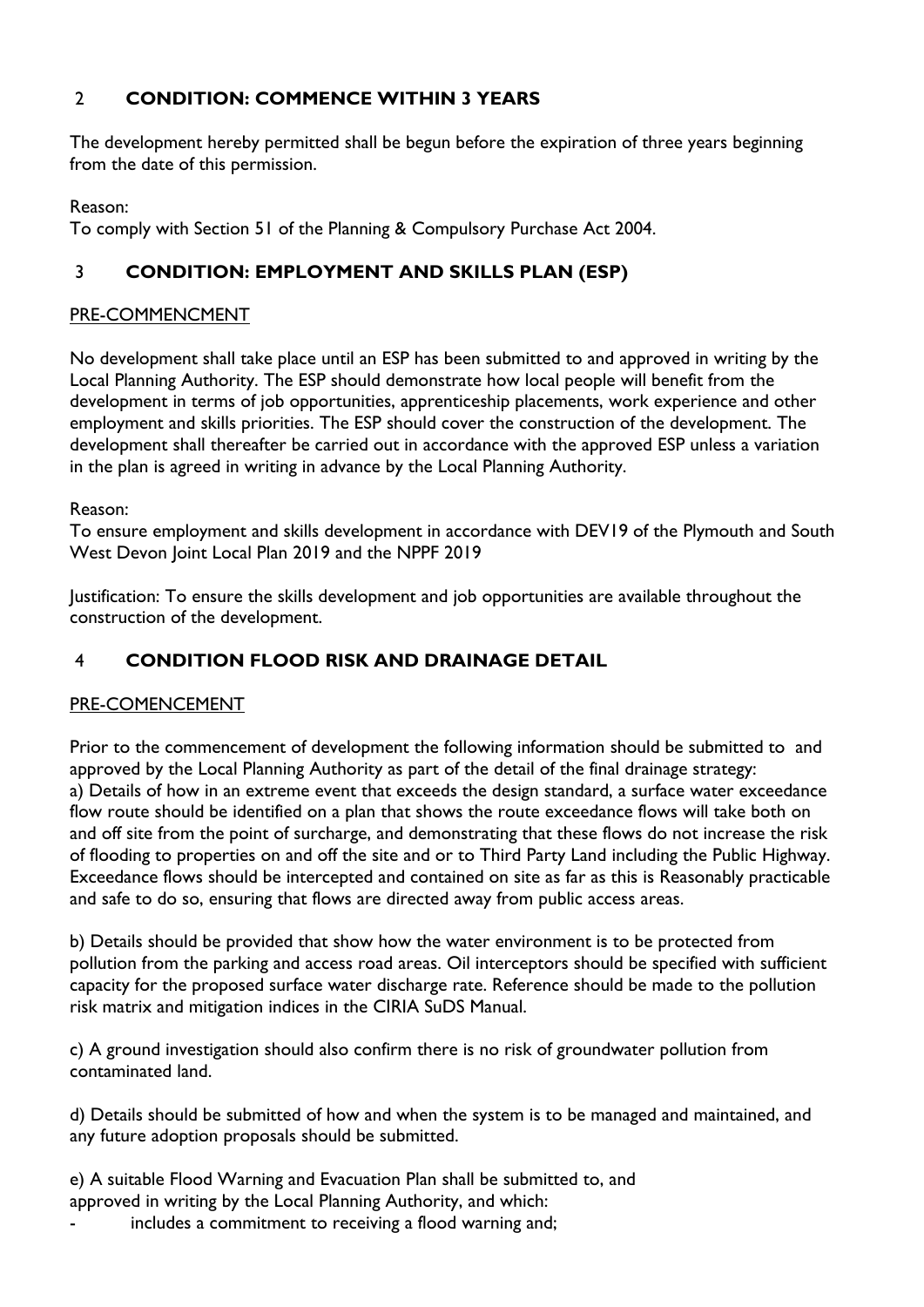Identifies a safe evacuation route or safe refuge for each of the buildings.

f) Updated drainage strategy which deal with the integration of the landscaping features and trees into the system.

Once approved the development shall be undertaken and managed in accordance with the approved detail.

#### Reason:

As required by the Plymouth Local Flood Risk Management Strategy to make the development and surrounding area safe from flooding and ensure appropriate drainage measure are in place in accordance with Policy DEV 35 and the guidance in the NPPF.

Justification: To ensure the development and surrounding area are safe from flooding.

# 5 **CONDITION: LAND QUALITY**

### PRE-COMENCEMENT

Unless otherwise agreed by the Local Planning Authority, development other than that required to be carried out as part of an approved scheme of remediation shall not commence until conditions 1 to 3 below have been complied with.

1. Submission of Detailed Remediation Scheme

A detailed remediation scheme to bring the site to a condition suitable for the intended use by removing unacceptable risks to human health, buildings and other property and the natural and historical environment shall be prepared, and is subject to the approval in writing of the Local Planning Authority. The scheme shall include all works to be undertaken, proposed remediation objectives, remediation criteria, timetable of works and site management procedures. The scheme must ensure that the site will not qualify as contaminated land under Part 2A of the Environmental Protection Act 1990 in relation to the intended use of the land after remediation.

#### 2. Implementation of Approved Detailed Remediation Scheme

The Local Planning Authority must be given two weeks written notification of commencement of the remediation scheme works.

The approved remediation scheme shall be carried out in accordance with its terms prior to the commencement of development, other than that required to carry out remediation, unless otherwise agreed in writing by the Local Planning Authority.

Following completion of measures identified in the approved remediation scheme, a verification report must be produced that evidences the remediation and demonstrates the effectiveness of the scheme carried out, must be produced, and approved in writing of the Local Planning Authority Prior to the Occupation of the buildings.

#### 3. Reporting of Unexpected Contamination

In the event that contamination is found at any time when carrying out the approved development that was not previously identified; it must be reported in writing immediately to the Local Planning Authority. Development must be halted on that part of the site affected by the unexpected contamination to the extent specified by the Local Planning Authority which has been submitted to and approved in writing until this condition has been complied with in relation to that contamination.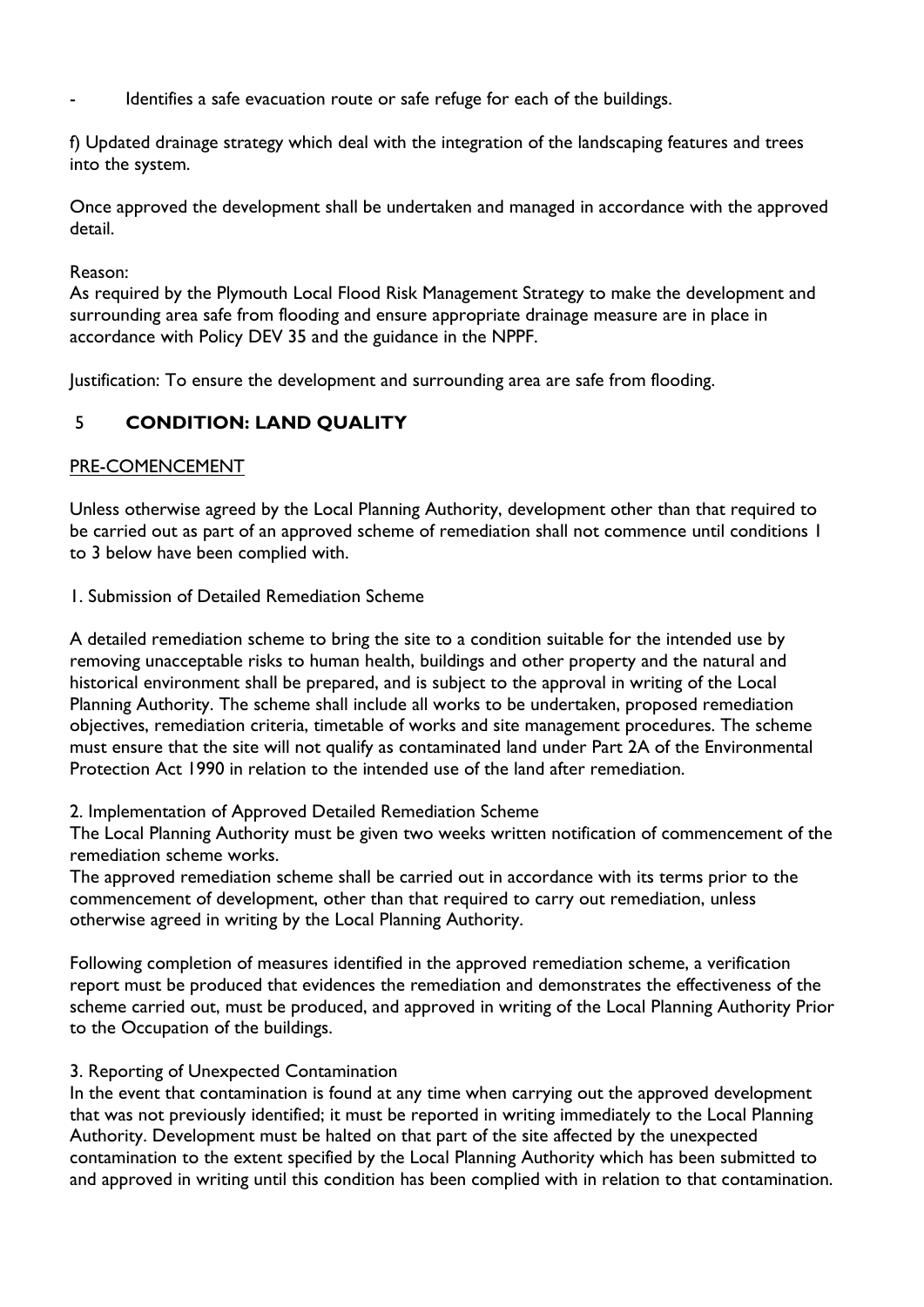An investigation and risk assessment shall be undertaken and where remediation is necessary a remediation scheme shall be prepared in accordance with the requirements of condition 1 above, which is subject to the approval in writing of the Local Planning Authority.

Following completion of measures identified in the approved remediation scheme a verification report shall be prepared, which is subject to the approval in writing of the Local Planning Authority in accordance with condition 2 above.

Reason:

To ensure that risks from land contamination to the environment, future users of the land and neighbouring land are minimised, to ensure that the development can be carried out safely without unacceptable risks to workers, neighbours and other offsite receptors; and to avoid conflict with Policies DEV1 (Protecting health and amenity) and DEV2 (Air, water, soil, noise, land and light) of the Plymouth and Southwest Devon Joint Local Plan 2014-2034.

Justification: To ensure that risks from land contamination to the environment, future users of the land and neighbouring land are minimised, to ensure that the development can be carried out safely without unacceptable risks to workers, neighbours and other offsite receptors.

# 6 **CONDITION: CODE OF PRACTICE**

### PRE-COMMENCEMENT

No development shall take place, including works of demolition, until a Code of Practice has been submitted to, and approved in writing by, the Local Planning Authority. The approved statement shall be adhered to throughout the construction period. The statement shall provide for:

i. Noise and vibration from equipment and activities associated with construction including any piling. ii. Hours of work.

iii. Measures to control the emission of dust and dirt during construction including wheel washing facilities.

iv. A scheme for recycling / disposing of waste resulting from the development.

v. Pest Control

vi. Contamination and materials management where applicable

Reason:

To protect the residential and general amenity of the area from noise and dust caused during construction and avoid conflict with Policies DEV1 (Protecting health and amenity) and DEV2 (Air, water, soil, noise, land and light) of the Plymouth and Southwest Devon Joint Local Plan 2014-2034.

Justification: To protect the residential and general amenity of the area from noise and dust caused during construction.

# 7 **CONDITION: ENERGY AND SUSTAINABILITY**

### PRE-COMENCEMENT

Prior to the commencement of development and updated energy strategy and sustainability strategy shall be submitted to and approved by the Local Planning authority.

The strategy shall set out:

- How the 20% Carbon savings shall be delivered,
- The location and specification of the proposed measures.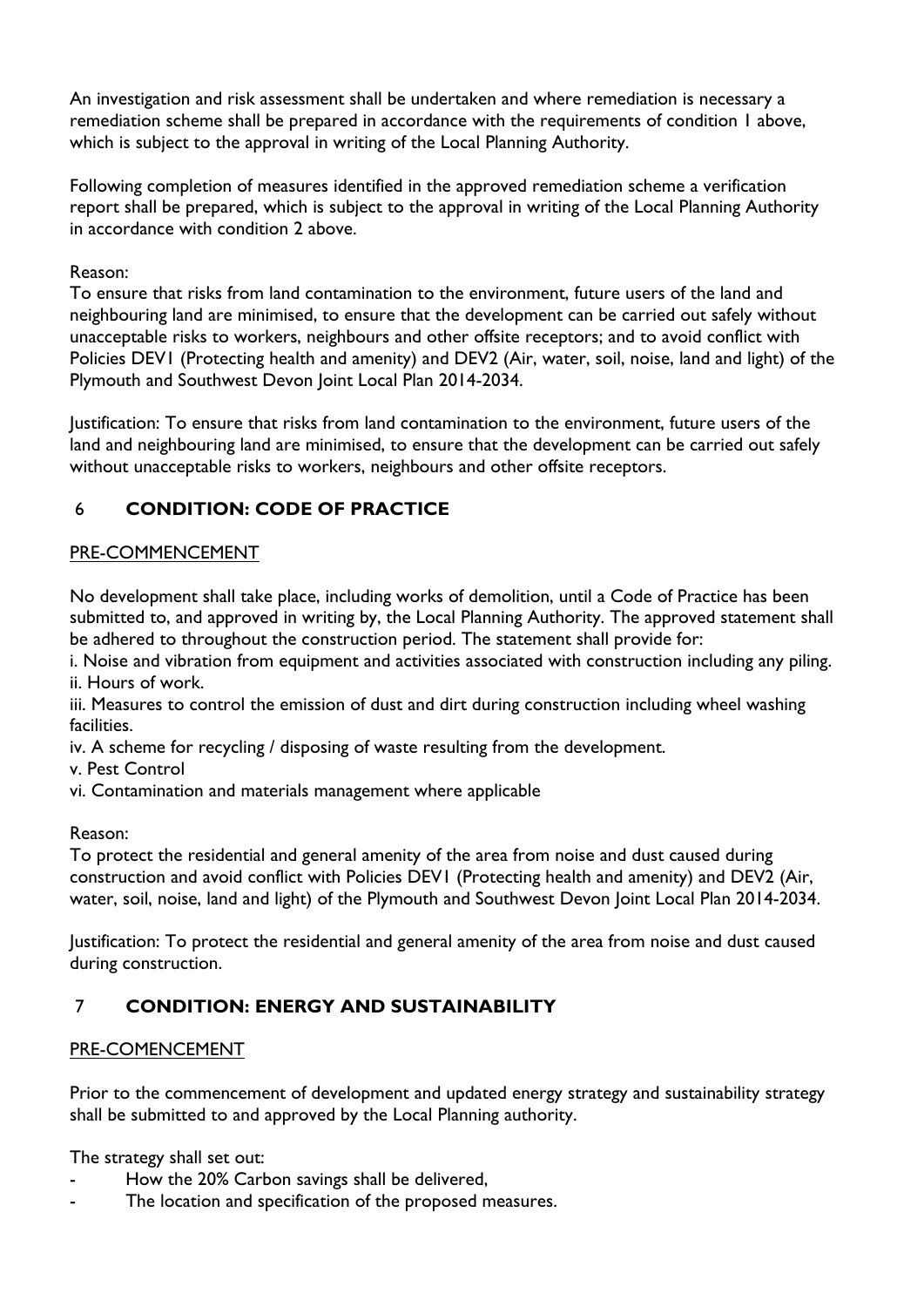- How resource minimisation will be achieved during construction and the Life time of the development
- Measures to increase the schemes resilience to climate change.

Once approved the development should be constructed and operated in full accordance with the approved detail.

Reason:

To ensure a sustainable form of development is secured and one which reduces natural resource use and is adaptable to Climate change and in accordance with the requirement of Policy DEV 32 of the Adopted Joint Local Plan.

Justification: To ensure a sustainable form of development is secured and one which reduces natural resource use and is adaptable to Climate change.

# 8 **CONDITION: HARD LANDSCAPING**

### PRE-COMENCEMENT

Prior to commencement of development full details of all the Hard Landscaping Features and surfaces to be used in the construction of the hard landscaping shall be submitted to and approved by the Local Planning Authority. This includes:

- Surfacing materials including pavements, road, raised tables, crossing, and curbs
- Public Realm Features
- **Planters**
- **Statues**
- Art.
- **Signage**
- Way finding
- Walls
- **Seating**
- All material to be used in the Plaza area and associated features.
- Bee posts
- Cycle feature
- Bin stores
- Enclosures including the service yards areas
- Boundary treatments
- Lighting

### Reason:

To ensure that a suitable, high quality and uniformed form of development take place that establishes a character and design approach for the Site in accordance with the Joint Local Plan Policies DEV20 and DEV23 the National Design Guide and chapter 12 of the NPPF.

Justification: To ensure that a suitable, high quality and uniformed form of development take place that establishes a character and design approach for the site.

# 9 **CONDITION: CONSTRUCTION ENVIRONMENTAL MANAGEMENT PLAN**

### PRE-COMENCEMENT

No development shall take place (including demolition, ground works, vegetation clearance) until a Construction Environmental Management Plan has been submitted to and approved in writing by the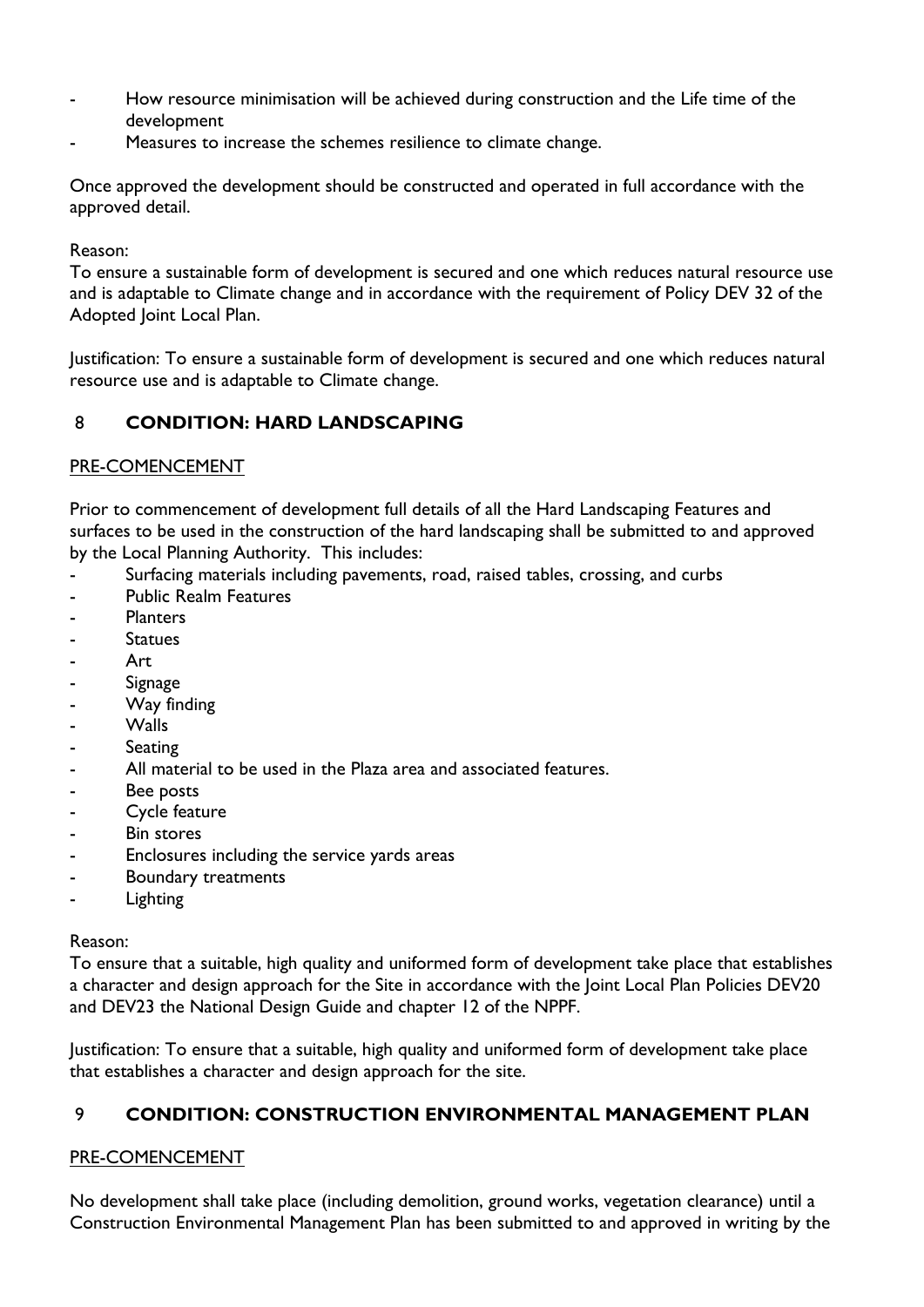local planning authority. The CEMP shall take account of the measures outlined within Ecological Impact Assessment & Ecological Mitigation & Enhancement Strategy for Land at Laira Bridge, Plymouth, Devon (Ref: CEC3483d Rev A) for the site and shall include the following.

a. Risk assessment of potentially damaging construction activities.

b. Identification of 'biodiversity protection zones'.

c. Practical measures (both physical measures and sensitive working practices) to avoid or reduce impacts during construction (may be provided as a set of method statements), including impacts on water quality.

d. The location and timing of sensitive works to avoid harm to biodiversity features. This includes the use of protective fences, exclusion barriers and warning signs.

e. The times during construction when specialist ecologists need to be present on site to monitor works to ensure compliance with the CEMP, and the actions that will be undertaken.

f. Responsible persons and lines of communication. The role and responsibilities on site of an ecological clerk of works (ECoW) or similarly competent person.

The approved CEMP shall be adhered to and implemented throughout the construction period strictly in accordance with the approved details unless otherwise agreed in writing by the local planning authority.

Reason:

In the interests of the retention, protection and enhancement of wildlife and features of biological interest in accordance with Joint Local Plan Policies SPT11 & DEV26 and Government advice contained in the NPPF paragraphs 170 and 175.

Justification: In the interests of the retention, protection and enhancement of wildlife and features of biological interest.

# 10 **CONDITION: LANDSCAPE ECOLOGICAL MANAGEMENT PLAN**

### PRE-COMENCEMENT

No development shall take place (including demolition, ground works, vegetation clearance) until a Landscape and Ecological Management Plan (LEMP) has been submitted to and approved in writing by the local planning authority. The content of the LEMP shall include the following;

- a. Description and evaluation of features to be managed.
- b. Ecological trends and constraints on site that might influence management.
- c. Aims and objectives of management for both the landscape elements and the biodiversity features.
- d. Set out maintenance operations for the first year following implementation of the scheme and for
- a further 4 years following establishment for achieving aims and objectives.
- e. Preparation of a work schedule.
- f. Body or organisation responsible for implementation of the plan.
- g. Monitoring and remedial measures.
- h. Detail of how and by what means landscaping beyond the site ownership will be delivered and maintained

The LEMP shall also include details of the legal and funding mechanism(s) by which the long term implementation of the plan will be secured by the developer with the management body(s) responsible for its delivery. The plan shall also set out (where the results from monitoring show that conservation aims and objectives of the LEMP are not being met) how contingencies and/or remedial action will be identified, agreed and implemented so that the development still delivers the fully functioning biodiversity objectives of the originally approved scheme. The approved plan will be implemented in accordance with the approved details.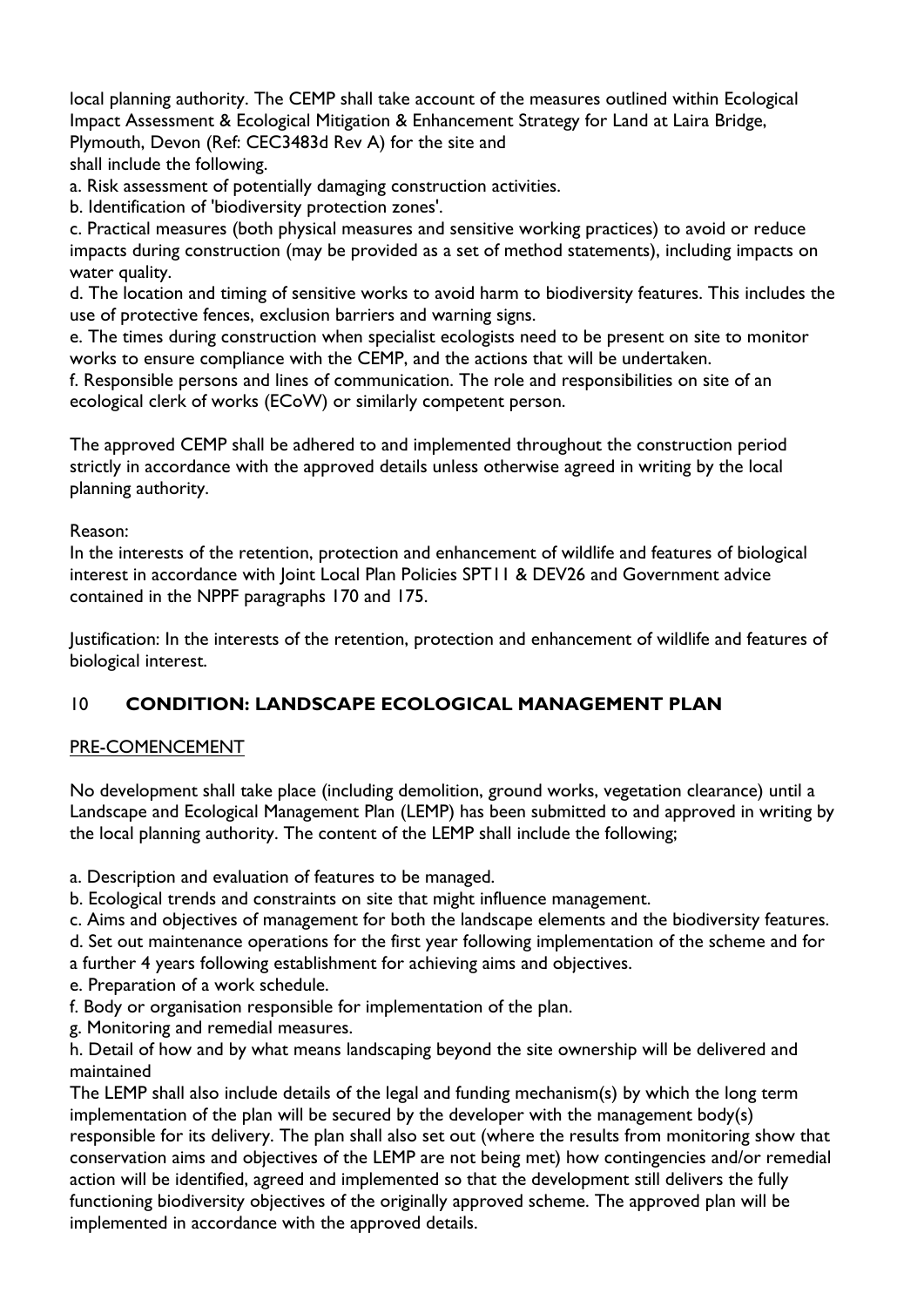Reason:

In the interests of the retention, protection and enhancement of wildlife and features of biological interest and to ensure that satisfactory landscaping works are carried out, in accordance with Joint Local Plan Policies SPT12, DEV20, DEV23 & DEV26 and Government advice contained in the NPPF paragraphs 170, 174 & 175.

Justification: In the interests of the retention, protection and enhancement of wildlife and features of biological interest and to ensure that satisfactory landscaping works are carried out.

# 11 **CONDITION: SOFT LANDSCAPING**

# PRE-COMENCEMENT

No development shall take place (including demolition, ground works, vegetation clearance) until the details of the landscape works have been submitted to and approved in writing by the local planning authority. The landscape works shall accord with the following approved drawings and reports:

- the Landscape Masterplan Biodiversity Net Gain no. 3483c-CEC-ZZ-XX-DR-L-0002, Rev 02,
- the Ecological Impact Assessment & Ecological Mitigation & Enhancement Strategy for Land at Laira Bridge, Plymouth, Devon (Ref: CEC3483d Rev A), and
- The Landscape Masterplan no. 3483c-CEC-ZZ-XX-DR-L-0001, rev. 10 be fully coordinated with proposed underground service and explore means of integrating SuDS measures into the development

The landscape works shall include:

a. Full soft landscape specification including all plant species and their size (to HTA standards), soil details, implementation specification, establishment care and defects period.

b. The arrangement of proposed soft landscape elements and soil layouts/elevations (min 1:200 scale). Plans should include a planting schedule for reference. We expect plans to demonstrate sufficient rooting volume for all proposed trees and prove there is no conflict with proposed services.

c. Planting details (1:20 scale or as appropriate) including (but not limited to) tree pit details, green wall details, and level details surrounding existing trees demonstrating how the RPA of the tree will be protected

d. Details of how the proposed landscaping outside the applicants ownership shall be installed and maintained going forward

All landscape works shall be carried out in accordance with the approved details. The works shall be carried out prior to the occupation of any part of the development. Any dead, dying, severely damaged or diseased planting shall be replaced with a period of 5 years.

If an alternative phasing of landscaping is proposed following the approval of this condition these details shall be submitted to and approved in writing by local planning authority and shall include a proportion of the site relevant to the quantum of development in the relevant phase of building works including connection routes through the site.

# Reason:

To ensure that satisfactory landscaping works are carried out in accordance with JLP policy DEV20 and DEV23 and Paragraph 127 of the National Planning Policy Framework.

Justification: To ensure that satisfactory landscaping works are carried out which contribute appropriately to the sense of place and Character of the area.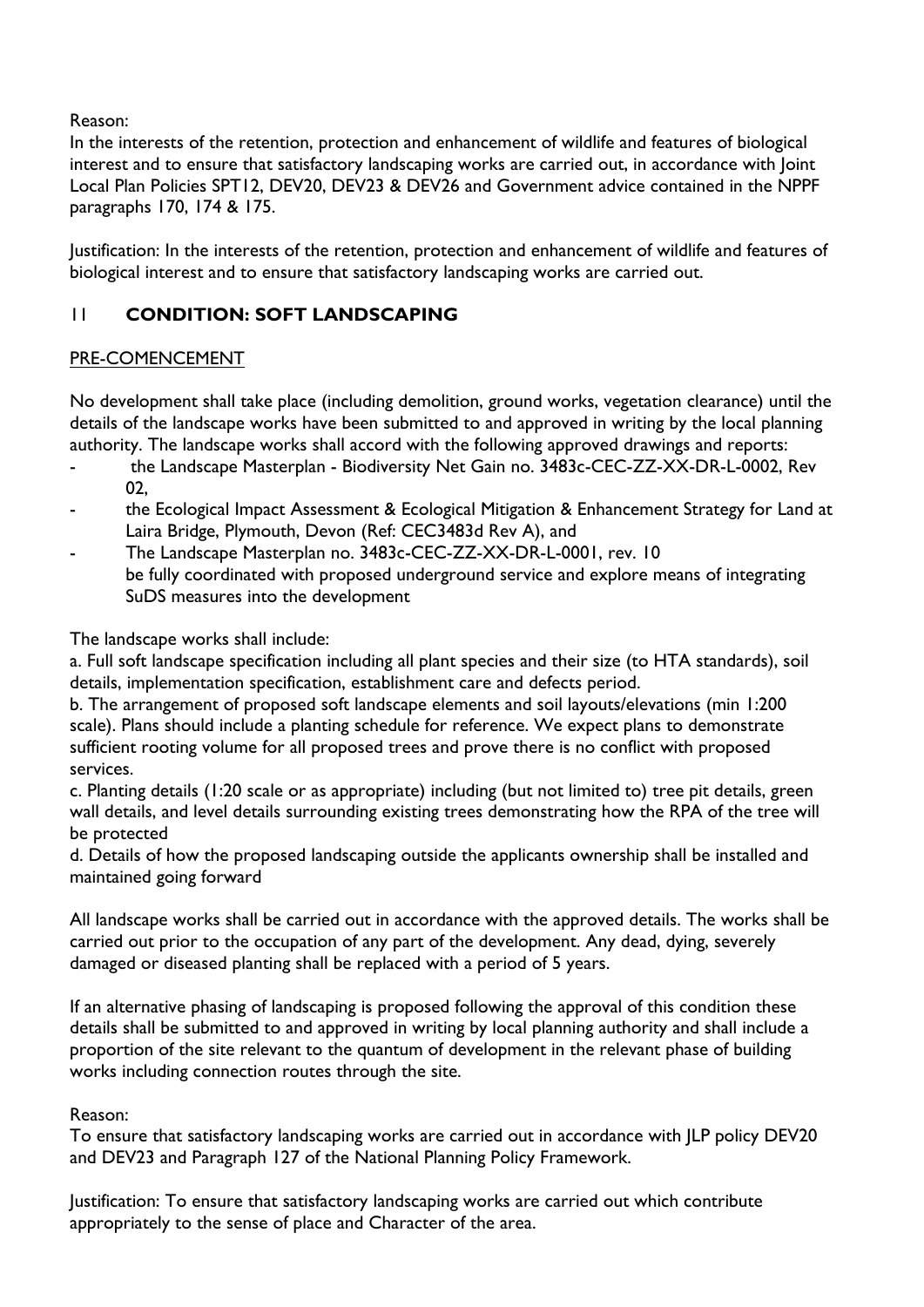# 12 **CONDITION: ARBORICULTURAL METHOD STATEMENT**

### PRE-COMENCEMENT

No development shall take place until an Arboricultural Method Statement has been submitted to and approved in writing by the Local Planning. The statement shall detail how trees are to be protected during construction and include a tree protection plan. It shall include measures for protection in the form of barriers to provide a 'construction exclusion zone' and ground protection in accordance with Section 6.1 of BS: 5837:2012 Trees in relation to Design, Demolition and Construction - Recommendations. The measures contained in the approved statement shall be fully implemented and shall remain in place until construction work has ceased.

#### Reason:

To ensure that the trees on site are protected during construction work in accordance policy DEV28 of the Plymouth and South West Devon Joint Local Plan and paragraphs 127, 170 and 175 of the National Planning Policy Framework.

Justification: To ensure the trees are protected throughout the scheme. Implementation prior to the opening of any unit the full scheme shall be completed to at least finished shell for the other buildings and the connection routes provided through the site.

### 13 **CONDITION: EXTERNAL MATERIALS BUILDING**

### PRE-DAMP PROOF COURSE (DPC)

Prior to development above damp proof course full details of the relevant building all the external material to be used in the construction of the buildings shall be submitted together including samples and to be approved by the Local Planning Authority. This includes:

- The External finishes, type, colour, specification
- All wood and wood effect material including timber effect cladding which must match or appropriately integrate in to the Glulam roof/canopy system design
- All external lighting on the buildings
- head / sill / jam details, shadow gaps, parapets and canopies (including the undercroft),
- Material junctions
- Green walls and roofs
- **Thresholds**
- Glazing and Fenestration elements.

If this condition is discharged in part for individual buildings the other building submission must clearly set out how for discharge details accord with those previously approved.

#### Reason:

To ensure that a suitable, high quality and uniformed form of development take place that establish a character and design approach for the Site in accordance with the Joint Local Plan Policy DEV20 the National Design Guide and chapter 12 of the NPPF.

# 14 **CONDITION: GREEN SPACE DELIVERY**

### PRE-DPC

No development shall take place beyond DPC until completed open space audit form for the proposed green space shown on drawing Landscape Masterplan - Open Space Assessment no.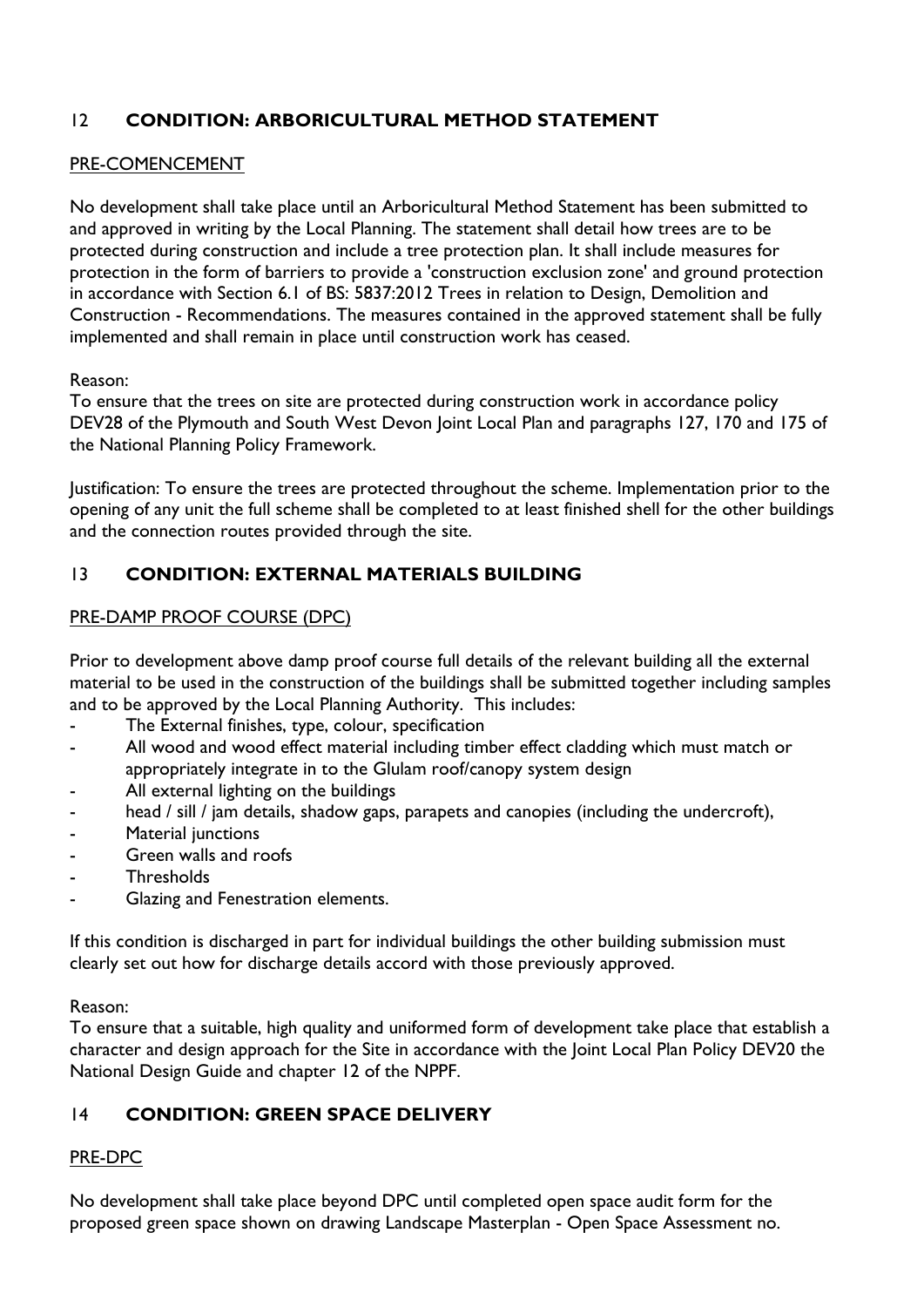3483c-CEC-ZZ-XX-DR-L-0003 rev04 has been submitted to and approved in writing by the local planning authority. The form shall be completed in line with the adopted SPD and Plymouth's Policy Area Open Space Assessment and shall demonstrate that the proposed space will meet both value and quality thresholds for Green Corridors within Plymouth. The assessment process should inform the detailed design and maintenance of the green space.

Once approved the development shall accord with the approved details.

Reason:

To ensure an appropriate standard of green space provision is delivered in accordance with JLP policies SPT2 and DEV27 and Paragraphs 91 and 127 of the National Planning Policy Framework 2019.

# 15 **CONDITION: WINDOW COVERINGS**

# PRE-INSTALLATION

Notwithstanding the provision of section 55 (2) (i) of the Town and Country Planning Act 1990 and the provisions of the Town and Country Planning (General Permitted Development) Order 2015 or any provision equivalent to the Act or Order in any statutory instrument revoking and re-enacting the Act or Order with or without modification, Prior to the installation of any Window covering both internal and external applied covers including vinyl or other window coverings which would limit more than 30% of any given windows visibility shall be submitted to and approved by the Local Planning Authority

# Reason:

To ensure that a suitable, high quality and uniformed form of development take place and that blank elevations are not created which disrupted public facing areas of the development which establish a character and form part of design approach for the Site in accordance with the Joint Local Plan Policy DEV20 the National Design Guide and chapter 12 of the NPPF.

# 16 **CONDITION: SITE MANAGEMNT PLAN**

# PRE-OCCUPATION

Prior to the occupation of the first unit on site a Site Management Plan shall be submitted to and approved by the Local Planning Authority providing details of:

- Measure to reduce anti-social behaviour on site (including vehicle congregation in the parking bays at night)
- **CCTV**
- Lighting (including under canopies and on key routes)
- Provision of litter bins and litter management plan including on surrounding streets
- **Security**

Once approved the Site shall be managed in full accordance with the approved management plan thereafter.

Reason:

To protect the general amenity of the surround area and in accordance with policies DEV1 and DEV2 of the Joint Local Plan.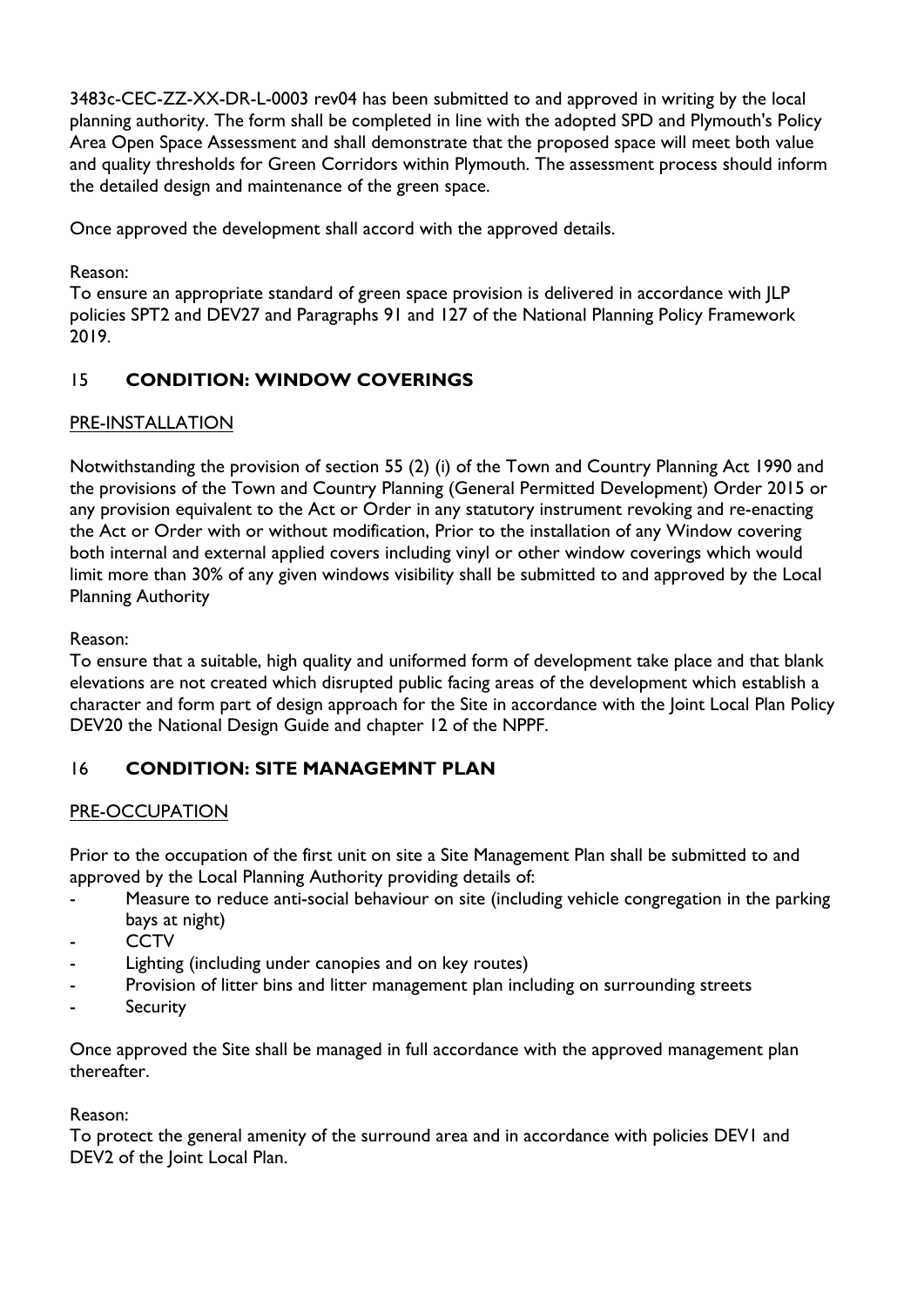# 17 **CONDITION: IMPLIMENTATION FLOOD RISK ASSESMENT DETAIL**

### PRE-OCCUPATION

The development shall be carried out in accordance with the revised flood risk assessment (reference: 17283-FRA|&DS-01 v2) and the proposed mitigation measures set out within paragraph 9.1 as follows:

- There should be no habitable rooms at ground floor level of the proposed hotel.
- The buildings shall be constructed from concrete slabs with steel or concrete frames and metal cladding or other flood resilient and resistant construction up to a level of 5.03mAOD.
- Finished floor levels shall be set at least 300mm above local ground levels where possible.

These mitigation measures shall be fully implemented prior to occupation and subsequently in accordance with the scheme's timing/ phasing arrangements. The measures detailed above shall be retained and maintained thereafter throughout the lifetime of the development.

Reason:

To ensure the development is safe from flooding and the impacts of Climate Change and in accordance with Policies DEV1and DEV35 of the Adopted Joint Local Plan.

### 18 **CONDITION: DETAILS OF NEW JUNCTION & HIGHWAY ACCOMODATIONS WORK**

### PRE-OCCUPATION

The development shall not be occupied or brought into use until full details of all highway accommodation works indicated on the approved plans including

- The new traffic signal junction between the proposed service road and the highway that is to be electronically linked to operate in conjunction with the existing signalised SCOOT corridor and associated junctions on Laira Bridge Road
- Closure of the existing redundant site entrance/exit on Embankment Lane
- Relocation of the Bus Stop to and up-grading of the existing Bus Bay that is to be re-used on Laira Bridge Road
- Installation of an additional dedicated right turn signal phase on Laira Bridge Road junction of Embankment Lane,
- Details of the extent of the new Junction that is being constructed and that it ensure the safe operation of the Highway and access and egress from the application site and Prince Rock Playing Pitch Carpark

Have been submitted to an approved in writing by the Local Planning Authority; and the works constructed and implemented in accordance with the approved details. And in accordance with the councils approved specifications.

#### Reason:

To ensure that an appropriate and safe access is provided and to reduce delays on the major road network, in the interests of public safety, convenience and amenity in accordance with Policy DEV29 of the adopted Plymouth & Southwest Devon Joint Local Plan 2014 - 2034.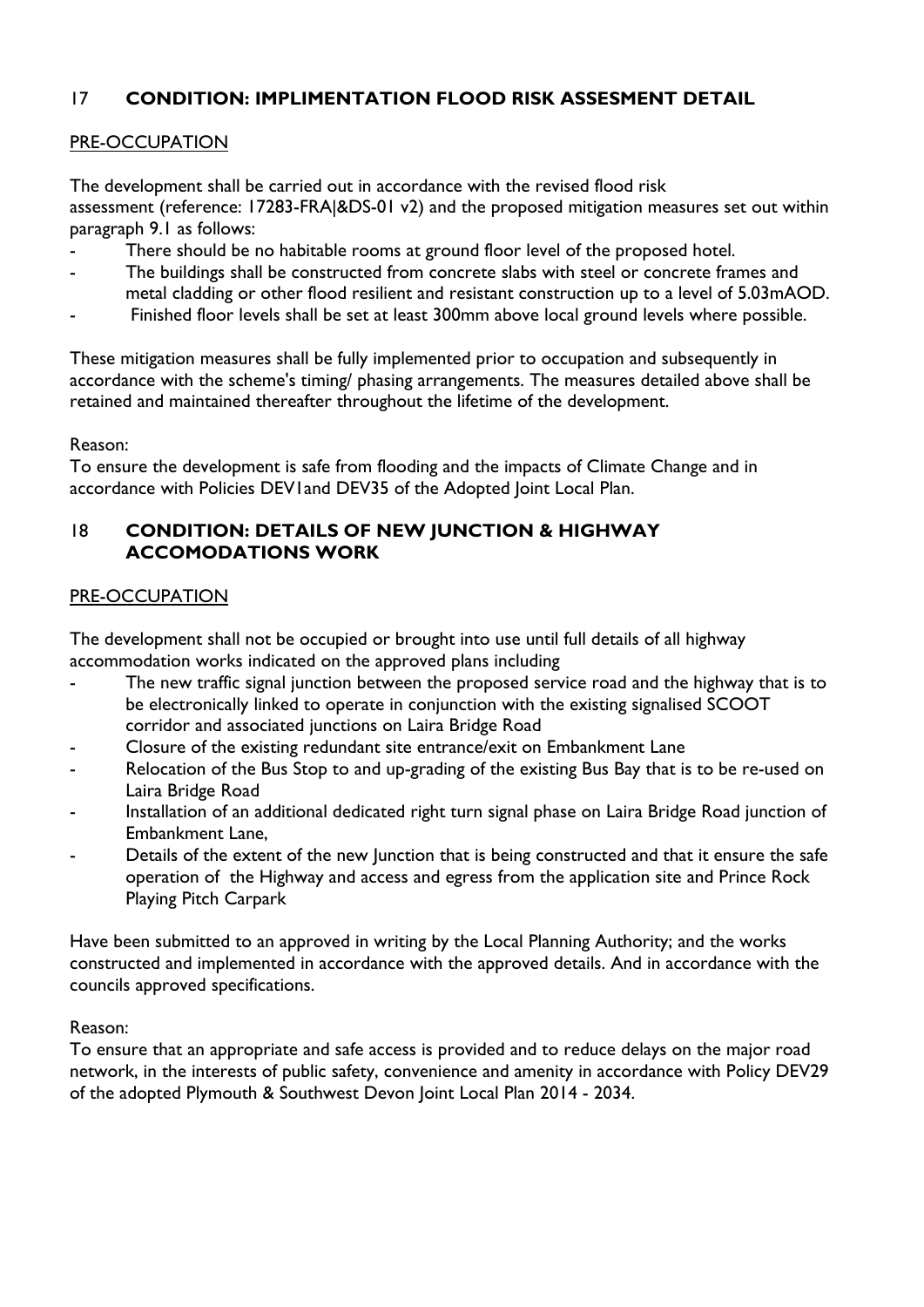# 19 **CONDITION: HIGHWAY SAFETY**

### PRE-OCCUPATION

Following final completion of the highway works the designers and project managers shall arrange to undertake and sign-off a Stage 3 Road Safety Audit of the highway works, to demonstrate the highway scheme meets current highway standards and safety requirements.

Reason:

In the interests of highway and pedestrian safety in accordance with Policy DEV29 of the adopted Plymouth & Southwest Devon Joint Local Plan 2014 - 2034.

# 20 **CONDITION: DEFRIBULATOR PROVISION**

### PRE-OCCUPATION

Prior to the Occupation of the principle building details of the location and specification of a Public Access Defibrillator and associated signage shall be submitted to and approved by the Local Planning Authority. Once approved the Defibrillator and signage shall be installed and maintained in accordance with the approved detail prior to the opening of the first unit and be registered with the South Western Ambulance Service Federation Trust (SWASFT) or any other body responsible for their location and recording.

Reason:

In accordance with the requirements of Policy DEV 1 of the Joint Local Plan and to aid in the protection of Public Health Defibrillators.

# 21 **CONDITION: VENTILATION AND EXTRACTION**

### PRE-OPERATION

Prior to the first uses of any building which requires ventilation, extraction or is to be used for cooking of foods, details of the specification and design of equipment to control the emission of fumes and smell from the premises, noise and vibrations shall be submitted to and approved in writing by the Local Planning Authority prior to the equipment installation. The approved scheme shall be implemented before the use of the build commences and shall be retained at all times thereafter. Any alteration or variation to the equipment should receive the written approval of the Local Planning Authority. All equipment installed as part of the scheme shall thereafter be operated and maintained in accordance with the manufacturer's instructions.

#### Reason:

To protect the residential and general amenity of the area from odour emanating from the business and avoid conflict with Policies DEV1 (Protecting health and amenity) and DEV2 (Air, water, soil, noise, land and light) of the Plymouth and Southwest Devon Joint Local Plan 2014-2034.

# 22 **CONDITION: SERVICING, WASTE, COLLECTION & DELIVERIES MANAGEMENT PLAN**

### PRE-OCCUPATION

The development shall not be occupied or brought into use until details of a Site Wide Servicing and Deliveries Management Plan (SDMP) has been submitted to and approved in writing by the Local Planning Authority and shall thereafter be operated at all times. The SDMP shall contain and set out: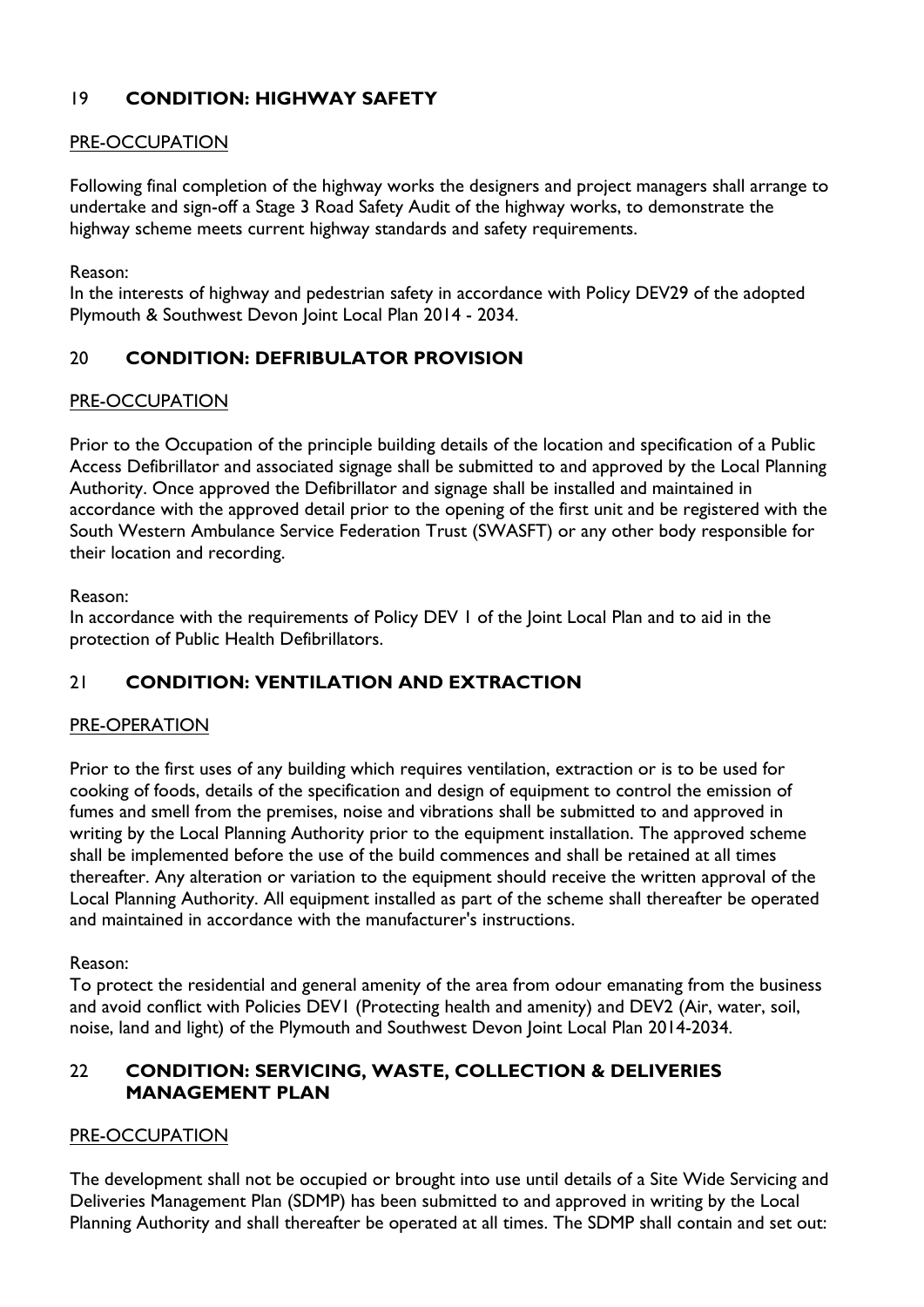- Detailed procedures and requirements for safely managing service deliveries, Waste Collections and pick-ups, and include consideration of such things as, stopping, parking, loading/unloading, movement of goods, use of Banks-man, identification and assessment of associated risks.
- Servicing, waste, collection and deliveries hours of the units
- Details of a responsible person at the site shall nominated to oversee and ensure the SDMP is complied with at all times.

Should any individual unit require a bespoke SDMP this should be submitted prior to the first occupation and approved in writing by the Local Planning Authority of the unit and include details listed above and how it works alongside the site wide SDMP.

### Reason:

Due to the constrained site layout the Service and Deliveries Management Plan would need to be in operation at all times to ensure safety and reduce the risk of potential conflict between delivery and service vehicles, and customer vehicles and pedestrians, in the interests of public safety, residential amenity and convenience in accordance with Policy DEV29 of the adopted Plymouth & Southwest Devon Joint Local Plan 2014 - 2034.

# 23 **CONDITION: TRAVEL PLAN DETAILS**

### PRE-OCCUPATION

The use hereby permitted shall be carried out in accordance with details of a Travel Plan which shall be prepared in accordance with prevailing policy and best practice and shall be submitted to and approved in writing by the Local Planning Authority prior to commencement of the use.

The Travel Plan shall include as a minimum the following elements:

- Identification of targets for trip reduction and modal shift
- Practical methods to encourage modes of transport other than the private car such as:
- the Government Cycle to Work Scheme
- provision or subsidy of travel passes
- promotion of car sharing
- establishment or use of car clubs
- The provision of secure and convenient cycle parking facilities for Staff
- Provision of shower and changing facilities for staff
- measures to regulate the management and use of permitted car parking areas
- mechanisms for monitoring and review
- the appointment of a Travel Plan Coordinator and notification to the Local Planning Authority of their contact details
- measures for enforcement of the Travel Plan, should agreed objectives and targets not be met
- an agreed timescale for implementation of the agreed measures.

### Reason:

In the opinion of the Local Planning Authority, such measures need to be taken in order to reduce reliance on the use of private cars (particularly single occupancy journeys) and to assist in the promotion of more sustainable travel choices in accordance with Policy DEV29 of the Plymouth and South West Devon JLP 2019. The applicant should contact Plymouth Transport and Infrastructure for site-specific advice prior to preparing the Travel Plan.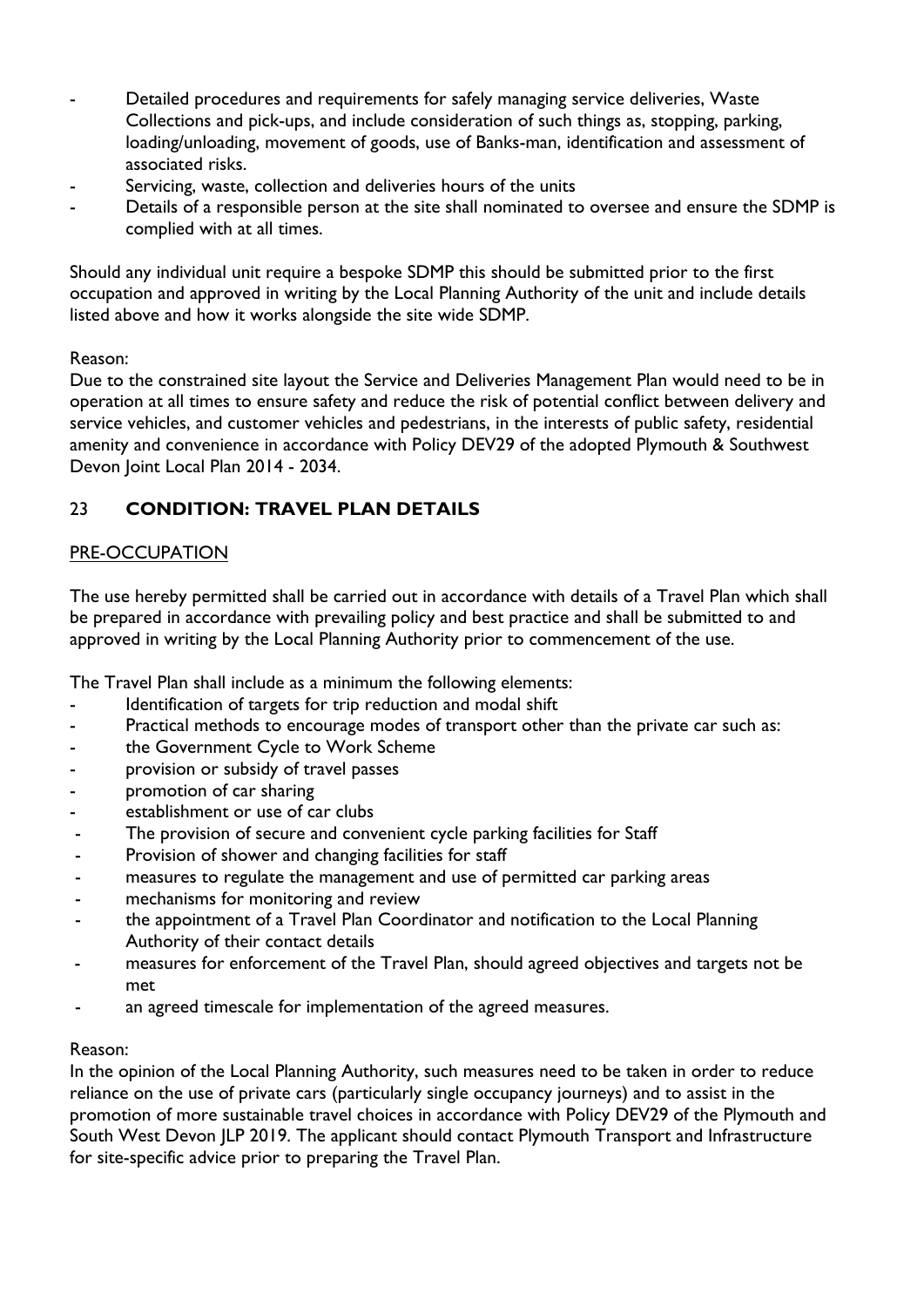# 24 **CONDITION: CAR PARKING PROVISION**

### PRE-OCCUPATION

The buildings shall not be occupied or brought into use until the car, and motorcycle, including disability parking spaces shown on the approved plans has been drained, surfaced, and set-out for use including the direction of flow of vehicles to the two drive-thrus in accordance with details to be submitted to and approved in writing by the Local Planning Authority and that area shall not thereafter be altered or used for any purpose other than the parking of vehicles.

Reason:

To enable vehicles used by occupiers or visitors to be parked off the public highway so as to avoid damage to amenity and interference with the free flow of traffic on the highway in accordance with Policy DEV29 of the Plymouth and South West Devon JLP 2019.

# 25 **CONDITION: PROVISION OF ELECTRIC VEHICLE CHARGING POINTS**

### PRE-OCCUPATION

Prior to the occupation of the units details for Electric Vehicle Charging points shall be submitted to and approved in writing by the Local Planning Authority including (10) Rapid Electric Vehicle Charging Points along with an additional fifteen (15) parking spaces to be provided with passive wiring ready for future Electric Vehicle charging points to be provided in the future. Once approved the parking shall be implemented and retained in accordance with the approved detail.

Reason:

To assist in the lowering the carbon footprint of the development in accordance with Policy DEV29 of the adopted Plymouth & Southwest Devon Joint Local Plan 2014 - 2034.

# 26 **CONDITION: CYCLE PROVISION**

#### PRE-OCCUPATION

Each buildings shall not be occupied or brought into use until space has been laid out within the site for the storage of bicycles in accordance with details previously submitted to and approved in writing by the Local Planning Authority in accordance with the requirements as set out in the Councils SPD to serve the building. The secure area for storing bicycles shown on the approved plan shall remain available for its intended purpose and shall not be used for any other purpose without the prior consent of the Local Planning Authority.

Reason:

In order to promote cycling as an alternative to the use of private cars in accordance with Policy DEV29 of the Plymouth and South West Devon JLP 2019.

# 27 **CONDITION: CYCLE HUB**

#### PRE-OCCUPATION

Prior to the development being brought into use a Cycle Hub shall be provided that shall include a minimum of four in number (4) Electric Charging Points for e-bikes and scooters. Either by the developer working with an independent commercial provider, or working with the Councils own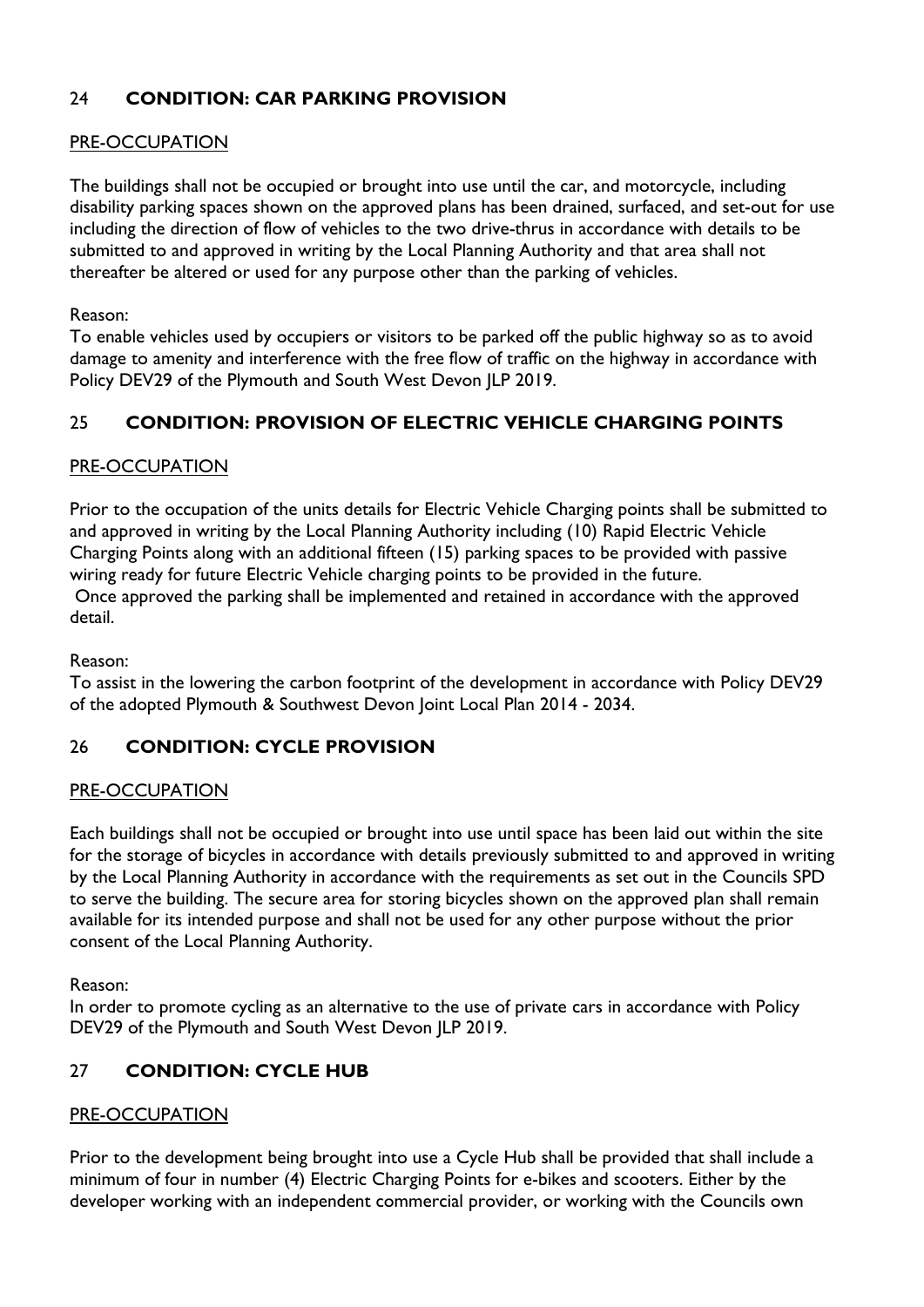cycle hub initiatives. The further details of which to be submitted for approval in writing by the Local Planning Authority.

Reason:

In order to promote cycling as an alternative to the use of private cars, improve sustainability, and help reduce the carbon footprint, in accordance with Policy DEV29 of the Plymouth and South West Devon JLP 2019.

# 28 **CONDITION: ADDITIONAL PEDESTRIAN CROSSING**

# PRE-OCCUPATION

Prior to the occupation of the scheme detail of a safe pedestrian crossing between the main area of the site and the drive through coffee unit shall be submitted to and approved by the Local Planning Authority. Once approved the scheme shall be constructed in accordance with the approved details and be permanently retained thereafter.

Reason:

In the interests of highway and pedestrian safety in accordance with Policy DEV29 of the adopted Plymouth & Southwest Devon Joint Local Plan 2014 - 2034.

# 29 **CONDITION: SCHEME IMPLEMENTATION**

# PRE-OCCUPATION

a. Prior to the opening of the first unit to customer units 1-7 shall be constructed to finished shell (i.e the external parts of the building constructed in accordance with the approved plans). The full scheme

Landscaping, parking and connection routes shall also be completed to allow access to and throughout the site.

b. In the case that the full scheme is not wholly completed before the opening of the first unit a detailed delivery strategy for the scheme should be submitted to and approved by the Local Planning Authority prior to the first unit opening, setting out when elements of the scheme are to be completed including landscaping, parking and the final finish of all building in accordance with the approved plans with a detailed time frame for this.

Once approved the development shall be finished in accordance with the approved scheme and its timeframes.

For the avoidance of doubt the advanced opening of units 2 and 3 is not allowed in relation to part b of this condition without confirmed delivery details for the construction and completion of the main retail building on site.

Reason:

To ensure a comprehensive form of development that is appropriate to the site and would not result in an unfinished form of development which would be unacceptable in relation the character of the area to Policy DEV20, chapter 12 of the NPPF and the National Design guide.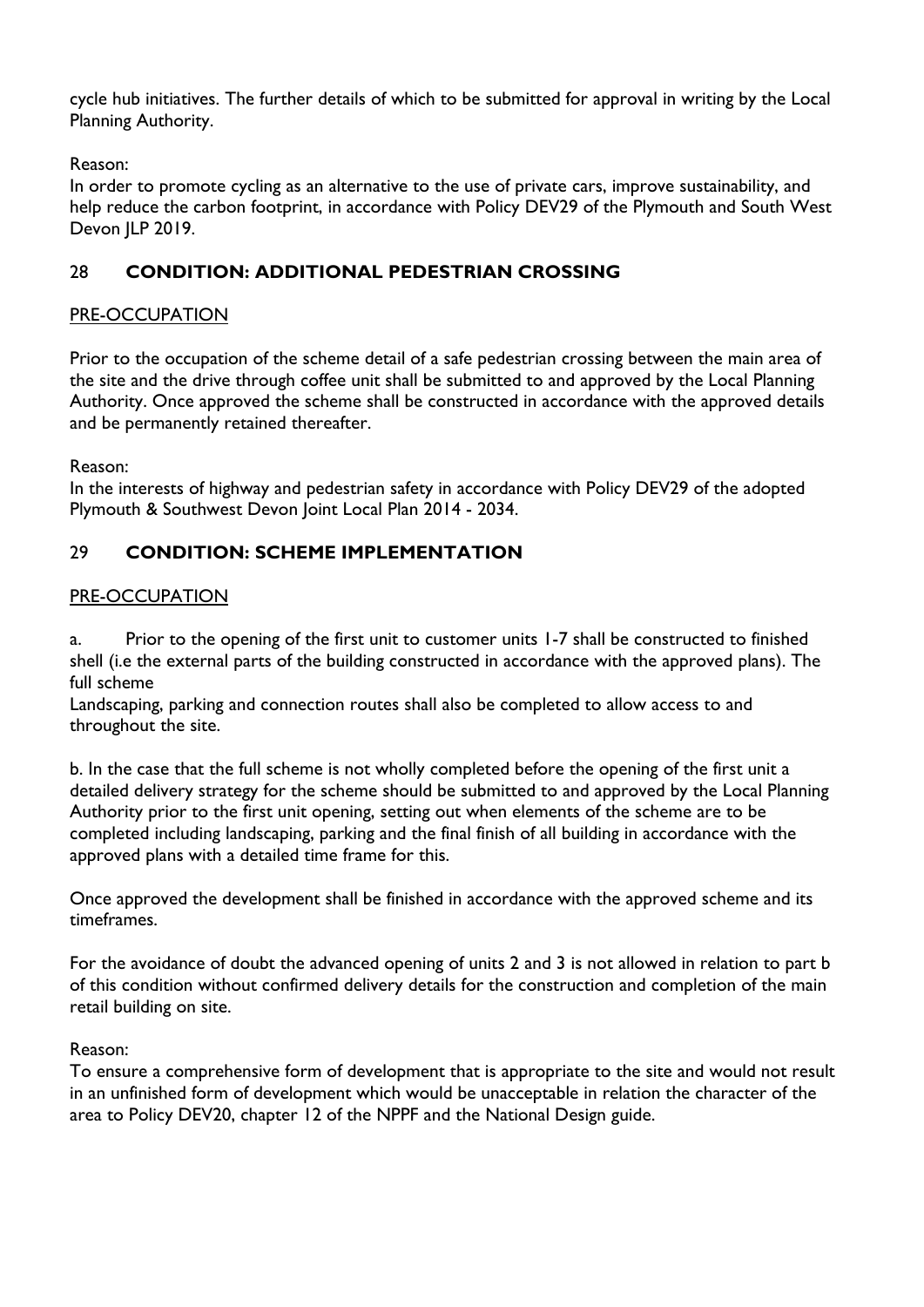# 30 **CONDITION: PLANT NOISE**

The noise (LAeqT) emanating from plant, including any air conditioning, ventilation or extract systems, shall not exceed the background noise level (LA90), including the character/tonalities of the noise, at any time as measured at the facade of the nearest residential property. All plant installed as part of the scheme shall thereafter be operated and maintained in accordance with the manufacturer's instructions.

Reason:

To protect the residential and general amenity of the area from noise emanating from the business and avoid conflict with Policies DEV1 (Protecting health and amenity) and DEV2 (Air, water, soil, noise, land and light) of the Plymouth and Southwest Devon Joint Local Plan 2014-2034.

# 31 **CONDITION: NOISE ATENUATION HOTEL BUILDING**

The Hotel Building shall have a minimum noise attenuation provided of 43 dB (A).

Reason:

To protect the residents of the Hotel from Noise and Disturbance in accordance with the Policies DEV1 (Protecting health and amenity) and DEV2 (Air, water, soil, noise, land and light) of the Plymouth and Southwest Devon Joint Local Plan 2014-2034.

# 32 **CONDITION: HOURS OF OPERATION**

All units (excluding hotel) Hours of operation are restricted to the following times:

- Monday to Saturday 08.00 - 23.00 hrs

- Sunday and Bank Holidays 10.00 - 22.30 hrs

Unless alternative hours are submitted to and approved in writing by the Local Planning Authority.

Reason:

To protect the residential and general amenity of the area from noise and disturbance emanating from the business and avoid conflict with Policies DEV1 (Protecting health and amenity) and DEV2 (Air, water, soil, noise, land and light) of the Plymouth and Southwest Devon Joint Local Plan 2014- 2034.

# 33 **CONDITION: BIN STORES**

All refuse generated at the premises prior to collection will be stored securely in closed lidded containers in location shown on the approved plans for this use unless other locations have first been identified on a plan which has been submitted to and approved by the Local Planning Authority.

Reason:

To protect the local residents and visitors from odours arising from decomposing food matter, and to reduce the potential for the attraction of pests such as rats, mice, ants, cockroaches and seagulls and avoid conflict with Policy CS22 of the Plymouth Local Development Framework Core Strategy (2006-2021) 2007.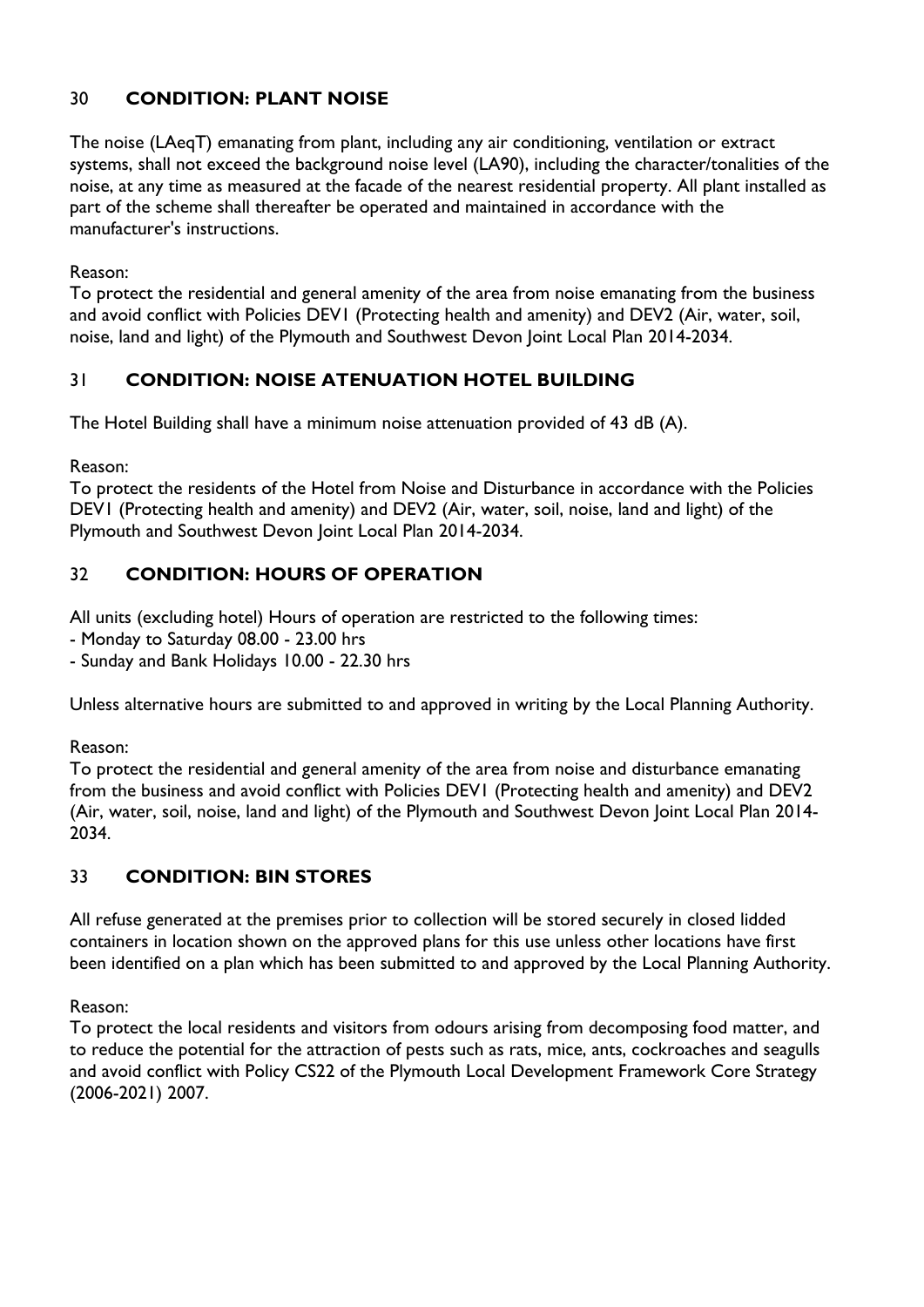# 34 **CONDITION: PROVSION AND PRESERVATION OF SIGHT LINES**

No structure, erection or other obstruction exceeding 600mm in height shall be placed, and no vegetation shall be allowed to grow above that height, within the approved sight lines to the site access at any time.

Reason:

To preserve adequate visibility for drivers of vehicles at the road junction in the interests of public safety in accordance with Policy DEV29 of the adopted Plymouth & Southwest Devon Joint Local Plan 2014 - 2034.

# 35 **CONDITION: USE OF LOADING AREAS**

The land indicated on the approved plans for the loading and unloading of vehicles shall not be used for any other purposes unless an alternative and equivalent area of land within the curtilage of the site is provided for loading and unloading with the prior consent in writing of the Local Planning Authority.

Reason:

To ensure that space is available at all times to enable such vehicles to be loaded and unloaded off the public highway so as to avoid:- (i) damage to amenity; (ii) prejudice to public safety and convenience, and (iii) interference with the free flow of traffic on the highway; in accordance with Policy DEV29 of the adopted Plymouth & Southwest Devon Joint Local Plan 2014 - 2034.

# 36 **CONDITION: ECOLOGICAL MITIGATION**

Unless otherwise previously agreed in writing with the Local Planning Authority, the development shall be carried out in accordance with the Landscape Masterplan - Biodiversity Net Gain no. 3483c-CEC-ZZ-XX-DR-L-0002, Rev 02, Ecological Impact Assessment & Ecological Mitigation & Enhancement Strategy for Land at Laira Bridge, Plymouth, Devon (Ref: CEC3483d Rev A) and the completed DEFRA metric for the site.

### Reason:

In the interests of the retention, protection and enhancement of wildlife and features of biological interest, in accordance with Joint Local Plan Policies SPT11 & DEV26 and Government advice contained in the NPPF paragraphs 170, 175 and 176.

# 37 **CONDITION: UNIT 7 RESTRICTIONS ON USE**

The retail floorspace hereby permitted in Unit 7 shall be used only for the sale of home improvement and DIY products, plumbing and hardware goods, timber and building products, paint and wallpaper, garden supplies, furniture, carpets and other floor coverings, soft furnishings, homewares, electrical goods, gas appliances, computers, office equipment and supplies, pets and pet products and motor accessories and shall not be used for any other purpose including those set out in Class E of the Schedule for the Town and Country Planning (Use Classes) Order Planning 1987 or any Order revoking, amending or re-enacting that Order with or without modification.

In addition, no more than 40% of the floorspace of Unit 7 may be used for the sale of food items (including confectionary, health and dietary foods, sandwiches, drinks, and snacks), household goods, non-prescription chemist goods, baby products and seasonal goods.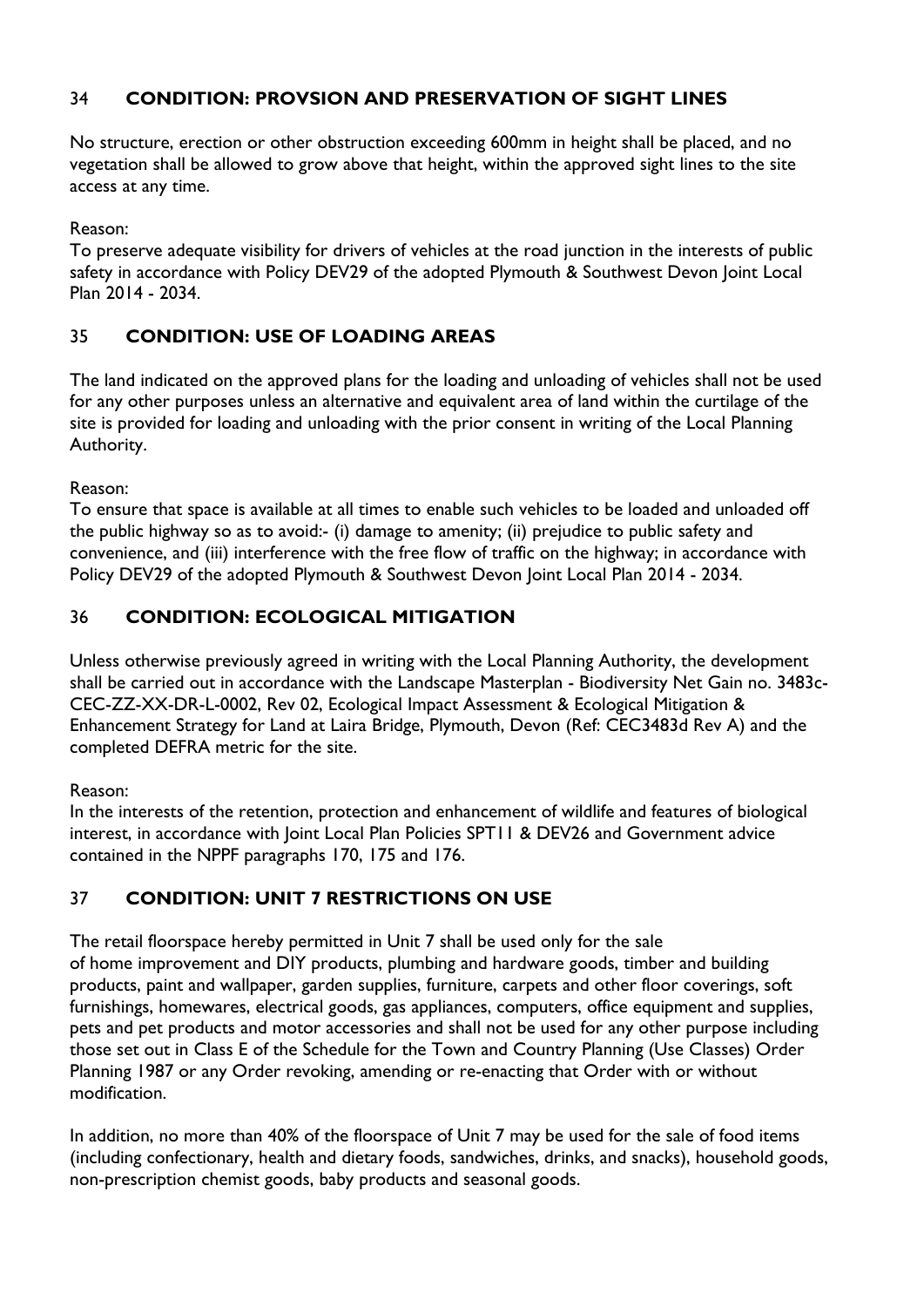The sale of the following conditions is permitted subject to the maximum floorspace limits specified below:

| Clothing | Up to 60sqm |
|----------|-------------|
| Toys     | Up to 60sqm |

Reason:

To ensure the impact of the proposed store is as assessed and would not have a significant adverse impact of the network of Centre and in accordance with SPT5, SPT6, DEV16 of the Joint Local Plan and Chapter 7 of the NPPF.

# 38 **CONDITION: UNIT 2 RESTRICTIONS ON USE**

The unit shall operate as a drive-through restaurant providing the sale of hot and cold food and drinks for consumption on and off the premises. The sale of these goods can only occur where they are available simultaneously for consumption both on and off the premises.

For the avoidance of Doubt the unit is a Sui Generous Use and as such any changes to its operation and layout require Planning Permission.

Reason:

To ensure the impact of the proposed store is as assessed and would not have a significant adverse impact of the network of Centre and in accordance with SPT5, SPT6, DEV16 of the Joint Local Plan and Chapter 7 of the NPPF.

# 39 **CONDITION: UNIT 3 RESTRICTIONS ON USE**

The unit shall operate as a drive-through coffee shop and restaurant providing the sale of hot and cold food and drinks for consumption.

For the avoidance of Doubt the unit is a Sui Generous Use and as such any changes to its operation and layout require Planning Permission.

Reason:

To ensure the impact of the proposed store is as assessed and would not have a significant adverse impact of the network of Centre and in accordance with SPT5, SPT6, DEV16 of the Joint Local Plan and Chapter 7 of the NPPF.

# 40 **CONDITION: UNIT 4 RESTRICTIONS ON USE**

Unit 4 shall be principally used for the sale of cycles, associated equipment, accessories and ancillary uses and shall not be used for any other purpose set out in Class E(a) of the Schedule for the Town and Country Planning (Use Classes) Order Planning 1987 or any Order revoking, amending or reenacting that Order with or without modification.

Reason:

To ensure the impact of the proposed store is as assessed and would not have a significant adverse impact of the network of Centre and in accordance with SPT5, SPT6, DEV16 of the Joint Local Plan and Chapter 7 of the NPPF.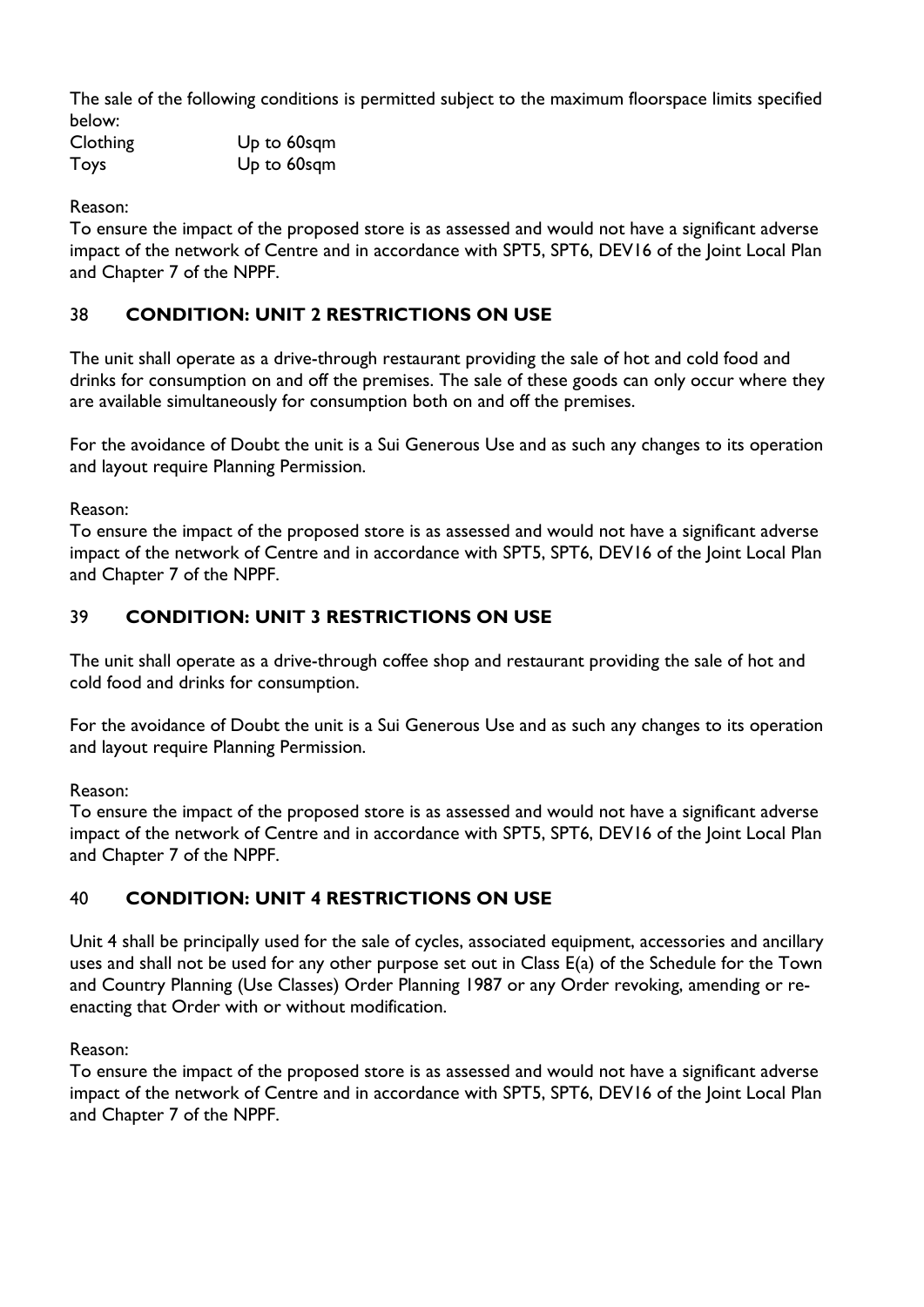# 41 **CONDITION: UNIT 5 RESTRICTIONS ON USE**

Unit 5 shall not be used for the sale of prepared or heated goods for consumption off the premises.

### Reason:

To ensure the impact of the proposed store is as assessed and would not have a significant adverse impact of the Highway network and in accordance with DEV29 of the Joint Local Plan and Chapter 9 of the NPPF.

# 42 **CONDITION: UNIT 6 RESTRICTIONS ON USE**

Unit 6 shall be principally used for the sale of convenience good and shall not be used for any other purpose set out in Class E(a) of the Schedule for the Town and Country Planning (Use Classes) Order Planning 1987 or any Order revoking, amending or re-enacting that Order with or without modification.

### Reason:

To ensure the impact of the proposed store is as assessed and would not have a significant adverse impact of the network of Centre and in accordance with SPT5, SPT6, DEV16 of the Joint Local Plan and Chapter 7 of the NPPF.

# **INFORMATIVES**

# 1 **INFORMATIVE: (£0 CIL LIABILITY) DEVELOPMENT DOES NOT ATTRACT A COMMUNITY INFRASTRUCTURE LEVY CONTRIBUTION**

The Local Planning Authority has assessed that this development, although not exempt from liability under the Community Infrastructure Levy Regulations 2010 (as amended), will not attract a levy payment, due to its size or nature, under our current charging schedule. The Levy is subject to change and you should check the current rates at the time planning permission first permits development (if applicable) see www.plymouth.gov.uk/cil for guidance.

Further information on CIL can be found on our website here: https://www.plymouth.gov.uk/planninganddevelopment/planningapplications/communityinfrastructurel evy

More information and CIL Forms can be accessed via the Planning Portal: https://www.planningportal.co.uk/info/200126/applications/70/community\_infrastructure\_levy/5

More detailed information on CIL including process flow charts, published by the Ministry of Housing, Local Communities and Government can also be found here: https://www.gov.uk/guidance/community-infrastructure-levy

# 2 **INFORMATIVE: PUBLIC HIGHWAY ENGINEERING DETAILS**

This planning permission does not authorise the applicant to carry out works within the publicly maintained highway. No work within the public highway may commence until engineering details of the improvements to the public highway have been approved by the Highway Authority and an agreement under Section 278 & 38 of the Highways Act 1980 entered into. The applicant should contact Plymouth Highways for the necessary approval.